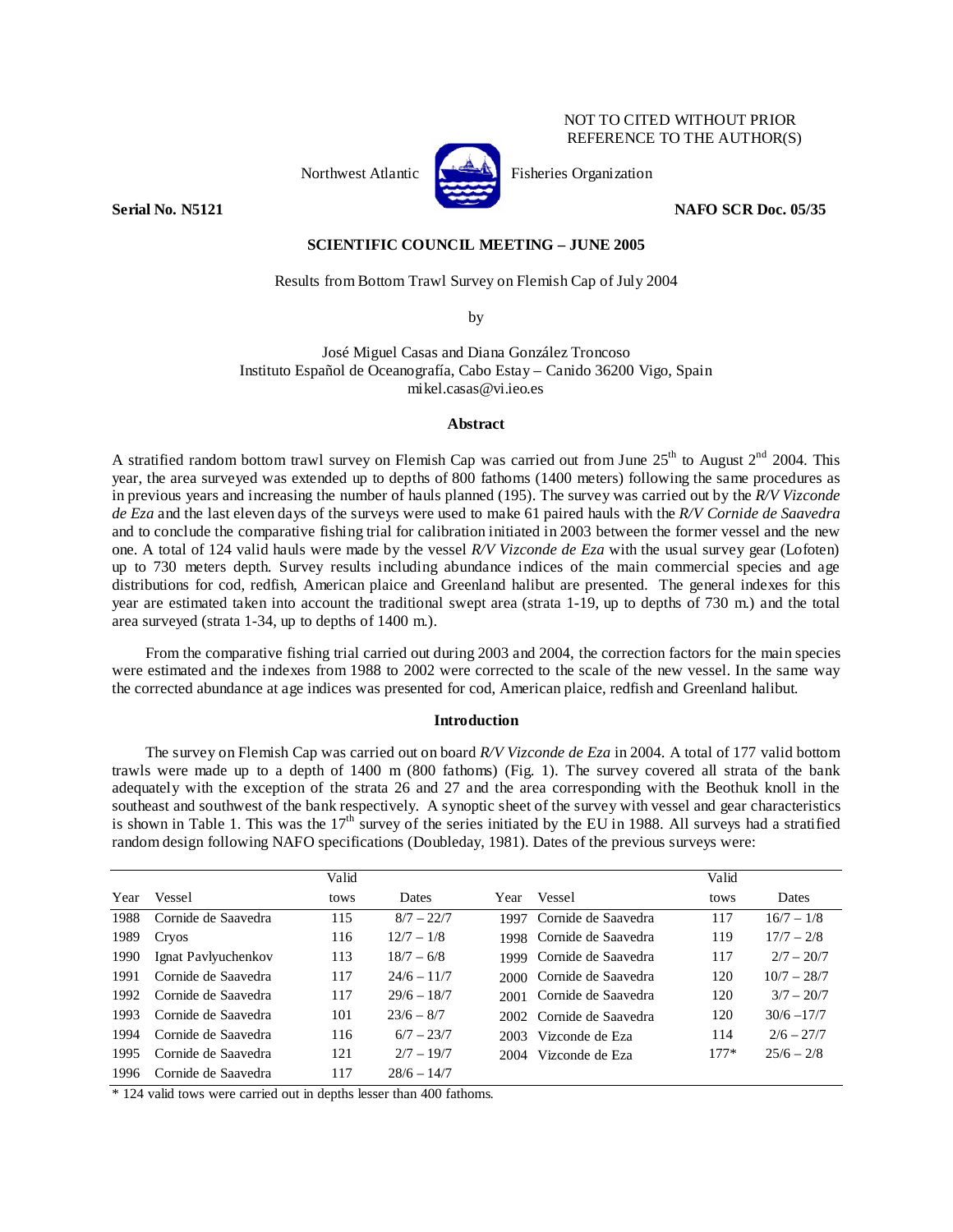### **Material and Methods**

As in the last year, the *R/V Vizconde de Eza* carried out the survey following the same procedures as in previous years, the same bottom trawl net Lofoten, with a cod-end mesh size of 35 mm, as well as all other details of its use (Saborido-Rey and Vazquez, 2003). Also, this year concluded the comparative fishing trials initiated in 2003 with the former *R/V Cornide de Saavedra* in order to establish a link between the two sets of survey data and to develop conversion factors between the two vessels. With the comparative fishing trials concluded and the conversion factors estimated, the indices from *R/V Cornide de Saavedra* were transformed to the *R/V Vizconde de Eza* scale make them comparable.

The methodological aspects and results of the calibration are presented in SCR 05/\_ (González and Casas, 2005).

#### **Results**

Following the agreement of the NAFO Standing Committee on Fisheries Science (STACFIS), on preferring mean number or weight per tow over other survey indices, most tables in the report are presented in that way. Details on changes were presented in last year report (Saborido-Rey and Vazquez, 2003)

Mean catch per tow (Kg) of main species in past surveys are:

| Survey                    | $\mathrm{Cod}$ | American<br>plaice | Redfish | Greenland<br>halibut | Roughhead<br>grenadier | Shrimp |
|---------------------------|----------------|--------------------|---------|----------------------|------------------------|--------|
| 1988                      | 50.78          | 19.95              | 234.19  | 8.61                 | 2.50                   | 7.14   |
| 1989                      | 141.82         | 17.47              | 202.11  | 5.56                 | 1.08                   | 2.86   |
| 1990                      | 73.82          | 14.90              | 157.62  | 7.21                 | 1.06                   | 4.34   |
| 1991                      | 50.05          | 12.54              | 95.69   | 10.16                | 1.66                   | 14.50  |
| 1992                      | 33.22          | 10.76              | 161.91  | 10.85                | 1.96                   | 31.28  |
| 1993                      | 75.81          | 9.78               | 90.29   | 8.12                 | 3.76                   | 15.03  |
| 1994                      | 32.91          | 10.23              | 202.10  | 9.99                 | 2.46                   | 4.95   |
| 1995                      | 12.06          | 8.44               | 108.98  | 13.52                | 1.94                   | 9.33   |
| 1996                      | 11.21          | 5.10               | 148.80  | 14.42                | 1.69                   | 13.56  |
| 1997                      | 12.39          | 3.76               | 206.19  | 20.02                | 1.49                   | 9.58   |
| 1998                      | 6.20           | 4.27               | 88.08   | 30.13                | 2.10                   | 52.19  |
| 1999                      | 3.55           | 3.21               | 122.67  | 26.37                | 1.55                   | 32.00  |
| 2000                      | 3.81           | 2.00               | 221.33  | 21.09                | 1.30                   | 24.52  |
| 2001                      | 3.35           | 2.99               | 96.18   | 17.25                | 2.59                   | 35.21  |
| 2002                      | 3.10           | 2.55               | 150.85  | 15.05                | 1.51                   | 49.96  |
| 2003                      | 1.98           | 2.84               | 116.66  | 7.73                 | 2.92                   | 26.75  |
| $2004*_{\textrm{(1-19)}}$ | 5.06           | 4.38               | 311.62  | 15.28                | 4.47                   | 25.03  |
| 2004 $(1-34)$             | 3.32           | 2.88               | 204.71  | 23.15                | 14.03                  | 16.49  |

\*Mean catch per tow for the comparable area and depths in the historical series.

These survey indices are also presented in Table 2, and even they belong to different species and pelagic vs. demersal character and the transformation to the new scale only was carried out for the main species, a global index is presented for each year, which minimum occurred in 2001. Redfish shows the highest annual variability, probably due to its pelagic habitat, making accessibility to bottom gears more changeable than in the case of demersal or benthic species. Cod reached its minimum biomass in 2003. The relative high values founded in 2004 for American plaice and grenadiers are probably due to the occasional increasing of catchability. Greenland halibut biomass maintained a continuous biomass increase to reach a maximum in 1998; since then the biomass decreased up to minimum historical value in 2003. In 2004 the biomass increases, reaching the level of 2002. Shrimp catches in 1998 and 2002 were the highest, but interpretation of survey results needs to take into account changes occurred in cod-end mesh size.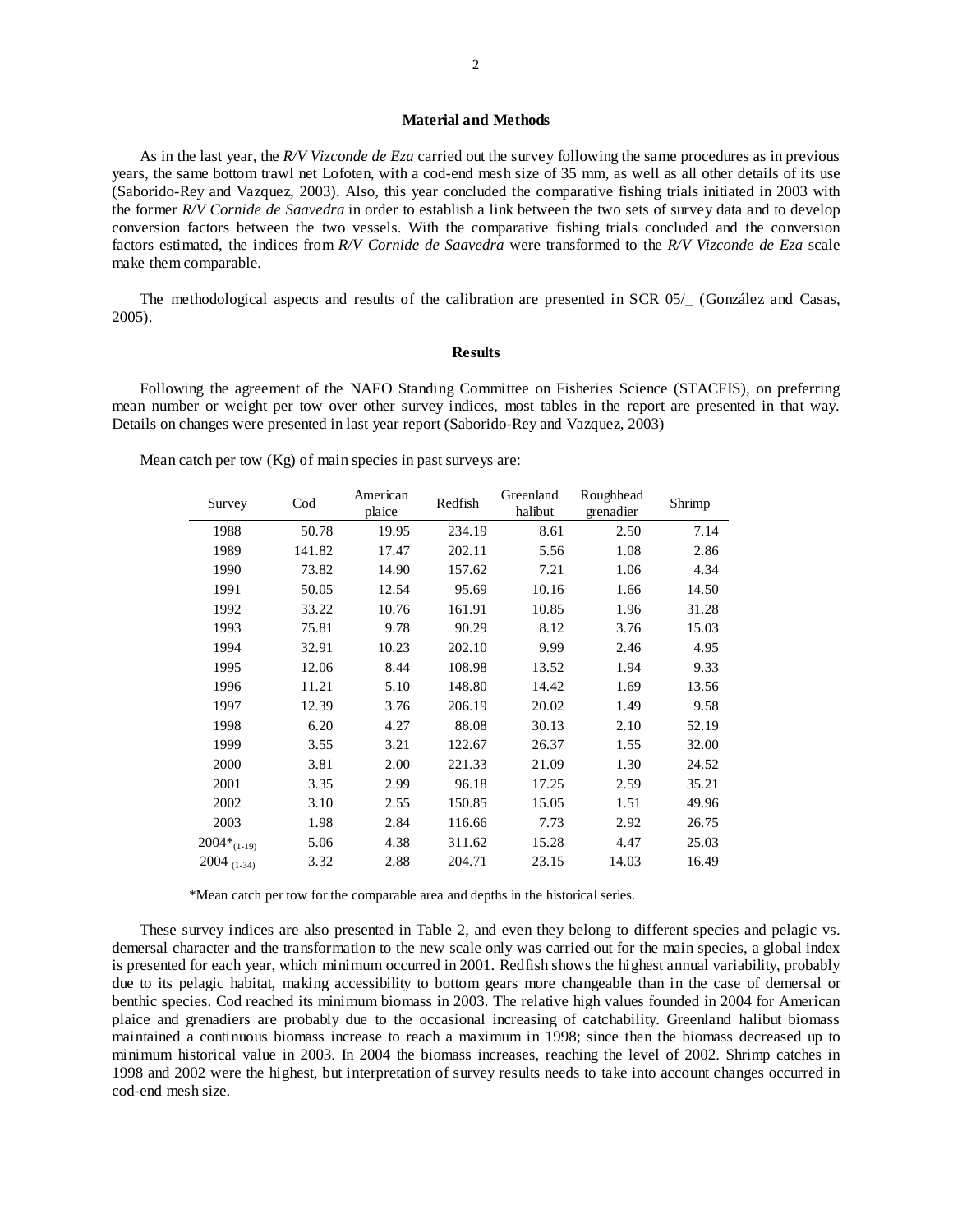Excluding redfish, the whole period could be divided in two in regards to species composition: Cod, American plaice and skates dominating the first half, prior to 1995, and Greenland halibut, the second half. For cod, 1995 was the spawning year for the first extremely weak recruitment; for American plaice, it had been 1991..

#### **Cod**

Mean catch per tow by strata and its standard error are presented in Table 3. These indices are compared with results of previous surveys in Table 5. Total biomass calculated by the swept area method and compared with Russian survey results are:

| Year | EU(1)   | Russia: $(2)$ | (3)    | Year | EU(1) | Russia: $(2)$            | (3)                      |
|------|---------|---------------|--------|------|-------|--------------------------|--------------------------|
| 1983 |         | 23,070        |        | 1995 | 9,695 | 8,260                    |                          |
| 1984 |         | 31,210        |        | 1996 | 9,013 | 730                      | $\overline{\phantom{a}}$ |
| 1985 |         | 28,070        |        | 1997 | 9,966 | $\overline{\phantom{a}}$ | $\overline{\phantom{a}}$ |
| 1986 |         | 26,060        |        | 1998 | 4,986 | $\overline{\phantom{a}}$ | $\overline{\phantom{a}}$ |
| 1987 |         | 10,150        | 21,600 | 1999 | 2,854 |                          |                          |
| 1988 | 40.839  | 7,720         | 34,200 | 2000 | 3,062 |                          | $\overline{\phantom{a}}$ |
| 1989 | 114.050 | 36,520        | 78,300 | 2001 | 2,695 | 784                      | $\overline{\phantom{a}}$ |
| 1990 | 59,362  | 3,920         | 15,200 | 2002 | 2,496 | 694                      | $\overline{\phantom{a}}$ |
| 1991 | 40,248  | 6,740         | 8,200  | 2003 | 1,593 |                          | - tons                   |
| 1992 | 26,719  | 2,490         | 2,400  | 2004 | 4,071 |                          |                          |
| 1993 | 60,963  | 8,990         | 9,700  |      |       |                          |                          |
| 1994 | 26,463  |               |        |      |       |                          |                          |

**1)** Biomass estimated from bottom trawl survey. **2)** Biomass estimated from bottom trawl survey (Kiseleva and Vaskov 1994; Kiseleva 1996, 1997; Vaskov and Igashov, 2003). **3)** Biomass estimated of bottom trawlable plus pelagic biomass (Borovkov *et al.* 1993; Kiseleva and Vaskov 1994).

The mean frequency at age per tow ('000) is shown in the table below.

| age            | 1988  | 1989         | 1990        | 1991                                                                       | 1992  | 1993   | 1994        | 1995       | 1996 |      |                            |      | 1997 1998 1999 2000 2001           |                                           | 2002 2003 2004    |      |
|----------------|-------|--------------|-------------|----------------------------------------------------------------------------|-------|--------|-------------|------------|------|------|----------------------------|------|------------------------------------|-------------------------------------------|-------------------|------|
| 1              | 6.05  | 24.38        |             | 2.86 160.45                                                                | 88.95 | 5.07   | 3.75        | 1.77       | 0.04 |      | $0.05$ 0.03 0.01 0.22 0.59 |      |                                    |                                           | 0.85              |      |
| 2              | 99.36 |              | 13.43 15.35 | 32.60                                                                      | 52.13 | 172.05 |             | 5.14 14.80 | 3.88 |      |                            |      | $0.19$ $0.10$ $0.10$ $0.02$ $2.48$ | 1.65                                      | $0.07$ 4.18       |      |
| 3              |       | 61.55 113.53 | 6.37        | 21.02                                                                      | 6.94  |        | 38.67 34.51 | 1.66       | 8.28 |      |                            |      |                                    | 4.32 0.12 0.14 0.41 0.02 0.80             | $0.78$ 0.03       |      |
| $\overline{4}$ | 16.72 | 67.91 21.08  |             | 2.64                                                                       | 2.97  | 1.37   | 6.34        | 4.84       | 1.11 |      |                            |      |                                    | 5.97 1.56 0.15 0.25 0.15 0.04             | $0.17 \quad 0.72$ |      |
| 5              | 1.81  |              | 25.40 19.69 | 8.40                                                                       | 0.48  | 1.64   | 0.16        | 1.15       | 2.99 |      |                            |      |                                    | $0.49$ 1.95 0.89 0.12 0.10 0.09           | $0.03 \quad 0.18$ |      |
| 6              | 0.26  | 1.66         | 5.59        | 2.15                                                                       | 1.74  | 0.21   | 0.08        | 0.04       | 0.24 |      |                            |      |                                    | 1.18 0.10 0.55 0.55 0.02 0.04             | $0.05 \quad 0.01$ |      |
| 7              | 0.28  | 0.18         | 0.42        | 0.37                                                                       | 0.30  | 0.61   | 0.01        | 0.03       | 0.01 |      |                            |      |                                    | $0.03$ 0.18 0.02 0.21 0.18 0.03           | $0.01 \quad 0.01$ |      |
| 8              | 0.09  | 0.16         | 0.18        | 0.08                                                                       | 0.02  | 0.11   | 0.14        |            | 0.01 |      |                            |      |                                    | $0.01$ $0.01$ $0.12$ $0.12$ $0.01$ $0.00$ |                   |      |
| 9              |       | 0.01         | 0.10        | 0.04                                                                       |       |        |             | 0.03       |      |      | 0.01                       |      |                                    | $0.02$ $0.01$ $0.04$                      | $0.05 \quad 0.01$ |      |
| 10             |       | 0.01         | 0.03        | 0.00                                                                       |       |        | 0.01        | 0.01       |      |      |                            |      | 0.01                               |                                           | $0.03$ 0.02       |      |
| 11             |       |              |             | 0.01                                                                       | 0.01  |        |             |            |      |      |                            |      |                                    | $0.01 \quad 0.01$                         |                   |      |
| 12             |       |              |             |                                                                            |       |        |             |            |      | 0.01 |                            | 0.01 |                                    |                                           |                   |      |
| 13             |       |              |             |                                                                            |       |        |             |            |      |      |                            |      |                                    |                                           |                   |      |
| 14             |       |              |             |                                                                            |       |        |             |            |      |      |                            | 0.01 |                                    |                                           |                   |      |
| total          |       |              |             | 186.13 246.66 71.67 227.78 153.53 219.72 50.14 24.33 16.56 12.23 4.05 1.87 |       |        |             |            |      |      |                            |      | 1.83 3.67                          | 2.81                                      | 2.04              | 5.16 |

The 1990 year-class was the most abundant observed at age 1, but its level was not maintained in the following years, after recruitment. This may indicate that its abundance was overestimated in the 1991 survey. The abundance of the 1991 year-class, although recording a maximum at age 2, decreased quickly as a consequence of the intense fishery on ages 2 and 3 during 1993 and 1994. Later year-classes, from 1992 onwards (ages 12 or less in 2004), were weak, weaker than the ones observed in the previous period. The 1995 to 1999 year-classes (ages 9 to 5 in 2004) failed almost completely and, according to the results of the last surveys, the same failure appears to have occurred to the 2001 and 2003 year-classes (age 3 and 1 respectively in 2004). The 2000 and 2002 year classes abundance, although low in the historical series, was estimated to above average in the last 10 years.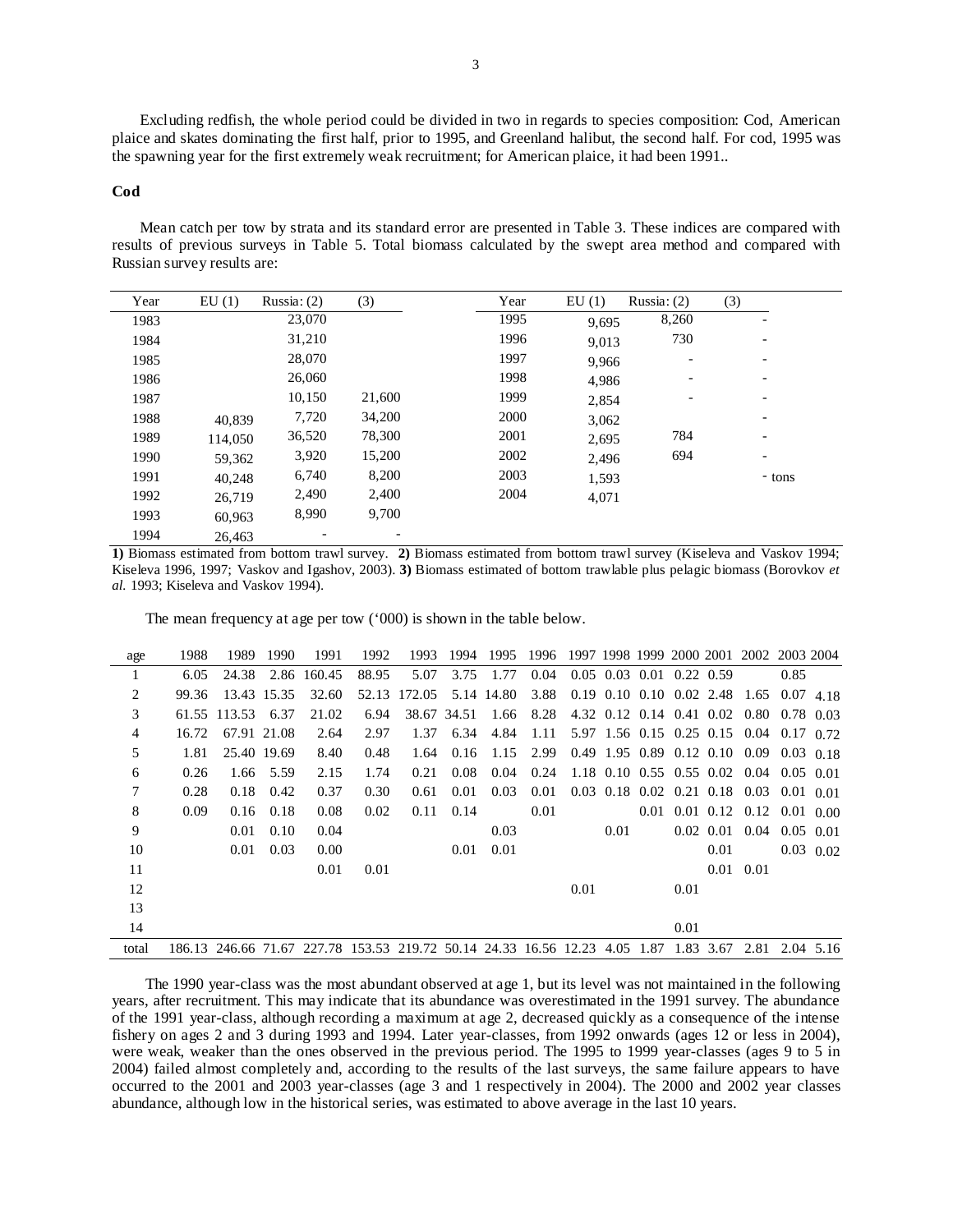Tables 6, 7 and 4 show mean length frequency per tow, the age-length key and mean frequency at age per tow and stratum respectively. Catch per tow distribution is presented in Figure 2.

## **American plaice**

Mean catch per tow by strata is presented in Table 8. These indices are compared with results of previous surveys in Table 10. Total biomass calculated by the swept area method and compared with Russian survey results is shown in the following table:

| Year | EU     | Russia $(1)$ |      | Year | EU    | Russia $(1)$ |      |
|------|--------|--------------|------|------|-------|--------------|------|
| 1983 |        | 8.900        |      | 1994 | 8,227 |              |      |
| 1984 |        | 7,500        |      | 1995 | 6,785 |              |      |
| 1985 |        | 7,800        |      | 1996 | 4,098 |              |      |
| 1986 |        | 20,200       |      | 1997 | 3,026 |              |      |
| 1987 |        | 9,300        |      | 1998 | 3,437 |              |      |
| 1988 | 16,046 | 6,500        |      | 1999 | 2,585 |              |      |
| 1989 | 14,047 | 5,000        |      | 2000 | 1,606 |              |      |
| 1990 | 11,983 | 1,200        |      | 2001 | 2,404 | 548          |      |
| 1991 | 10,087 | 14,400       |      | 2002 | 2,049 | 1,398        |      |
| 1992 | 8,656  | 1,200        |      | 2003 | 2,286 |              | tons |
| 1993 | 7,861  | 2,700        | tons | 2004 | 3,525 |              |      |

1) Rikhter *et al.* 1991; Borovkov *et al.* 1992, 1993, 1994; Vaskov and Igashov, 2003.

The mean frequency at age per tow is presented in the following table. The 1986 and 1990 year-classes, ages 16 and 12 in 2002, were the most abundant cohorts in the period, but no good recruitment was observed since then. Fish aged 6 or more roughly correspond with fishable biomass. The abundance of this group (f 6+) decreased along the period except in 1992, when an increase was recorded as the consequence of the income of the abundant 1986 year-class.

| age                                                | 1988 | 1989  | 1990                                | 1991 | 1992 | 1993 | 1994        | 1995 | 1996 | 1997 | 1998 | 1999 | 2000 | 2001 | 2002 | 2003 | 2004 |
|----------------------------------------------------|------|-------|-------------------------------------|------|------|------|-------------|------|------|------|------|------|------|------|------|------|------|
|                                                    |      | 0.05  | 0.01                                | 0.05 |      |      |             |      | 0.01 | 0.01 |      | 0.01 | 0.02 |      |      | 0.01 |      |
| 2                                                  | 0.50 | 0.70  | 0.53                                | 0.44 | 1.06 | 0.01 | 0.05        | 0.04 | 0.04 | 0.02 | 0.03 |      | 0.03 | 0.05 |      | 0.01 | 0.14 |
| 3                                                  | 2.34 | 10.40 | 1.14                                | 1.50 | 0.99 | 1.92 | 0.06        | 0.14 | 0.15 | 0.14 | 0.04 | 0.03 | 0.01 | 0.06 | 0.04 | 0.04 | 0.35 |
| 4                                                  | 1.63 | 2.33  | 10.41                               | 2.70 | 1.33 | 1.35 | 2.65        | 0.92 | 0.32 | 0.03 | 0.06 | 0.08 | 0.10 | 0.07 | 0.08 | 0.12 | 0.09 |
| 5                                                  | 5.26 | 5.43  | 1.40                                | 6.65 | 2.41 | 0.97 | 1.29        | 2.65 | 0.73 | 0.15 | 0.09 | 0.10 | 0.13 | 0.13 | 0.02 | 0.10 | 0.10 |
| 6                                                  | 7.94 | 5.42  | 4.19                                | 3.04 | 5.93 | 0.52 | 1.09        | 1.70 | 2.07 | 0.52 | 0.33 | 0.10 | 0.19 | 0.07 | 0.11 | 0.07 | 0.13 |
|                                                    | 6.23 | 5.15  | 2.91                                | 3.34 | 1.59 | 5.14 | 1.21        | 1.71 | 1.11 | 1.50 | 0.77 | 0.30 | 0.15 | 0.14 | 0.08 | 0.06 | 0.13 |
| 8                                                  | 6.79 | 3.02  | 2.77                                | 2.57 | 1.87 | 0.56 | 4.26        | 1.13 | 0.68 | 0.34 | 1.12 | 0.59 | 0.19 | 0.33 | 0.16 | 0.17 | 0.16 |
| 9                                                  | 2.18 | 1.00  | 1.68                                | 1.06 | 1.03 | 0.97 | 0.40        | 1.91 | 0.50 | 0.51 | 0.65 | 0.63 | 0.49 | 0.54 | 0.20 | 0.36 | 0.31 |
| 10                                                 | 0.57 | 0.43  | 0.78                                | 0.37 | 0.47 | 0.46 | 0.81        | 0.20 | 0.78 | 0.36 | 0.44 | 0.32 | 0.53 | 0.72 | 0.24 | 0.29 | 0.39 |
| 11                                                 | 0.12 | 0.05  | 0.14                                | 0.01 | 0.22 | 0.32 | 0.28        | 0.22 | 0.18 | 0.61 | 0.37 | 0.42 | 0.28 | 0.60 | 0.37 | 0.53 | 0.35 |
| 12                                                 | 0.20 | 0.02  | 0.02                                | 0.07 | 0.12 | 0.38 | 0.28        | 0.18 | 0.10 | 0.16 | 0.36 | 0.26 | 0.23 | 0.52 | 0.28 | 0.60 | 0.74 |
| 13                                                 | 0.16 |       | 0.04                                |      | 0.02 | 0.45 | 0.31        | 0.18 | 0.10 | 0.03 | 0.11 | 0.15 | 0.09 | 0.24 | 0.31 | 0.35 | 0.53 |
| 14                                                 | 0.06 |       | 0.02                                |      |      | 1.33 | 0.65        | 0.36 | 0.13 | 0.12 | 0.14 | 0.15 | 0.07 | 0.20 | 0.18 | 0.33 | 0.50 |
| 15                                                 | 0.07 |       |                                     |      |      | 0.04 | 0.61        | 0.27 | 0.09 | 0.06 | 0.07 | 0.07 | 0.06 | 0.14 | 0.16 | 0.18 | 0.41 |
| $16+$                                              | 0.05 |       |                                     |      |      | 0.05 | 0.01        | 0.04 | 0.03 | 0.14 | 0.13 | 0.12 | 0.07 | 0.12 | 0.23 | 0.20 | 0.65 |
| Total                                              |      |       | 34.09 34.01 26.05 21.79 17.05 14.47 |      |      |      | 13.96 11.66 |      | 7.02 | 4.69 | 4.73 | 3.32 | 2.65 | 3.94 | 2.45 | 3.44 | 4.99 |
| freq. $6+24.36$ 15.09 12.55 10.45 11.26 10.23 9.92 |      |       |                                     |      |      |      |             | 7.91 | 5.77 | 4.34 | 4.51 | 3.10 | 2.35 | 3.62 | 2.31 | 3.16 | 4.31 |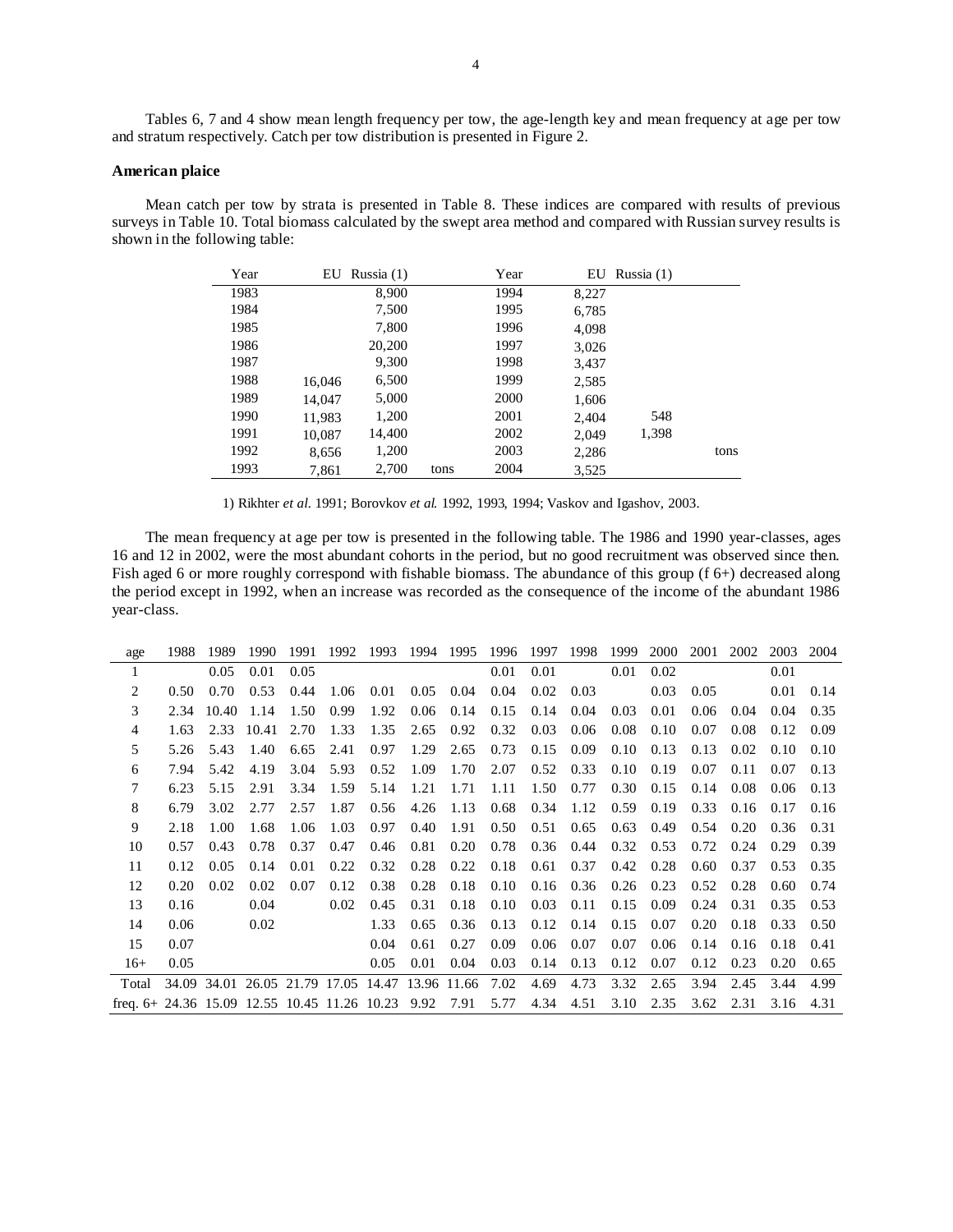Global indices of the table, such as total number by tow and frequency 6+, have declined over the whole period, reaching their lowest level in 2002: more than 10 times lower than in 1988-1990. Data in the table above indicates two periods for recruitment, and a change from an upper abundance level to a lower one. The 1991 yearclass was the first weak cohort. The relative high values founded in 2003 and 2004 for American plaice, mainly in the ages older than 9 years old, are probably due to the occasional increasing of catchability in 2003 and 2004 survey.

Tables 11, 12 and 9 show mean length frequency per tow, the age-length key and mean frequency at age per tow respectively. Catch per tow distribution is presented in Figure 3.

#### **Redfish**

All redfish catches were classified by species. The group name *juvenile* contains those individuals of small size for which routine classification was not possible. The 15 cm maximum length is a good reference for this group, but it was never used as a criterion. The skill required to identify the species increased over time, so the group *juvenile* is not a uniform defined group, but it is maintained for practical reasons.

Mean catch per tow by strata are presented in Tables 13, 15, 19 and 21 for *Sebastes marinus*, *S. mentella*, *S. fasciatus* and the *juvenile* group respectively. The following table summarize the results by species in the historical series.

|      | Sebastes: |          | total     |          |        |
|------|-----------|----------|-----------|----------|--------|
| Year | marinus   | mentella | fasciatus | juvenile |        |
| 1988 | 22.67     |          | 211.52    |          | 234.19 |
| 1989 | 33.96     |          | 168.15    |          | 202.11 |
| 1990 | 20.83     |          | 107.80    | 28.99    | 157.62 |
| 1991 | 6.05      | 74.05    | 8.40      | 7.19     | 95.69  |
| 1992 | 6.10      | 106.20   | 7.85      | 41.75    | 161.91 |
| 1993 | 5.96      | 26.41    | 6.44      | 51.49    | 90.29  |
| 1994 | 49.14     | 52.84    | 11.57     | 88.55    | 202.10 |
| 1995 | 13.37     | 87.75    | 7.44      | 0.42     | 108.98 |
| 1996 | 16.70     | 115.21   | 16.30     | 0.59     | 148.80 |
| 1997 | 95.90     | 82.95    | 25.84     | 1.49     | 206.19 |
| 1998 | 9.50      | 67.08    | 9.52      | 1.98     | 88.08  |
| 1999 | 13.95     | 96.51    | 11.76     | 0.46     | 122.67 |
| 2000 | 66.39     | 132.16   | 19.10     | 3.67     | 221.33 |
| 2001 | 12.74     | 57.11    | 17.05     | 9.27     | 96.18  |
| 2002 | 14.49     | 60.63    | 34.27     | 41.46    | 150.85 |
| 2003 | 49.88     | 35.79    | 18.69     | 12.30    | 116.66 |
| 2004 | 106.17    | 57.24    | 94.71     | 53.54    | 311.62 |

Tables 14, 16, 20 and 22 show mean length frequency by tow for the four groups. Age-length keys and mean frequency at age by tow for *S. mentella* are presented in Tables 18 and 17 respectively. Catches per tow distributions of the three species are presented in Figures 4, 5 and 6.

More details and results are presented by Avila de Melo et al. in SCR/05-- **Greenland halibut** 

Mean catch per tow by strata and its standard error are presented in Table 23. These indices are compared with results of previous surveys in Table 27 and summarised as follow: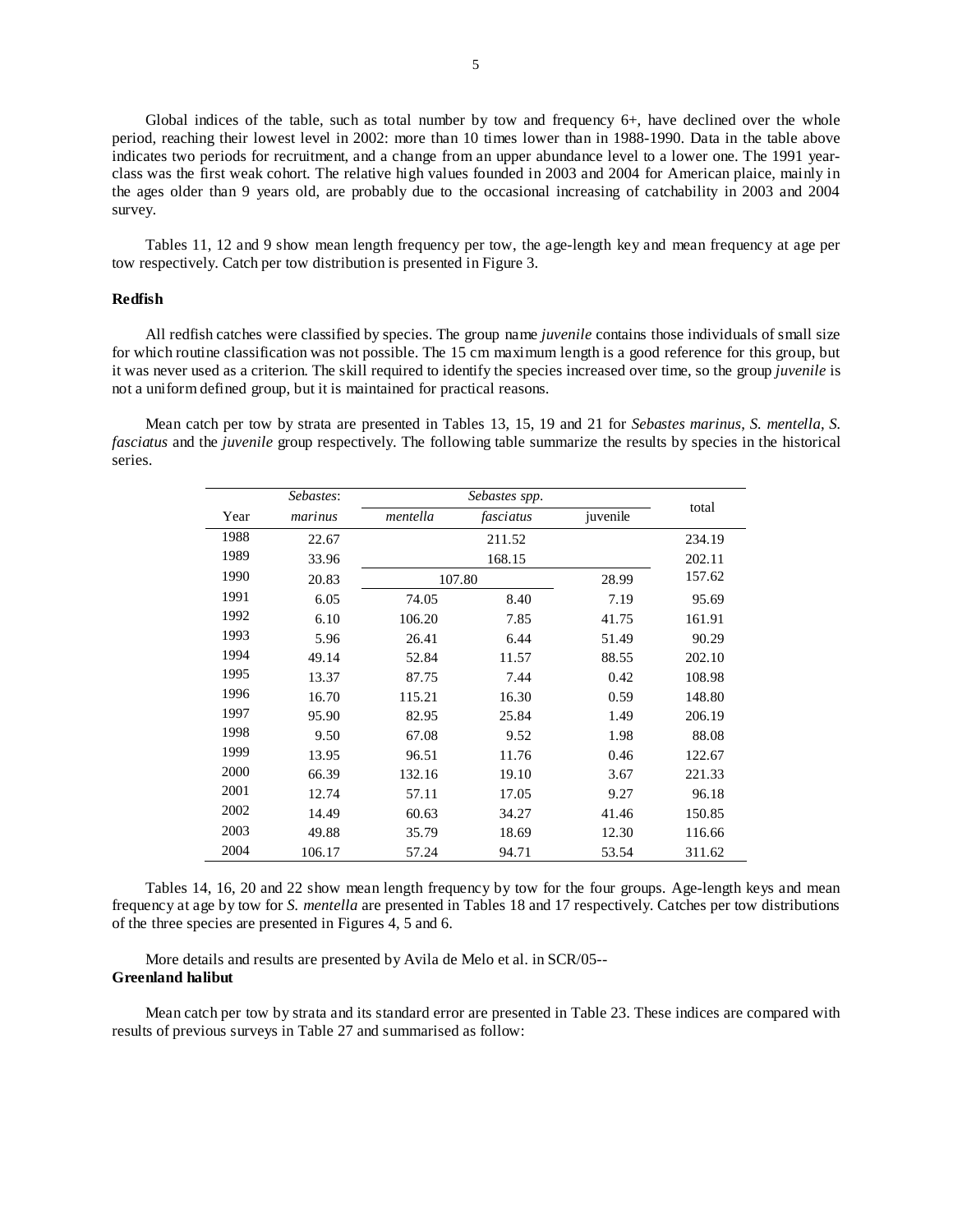| Year | EU    | Year | EU    |        |
|------|-------|------|-------|--------|
| 1988 | 8.62  | 1997 | 20.02 |        |
| 1989 | 5.56  | 1998 | 30.13 |        |
| 1990 | 7.21  | 1999 | 26.37 |        |
| 1991 | 10.16 | 2000 | 21.09 |        |
| 1992 | 10.85 | 2001 | 17.25 |        |
| 1993 | 8.12  | 2002 | 15.05 |        |
| 1994 | 9.99  | 2003 | 7.73  |        |
| 1995 | 13.52 | 2004 | 15.28 | Kg/tow |
| 1996 | 14.42 |      |       |        |

Mean length frequency by tow, age-length keys and mean frequency at age per tow are presented in Tables 24, 26 and 25, respectively. Catch per tow distribution is presented in Figure 7. Mean frequency at age per tow ('000) in the historical series was calculated as follows:

| age            | 1991  | 1992  | 1993  | 1994  | 1995  | 1996  | 1997  | 1998  | 1999  | 2000  | 2001  | 2002  | 2003  | 2004  |
|----------------|-------|-------|-------|-------|-------|-------|-------|-------|-------|-------|-------|-------|-------|-------|
| 1              | 1.63  | 2.08  | 1.80  | 1.72  | 12.48 | 5.88  | 3.30  | 2.74  | 1.06  | 3.73  | 8.08  | 4.10  | 2.19  | 2.20  |
| $\overline{c}$ | 0.26  | 1.57  | 1.58  | 1.28  | 2.51  | 7.96  | 3.81  | 2.12  | 0.72  | 0.31  | 1.41  | 2.95  | 1.01  | 3.34  |
| 3              | 0.31  | 0.56  | 0.94  | 1.71  | 2.27  | 2.46  | 6.40  | 7.69  | 3.00  | 0.60  | 1.82  | 2.80  | 0.61  | 4.42  |
| 4              | 1.41  | 1.29  | 0.84  | 1.81  | 1.90  | 3.02  | 6.67  | 11.05 | 10.39 | 2.11  | 0.97  | 1.67  | 1.52  | 1.98  |
| 5              | 2.64  | 2.29  | 1.28  | 1.91  | 2.47  | 4.23  | 6.74  | 12.32 | 13.57 | 6.89  | 2.77  | 3.87  | 2.46  | 7.33  |
| 6              | 1.58  | 2.77  | 1.94  | 2.97  | 5.17  | 5.76  | 8.23  | 11.26 | 12.64 | 14.34 | 7.55  | 5.54  | 2.95  | 7.62  |
| 7              | 2.75  | 2.42  | 2.03  | 2.66  | 3.92  | 2.50  | 5.07  | 7.76  | 5.44  | 5.46  | 6.71  | 5.80  | 1.91  | 2.56  |
| $\,8\,$        | 0.64  | 1.30  | 1.55  | 1.45  | 2.10  | 1.61  | 2.09  | 2.67  | 1.81  | 2.28  | 3.43  | 1.16  | 0.48  | 0.62  |
| 9              | 0.57  | 0.60  | 0.96  | 0.78  | 1.29  | 0.43  | 0.67  | 0.76  | 0.35  | 0.45  | 0.17  | 0.14  | 0.13  | 0.30  |
| 10             | 0.45  | 0.33  | 0.26  | 0.29  | 0.27  | 0.08  | 0.21  | 0.21  | 0.10  | 0.11  | 0.05  | 0.06  | 0.10  | 0.13  |
| 11             | 0.18  | 0.17  | 0.13  | 0.11  | 0.07  | 0.03  | 0.03  | 0.03  | 0.01  | 0.05  | 0.01  | 0.02  | 0.02  | 0.08  |
| 12             | 0.01  | 0.08  | 0.05  | 0.06  | 0.02  | 0.03  | 0.02  | 0.01  | 0.00  |       |       | 0.01  | 0.00  | 0.05  |
| 13             |       | 0.02  | 0.02  | 0.02  |       |       | 0.02  | 0.02  | 0.00  |       |       |       |       | 0.01  |
| 14             |       | 0.01  | 0.01  |       | 0.00  | 0.00  |       |       | 0.01  |       |       |       |       | 0.00  |
| 15             | 0.02  |       |       |       |       | 0.01  | 0.01  |       |       |       |       |       |       |       |
| $16+$          | 0.01  |       |       |       |       |       | 0.01  |       |       |       |       |       |       | 0.00  |
| total          | 12.47 | 15.49 | 13.40 | 16.77 | 34.47 | 34.02 | 43.29 | 58.63 | 49.10 | 36.34 | 32.96 | 28.12 | 13.38 | 30.65 |
| freq. $10+$    | 0.67  | 0.62  | 0.48  | 0.47  | 0.36  | 0.15  | 0.30  | 0.27  | 0.12  | 0.17  | 0.05  | 0.09  | 0.12  | 0.28  |

The tables 28 and 29 also show the abundance and biomass by age, corresponding at age greater or equal than five years in order to compare with XSA results.

### **Shrimp**

Casas et al. (2004) presented detailed results.

# **Roughhead grenadier** (*Macrourus berglax*)

Mean catch per tow along this survey series was: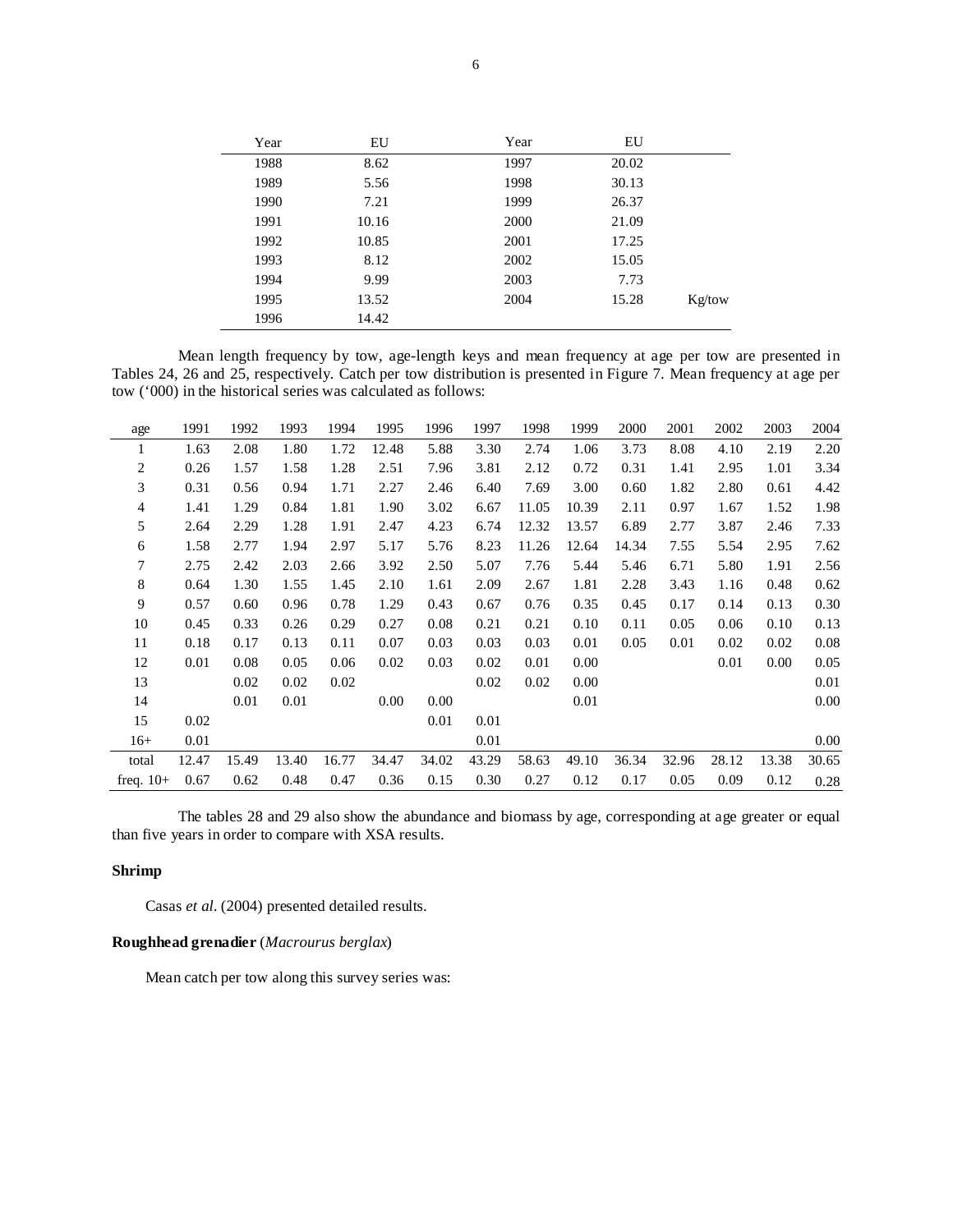| Year | EU   |
|------|------|
| 1988 | 2.50 |
| 1989 | 1.08 |
| 1990 | 1.06 |
| 1991 | 1.66 |
| 1992 | 1.96 |
| 1993 | 3.76 |
| 1994 | 2.46 |
| 1995 | 1.94 |
| 1996 | 1.69 |
| 1997 | 1.49 |
| 1998 | 2.10 |
| 1999 | 1.55 |
| 2000 | 1.30 |
| 2001 | 2.59 |
| 2002 | 1.51 |
| 2003 | 2.92 |
| 2004 | 4.47 |

Detailed results are presented by Murua SCR/05\_\_.

#### **References**

- Ávila de Melo, A. , R. Alpoim and F. Saborido-Rey 2005. A Revised Assessment of Beaked Redfish (*S. mentella and S. fasciatus*) in NAFO Division 3M Using the Original EU Survey Indices Converted to the New RV Vizconde de Eza Units. *NAFO SCR Doc.* 05/\_\_.
- Borovkov, V., S. Kovalev, P. Savvatimsky, V.A. Rikhter and I.K. Sigaev 1992. Russian research report for 1991. *NAFO SCS Doc.* 92/12.
- Borovkov, V., K. Gorchinsky, S. Kovalev, P. Savvatimsky, V.A. Rikhter and I.K. Sigaev 1993. Russian research report for 1992. *NAFO SCS Doc.* 93/10.
- Borovkov, V., K. Gorchinsky, S. Kovalev and P. Savvatimsky 1994. Russian national research report for 1993. *NAFO SCS Doc.* 94/3.
- González Troncoso, D and J.M. Casas 2005. Calculation of the calibration factors from the comparative experience between the R/V *Cornide de Saavedra* and the R/V *Vizconde de Eza* in Flemish Cap in 2003 and 2004. *NAFO SCR Doc.* 05/\_\_
- Casas, J.M., J.L. del Río and D. González Troncoso 2004. Northern shrimp (*Pandalus borealis*) on Flemish Cap Surveys. *NAFO SCR Doc.* 04/77.
- Doubleday, W.G.- 1981. Manual of Groundfish Surveys in the Northwest Atlantic. *NAFO Sci. Counc. Stud.* 2, 55pp.
- Kiseleva, V.M.– 1996. Estimation of cod stock in Div. 3M by data of 1995 trawl survey. *NAFO SCR Doc.* 96/7.
- Kiseleva, V.M.– 1997. Assessment of cod stock on the Flemish Cap from data of trawl survey in 1996. *NAFO SCR Doc.* 97/7.
- Kiseleva, V.M. and A.A. Vaskov 1994. Assessment of cod stock in NAFO Subarea 3 from 1993 trawl-acoustic survey data. *NAFO SCR Doc.* 94/12.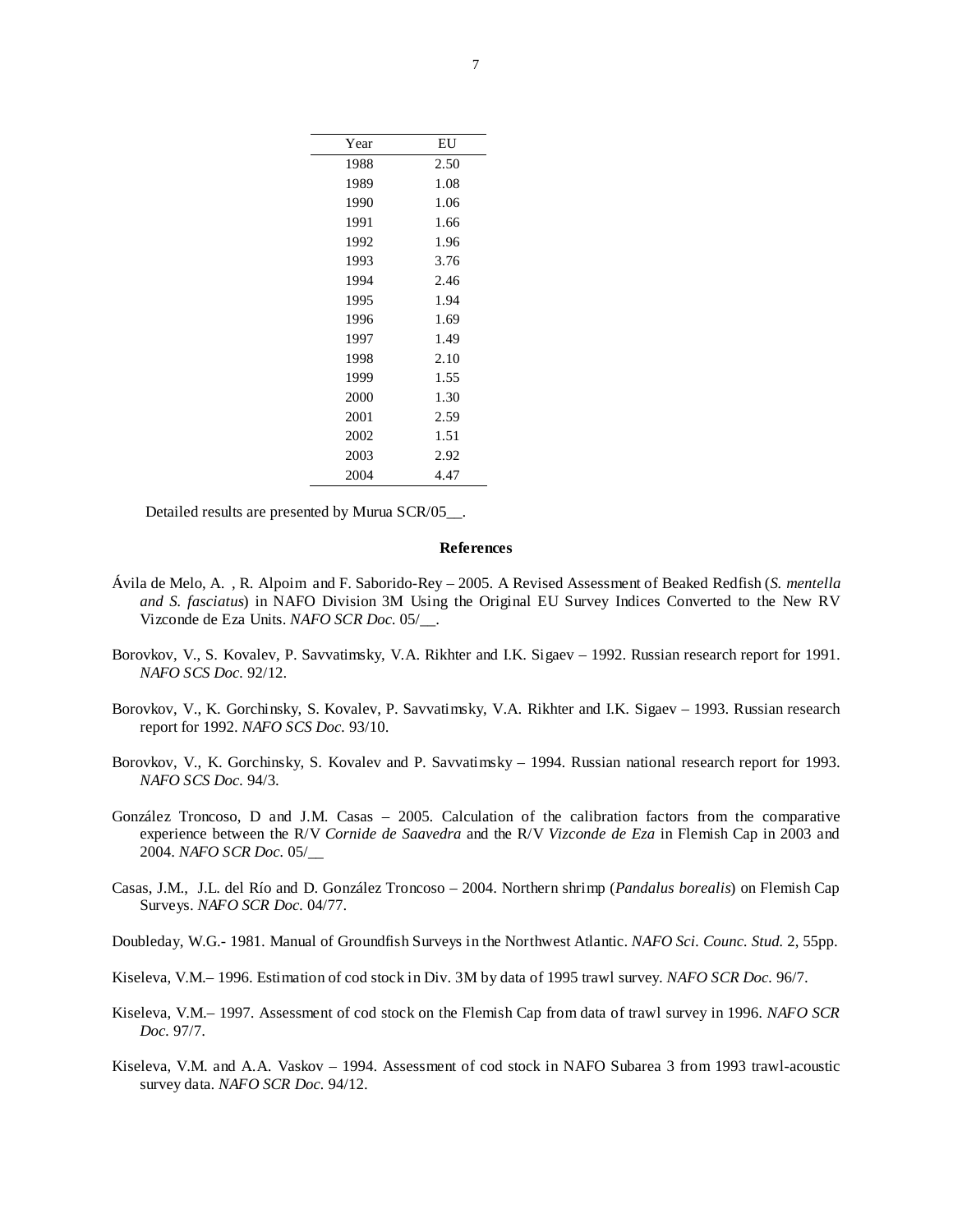- Rikhter, V.A., I.K. Sigaev, V. Borovkov, S. Kovalev and P. Savvatimsky 1991. USSR research report for 1990. *NAFO SCS Doc.* 91/5.
- Saborido-Rey, F. And A. Vázquez. 2003. Results from Bottom Trawl Survey on Flemish Cap of July 2002. *NAFO SCR Doc.,* Nº 42. Serial No. 4860, 40p.

Murua, H.– 2005. A Review on Roughhead Grenadier *(Macrourus bergla*x) Biology and Population Structure on Flemish Cap (NAFO Division 3M), 1991-2004. Based on EU Flemish Cap Bottom Survey Data, Serial No. N - NAFO SCR Doc. 05/

Vaskov, A.A. and T.M. Igashov – 2003. Results from the Russian trawl survey on the Flemish Cap Bank (Division 3M) in 2002. *NAFO SCS Doc.* 03/9.

| Procedure                                                                                                                          | Specification                                                                                                                                                                                            |  |  |  |  |  |  |  |
|------------------------------------------------------------------------------------------------------------------------------------|----------------------------------------------------------------------------------------------------------------------------------------------------------------------------------------------------------|--|--|--|--|--|--|--|
| Vessel<br><b>GT</b><br>Power                                                                                                       | R/V Vizconde de Eza<br>1400 t<br>1 800 HP                                                                                                                                                                |  |  |  |  |  |  |  |
| Mean trawling speed                                                                                                                | 3.5 knots                                                                                                                                                                                                |  |  |  |  |  |  |  |
| Trawling time                                                                                                                      | 30 minutes effective time                                                                                                                                                                                |  |  |  |  |  |  |  |
| Fishing gear<br>footrope / handrope<br>footgear<br>vertical opening<br>warps<br>trawl doors<br>wire length<br>mesh size in cod-end | type Lofoten<br>$31.20 / 17.70$ m<br>27 steel bobbins of 35 cm<br>3.0 m (SCANMAR)<br>100 meters, 45 mm, 200 Kg/100m<br>polyvalent, 850 Kg<br>$1.6 \times$ depth echo sounder + 430 m.<br>$35 \text{ mm}$ |  |  |  |  |  |  |  |
| Type of survey                                                                                                                     | Stratified sampling                                                                                                                                                                                      |  |  |  |  |  |  |  |
| Station selection procedure                                                                                                        | Random                                                                                                                                                                                                   |  |  |  |  |  |  |  |
| Criterion to change position of a selected tow                                                                                     | - unsuitable bottom for trawling according to ecosonder<br>register.<br>- Information on gear damage from previous surveys.                                                                              |  |  |  |  |  |  |  |
| Criterion to reject data from tow                                                                                                  | - tears in cod-end<br>- severe tears in the gear<br>- less than 20 minutes tow<br>- bad behaviour of the gear                                                                                            |  |  |  |  |  |  |  |
| Daily period for fishing                                                                                                           | 6.00 to 22.00 hours                                                                                                                                                                                      |  |  |  |  |  |  |  |
| Species for sampling                                                                                                               | All fish, squid and shrimp                                                                                                                                                                               |  |  |  |  |  |  |  |
| Species for age determination                                                                                                      | Cod, American plaice, redfish (Sebastes mentella),<br>Greenland halibut and Roughhead grenadier<br>(Macrourus berglax).                                                                                  |  |  |  |  |  |  |  |

**Table 1** – Technical data of the 2004 survey.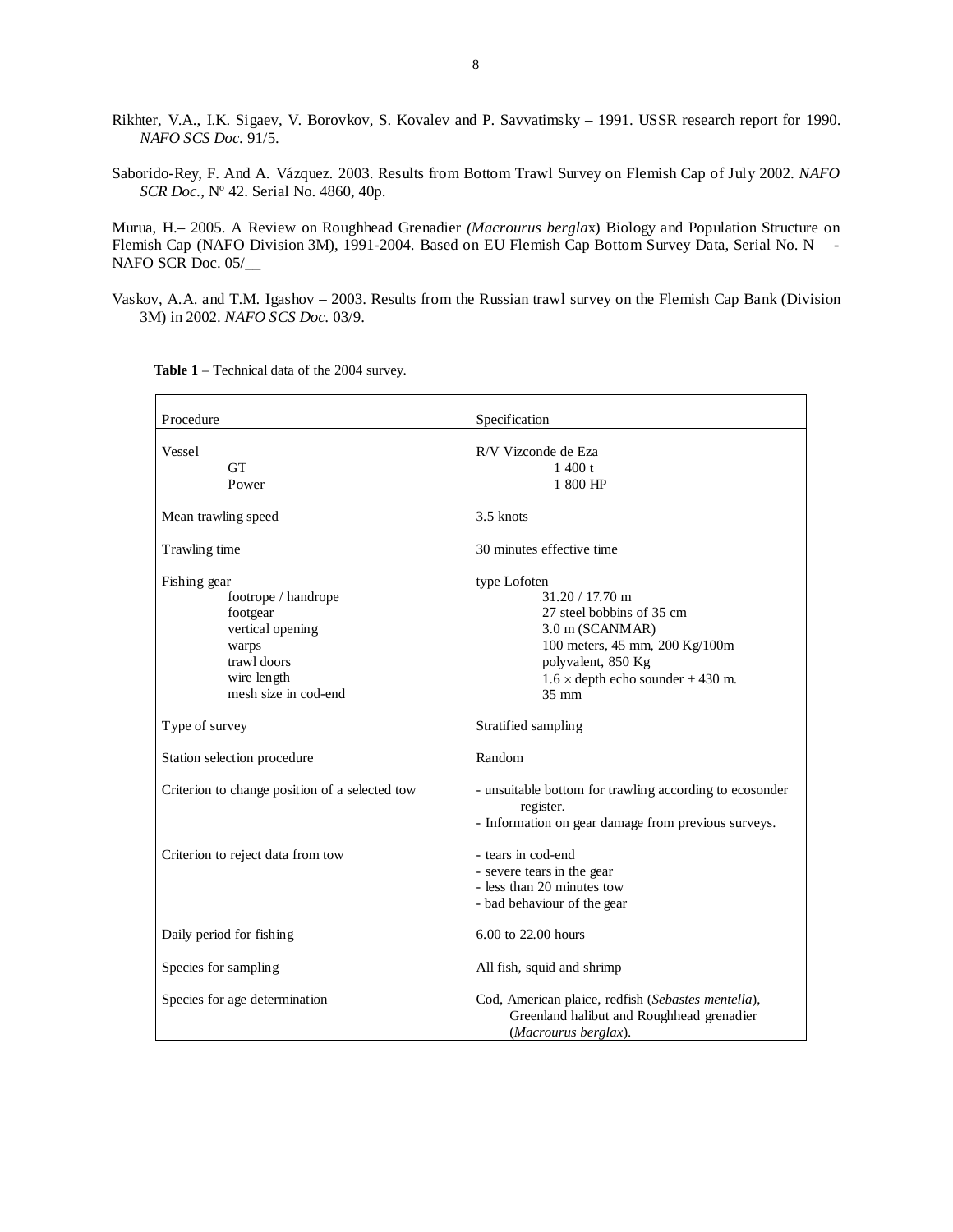| Species             | 1988   | 1989   | 1990   | 1991   | 1992   | 1993           | 1994   | 1995     | 1996           | 1997   | 1998   | 1999     | 2000     | 2001   | 2002   | 2003   | 2004   |
|---------------------|--------|--------|--------|--------|--------|----------------|--------|----------|----------------|--------|--------|----------|----------|--------|--------|--------|--------|
| Rajidae             | 5.59   | 2.41   | 3.51   | 5.05   | 4.7    | 7.76           | 4.36   | 2.82     | 2.55           | 2.29   | 2.46   | 2        | 1.43     | 2.78   | 1.92   | 5.73   | 7.76   |
| Synaphobranchus sp. | 0.27   | 0.11   | 0.05   | 0.1    | 0.09   | 0.13           | 0.01   | 0.02     | $\overline{0}$ | 0.01   | 0.05   | $\Omega$ | $\Omega$ | 0.03   | 0.01   | 0.03   | 0.11   |
| Urophycis sp.       | 0.8    | 0.21   | 0.21   | 0.32   | 0.09   | 0.21           | 0.27   | 0.1      | 0.1            | 0.04   | 0.28   | 0.31     | 0.21     | 0.49   | 0.16   | 0.68   | 0.83   |
| Antimora sp.        | 0.49   | 0.38   | 0.35   | 0.7    | 0.9    | 1.02           | 0.99   | 0.24     | 0.23           | 0.29   | 0.61   | 0.36     | 0.33     | 0.83   | 0.43   | 0.38   | 1.44   |
| Macrouridae         | 3.84   | 1.81   | 1.52   | 2.8    | 3.22   | 8.08           | 4.02   | 3.24     | 2.91           | 2.85   | 3.52   | 2.9      | 2.25     | 3.83   | 2.54   | 4.59   | 6.11   |
| Notacanthus sp.     | 0.62   | 0.51   | 0.08   | 0.59   | 0.56   | 0.92           | 0.57   | 0.43     | 0.22           | 0.36   | 0.21   | 0.08     | 0.12     | 0.13   | 0.08   | 0.03   | 0.18   |
| Illex sp.           | 0.01   | 0.01   | 2.05   | 1.44   | 0.08   | $\Omega$       | 0.26   | $\theta$ | 0.11           | 0.08   | 0.09   | 0.02     | $\Omega$ | 0.01   | 0.01   | 0.28   | 0.59   |
| Anarhichadidae      | 9.94   | 9.31   | 10.1   | 12.56  | 11.31  | 17.85          | 19.45  | 23.9     | 25.57          | 17.45  | 13.66  | 6.94     | 5.56     | 7.29   | 6.5    | 7.44   | 13.17  |
| Witch flounder      | 1.13   | 0.42   | 0.52   | 0.96   | 1.02   | 1.3            | 0.98   | 0.88     | 0.63           | 0.4    | 0.3    | 0.47     | 0.51     | 0.57   | 0.26   | 1.05   | 1.95   |
| Greenland halibut   | 8.61   | 5.56   | 7.21   | 10.16  | 10.85  | 8.12           | 9.99   | 13.52    | 14.42          | 20.02  | 30.13  | 26.37    | 21.09    | 17.25  | 15.05  | 7.73   | 15.28  |
| Zoarcidae           | 0.7    | 1.42   | 1.5    | 2.46   | 1.69   | 4.32           | 2.33   | 2.71     | 2.12           | 2.15   | 2.56   | 1.11     | 0.97     | 1.55   | 1.01   | 2.57   | 4.58   |
| Cod                 | 50.78  | 141.82 | 73.82  | 50.05  | 33.22  | 75.81          | 32.91  | 12.06    | 11.21          | 12.39  | 6.20   | 3.55     | 3.81     | 3.35   | 3.10   | 1.98   | 5.06   |
| American plaice     | 19.95  | 17.47  | 14.90  | 12.54  | 10.76  | 9.78           | 10.23  | 8.44     | 5.10           | 3.76   | 4.27   | 3.21     | 2.00     | 2.99   | 2.55   | 2.84   | 4.38   |
| Redfish             | 234.19 | 202.11 | 157.62 | 95.69  | 161.91 | 90.29          | 202.10 | 108.98   | 148.80         | 206.19 | 88.08  | 122.67   | 221.33   | 96.18  | 150.85 | 116.66 | 311.62 |
| Shrimp*             | 7.14   | 2.86   | 4.34   | 14.50  | 31.28  | 15.03          | 4.95   | 9.33     | 13.56          | 9.58   | 52.19  | 32.00    | 24.52    | 35.21  | 49.96  | 26.75  | 25.03  |
| Others              | 0.79   | 0.26   | 1.42   | 0.83   | 0.53   | $\overline{0}$ | 0.59   | 0.49     | 0.86           | 0.73   | 1.38   | 0.77     | 1.98     | 1.8    | 1.16   | 7.03   | 3.39   |
| Total               | 344.07 | 386.41 | 277.78 | 209.92 | 271.69 | 240.61         | 293.42 | 186.67   | 227.52         | 277.86 | 204.61 | 202.00   | 284.12   | 172.49 | 234.43 | 178.74 | 398.10 |

**Table 2** – Mean catch per tow for several species or groups of species in 1988-2004 surveys (Kg) in depths lesser than 400 fathoms.

(\*) Values affected by mesh size cod-end: 40 mm in 1994, 25 mm in 1998 and 30 mm in 1999.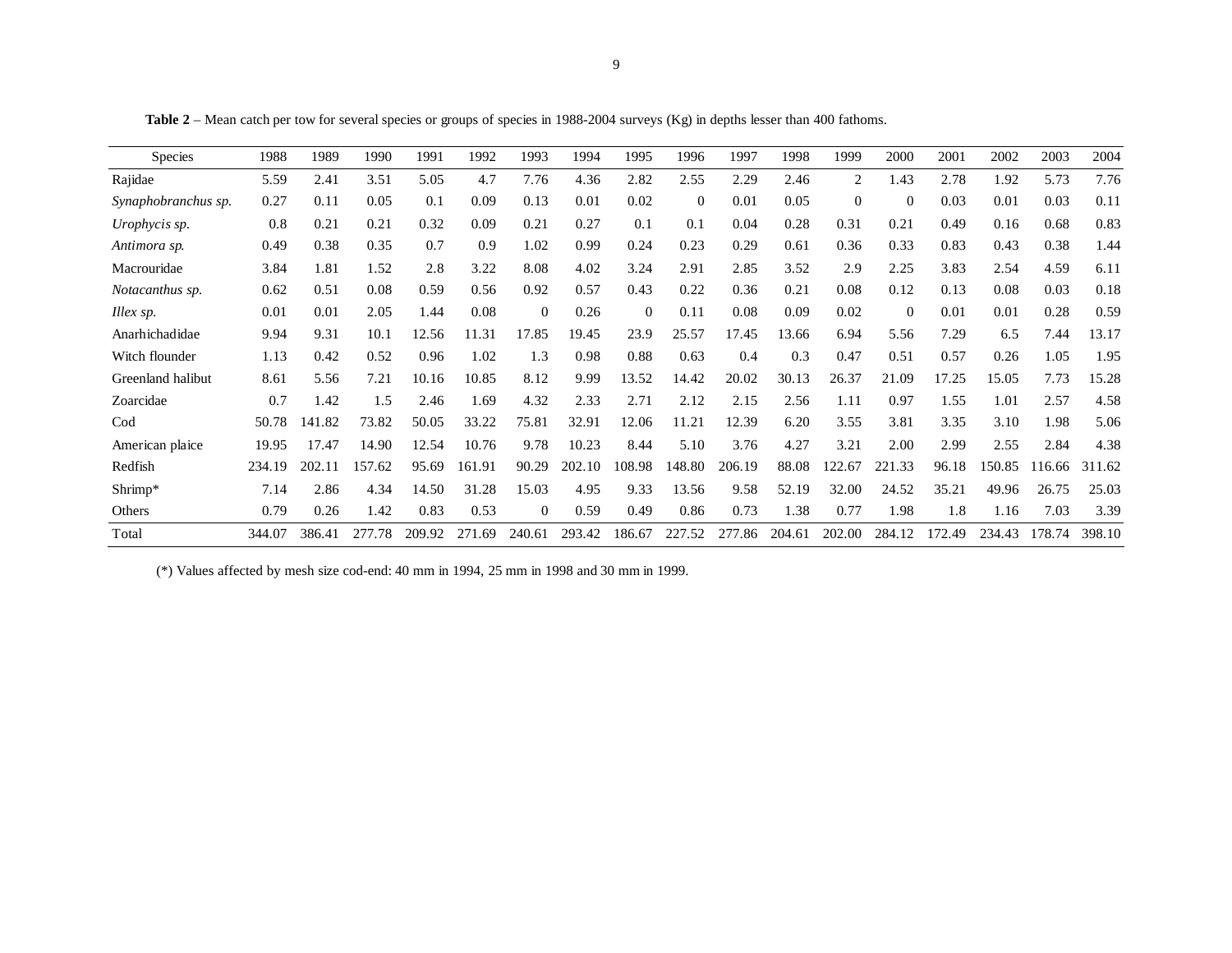| stratam        | area      | tow            | mean catch per tow |
|----------------|-----------|----------------|--------------------|
|                | sq. miles | number         | (Kg)               |
| $\mathbf{1}$   | 342       | 5              | 72.16              |
| $\mathbf{2}$   | 838       | 13             | 24.89              |
| 3              | 628       | 7              | 0.19               |
| $\overline{4}$ | 348       | 5              | 5.51               |
| 5              | 703       | 8              | 0.28               |
| 6              | 496       | 6              | 3.86               |
| 7              | 822       | 9              | 0.29               |
| $\,$ 8 $\,$    | 646       | 7              | 0.09               |
| 9              | 314       | 3              |                    |
| 10             | 951       | 12             |                    |
| 11             | 806       | 10             | 0.46               |
| 12             | 670       | 8              |                    |
| 13             | 249       | $\overline{c}$ |                    |
| 14             | 602       | 7              |                    |
| 15             | 666       | 8              |                    |
| 16             | 634       | 7              |                    |
| 17             | 216       | $\overline{c}$ |                    |
| 18             | 210       | $\mathbf{2}$   |                    |
| 19             | 414       | 3              |                    |
| total          | 10555     | 124            | 5.06               |
| s.error        |           |                | 0.97               |

**Table 3** – Cod mean catch per tow by strata and its standard error in the 2004 survey.

**Table 4** – Cod mean frequency at age per tow ('000) and stratum in the 2004 survey.

| age            |       |       |       |       | strata |       |       |       |       | mean<br>weight | mean<br>length |
|----------------|-------|-------|-------|-------|--------|-------|-------|-------|-------|----------------|----------------|
|                |       | 2     | 3     | 4     | 5      | 6     | 7     | 8     | total | g              | cm             |
| $\mathbf{1}$   |       |       |       |       |        |       |       |       |       |                |                |
| $\overline{c}$ | 2.715 | 1.127 |       | 0.300 | 0.010  | 0.009 | 0.009 | 0.009 | 4.179 | 619            | 39.9           |
| 3              | 0.012 | 0.019 | 0.001 | 0.001 |        |       |       |       | 0.034 | 1480           | 53.6           |
| $\overline{4}$ | 0.196 | 0.454 | 0.008 | 0.010 | 0.010  | 0.018 | 0.008 |       | 0.716 | 2054           | 59.6           |
| 5              | 0.036 | 0.093 |       | 0.004 |        | 0.042 | 0.000 |       | 0.182 | 3340           | 70.2           |
| 6              | 0.006 | 0.000 |       |       |        |       |       |       | 0.006 | 4787           | 79.5           |
| 7              | 0.008 | 0.004 |       |       |        |       |       |       | 0.013 | 6202           | 86.6           |
| $\,$ $\,$      | 0.002 | 0.002 |       |       |        |       |       |       | 0.005 | 6592           | 88.5           |
| 9              | 0.006 | 0.000 |       |       |        |       |       |       | 0.006 | 9633           | 100.5          |
| 10             | 0.012 | 0.006 |       |       |        |       |       |       | 0.020 | 7511           | 92.4           |
| 11             |       |       |       |       |        |       |       |       |       |                |                |
| 12             |       |       |       |       |        |       |       |       |       |                |                |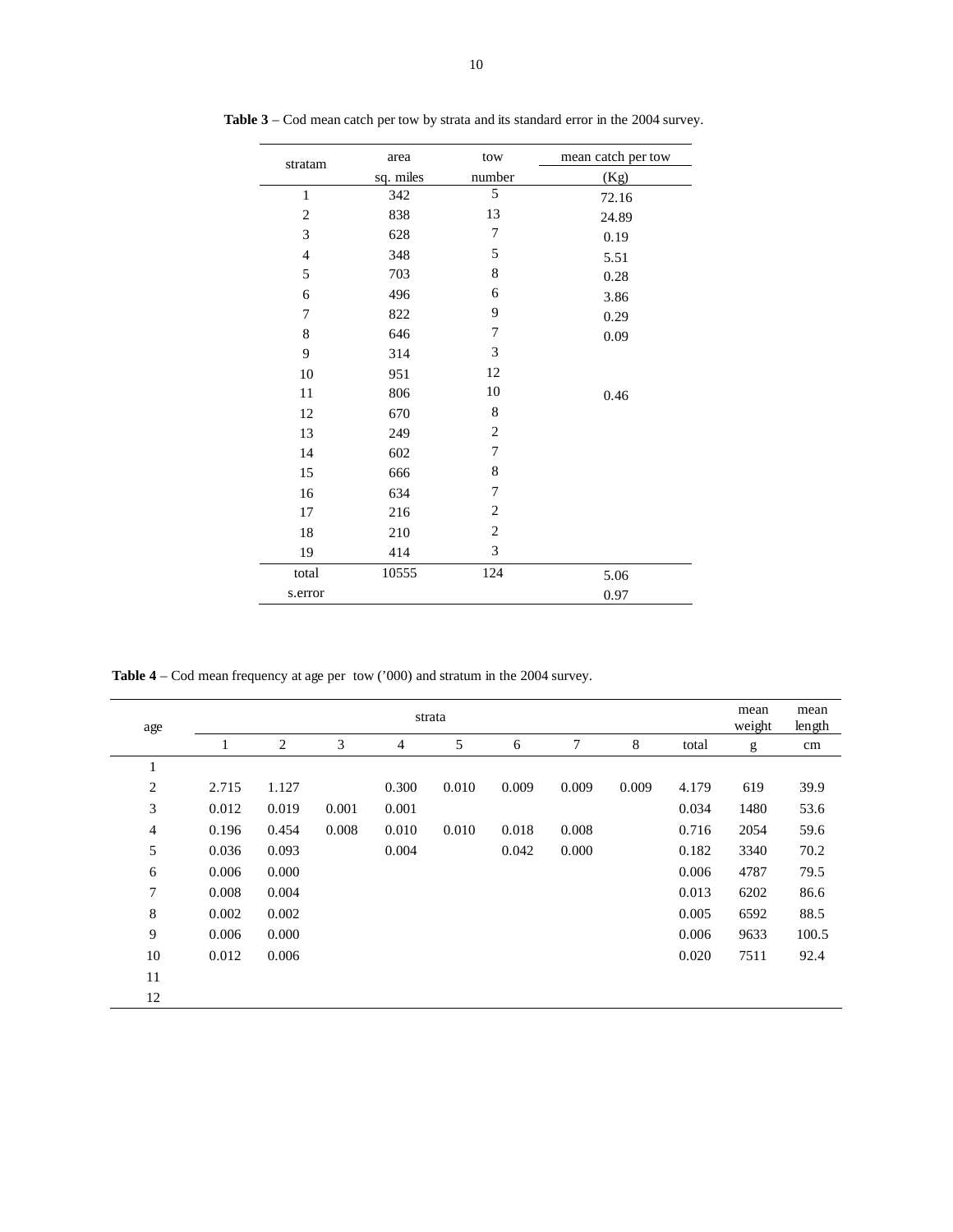|                | depth in           |       |               |        |        |        |        |        |       | year  |       |       |       |       |       |       |       |       |
|----------------|--------------------|-------|---------------|--------|--------|--------|--------|--------|-------|-------|-------|-------|-------|-------|-------|-------|-------|-------|
| strata         | fathoms            | 1988  | 1989          | 1990   | 1991   | 1992   | 1993   | 1994   | 1995  | 1996  | 1997  | 1998  | 1999  | 2000  | 2001  | 2002  | 2003  | 2004  |
| 1              | $70 - 80$          | 51.62 | 24.91         | 31.67  | 214.33 | 2.90   | 19.79  | 83.11  | 59.97 | 38.62 | 9.32  | 4.81  | 3.81  | 9.57  | 3.31  | 18.31 | 6.64  | 72.16 |
| $\overline{c}$ | 81-100             |       | 158.97 161.67 | 32.32  | 85.91  | 80.67  | 141.64 | 128.21 | 47.61 | 62.50 | 32.08 | 29.75 | 23.52 | 11.60 | 7.68  | 11.53 | 1.60  | 24.89 |
| 3              | 101-140            |       | 93.43 214.78  | 45.84  | 51.39  | 177.06 | 176.28 | 127.32 | 23.96 | 22.01 | 23.66 | 14.67 | 3.05  | 7.51  | 4.82  | 9.41  | 1.88  | 0.19  |
| 4              | $\pmb{\mathsf{H}}$ |       | 118.03 182.67 | 97.70  | 109.36 | 129.88 | 534.46 | 71.11  | 28.12 | 40.26 | 32.32 | 5.26  | 0.97  | 16.72 | 18.43 | 2.50  | 5.13  | 5.51  |
| 5              | $\pmb{\mathsf{H}}$ |       | 39.78 199.81  | 158.89 | 198.86 | 85.31  | 127.41 | 17.26  | 23.78 | 17.49 | 21.47 | 18.20 | 4.77  | 7.92  | 4.85  | 2.74  | 5.66  | 0.28  |
| 6              |                    |       | 85.49 179.66  | 87.50  | 40.50  | 25.21  | 111.67 | 37.36  | 34.64 | 16.42 | 28.44 | 16.22 | 9.93  | 13.53 | 19.83 | 13.88 | 0.64  | 3.86  |
| $\overline{7}$ | 141-200            |       | 35.50 255.88  | 62.90  | 40.53  | 15.09  | 98.24  | 13.67  | 1.95  | 0.87  | 17.05 | 1.24  | 0.82  | 0.09  | 0.20  | 0.38  | 1.71  | 0.29  |
| $8\,$          | $\pmb{\mathsf{H}}$ |       | 181.45 333.89 | 342.16 | 103.75 | 47.72  | 161.79 | 73.45  | 7.08  | 1.90  | 32.71 | 1.56  | 0.47  | 1.48  | 2.50  | 0.76  | 2.26  | 0.09  |
| 9              | $\mathbf{H}$       |       | 7.68 219.91   | 270.98 | 7.87   | 5.98   | 41.69  | 10.00  | 0.37  | 4.30  | 7.28  |       | 0.80  | 1.72  |       | 0.58  | 15.72 |       |
| 10             | п.                 | 18.47 | 67.60         | 64.58  | 21.51  | 4.51   | 12.92  | 6.98   | 0.80  | 0.64  | 4.16  | 2.74  | 1.41  | 1.47  | 1.11  | 0.03  | 0.33  |       |
| 11             | н.                 |       | 40.80 215.27  | 66.37  | 29.10  | 3.66   | 27.33  | 9.47   | 1.28  | 0.67  | 5.06  | 2.86  | 4.16  | 1.72  | 2.84  | 0.30  | 0.93  | 0.46  |
| 12             | 201-300            | 6.57  | 48.37         | 31.84  | 2.47   |        | 0.47   |        |       |       |       |       |       |       |       |       | 1.39  |       |
| 13             | н.                 |       | 0.44 133.59   | 39.93  | 4.94   |        |        |        |       |       |       |       |       |       |       |       |       |       |
| 14             | $\mathbf{H}$       | 2.33  | 24.43         | 14.00  | 2.85   | 1.46   | 4.81   |        |       |       |       |       |       |       |       |       | 0.00  |       |
| 15             |                    |       | 14.74 166.25  | 46.32  | 2.13   |        |        |        |       |       |       |       |       |       |       |       | 0.35  |       |
| 16             | 301-400            |       | 1.35          |        |        |        |        |        |       |       |       |       |       |       |       |       |       |       |
| 17             |                    |       | 0.31          |        |        |        | 0.14   |        |       |       |       |       |       |       |       |       |       |       |
| $18\,$         |                    | 0.13  |               |        |        |        | 0.18   |        |       |       |       |       |       |       |       |       |       |       |
| 19             |                    |       | 3.19          |        |        |        |        |        |       |       |       |       |       |       |       |       |       |       |
| total          |                    |       | 50.78 141.95  | 75.71  | 50.05  | 33.22  | 76.08  | 32.91  | 12.05 | 11.21 | 12.39 | 6.20  | 3.55  | 3.81  | 3.35  | 3.10  | 1.98  | 5.06  |
| s.e.           |                    | 7.19  | 15.18         | 10.23  | 8.34   | 7.26   | 21.63  | 9.16   | 2.57  | 1.81  | 2.14  | 0.80  | 0.56  | 0.74  | 0.47  | 0.49  | 0.34  | 0.97  |

**Table 5** – Cod mean catch per tow (Kg) by strata in 1988-2004 surveys.

s.e.: standard error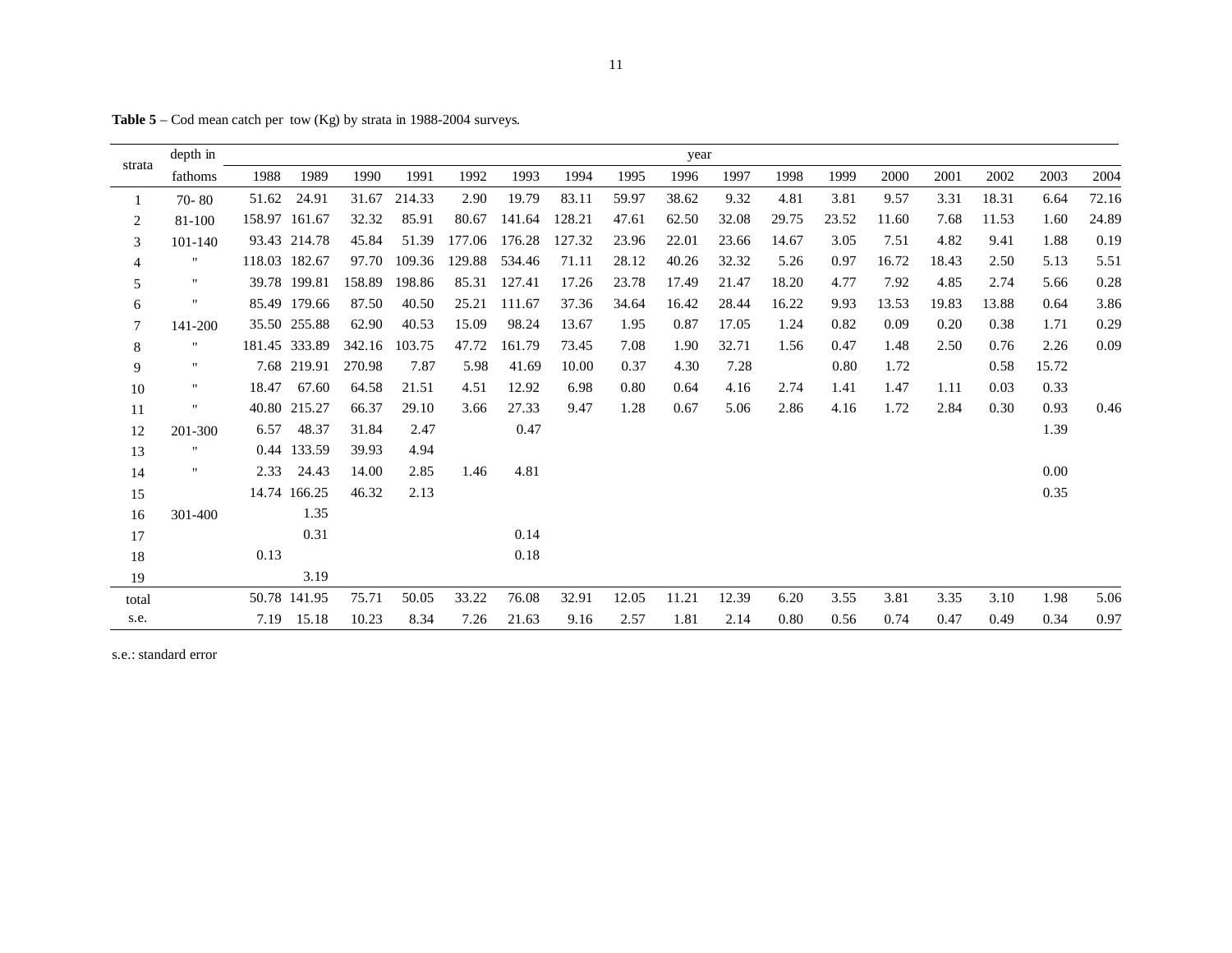| length    |      | length    |      | length    |      | length |      |
|-----------|------|-----------|------|-----------|------|--------|------|
| $6 - 8$   | 0.02 | $33 - 35$ | 0.18 | 57-59     | 0.20 | 81-83  | 0.01 |
| $12 - 14$ |      | $36 - 38$ | 1.24 | $60 - 62$ | 0.18 | 84-86  | 0.00 |
| $15 - 17$ |      | 39-41     | 1.86 | $63 - 65$ | 0.12 | 87-89  | 0.01 |
| 18-20     |      | $42 - 44$ | 0.79 | 66-68     | 0.09 | 90-92  | 0.01 |
| $21 - 23$ |      | 45-47     | 0.05 | 69-71     | 0.06 | 93-95  | 0.01 |
| $24 - 26$ |      | $48 - 50$ | 0.01 | $72 - 74$ | 0.03 | 96-98  | 0.00 |
| 27-29     | 0.01 | 51-53     | 0.07 | $75 - 77$ | 0.03 | 99-101 | 0.01 |
| $30 - 32$ | 0.05 | 54-56     | 0.15 | 78-80     | 0.01 |        |      |

**Table 6** – Cod mean length frequency ('000) per tow in the 2004 survey.

**Table 7** – Cod age-length key in 2004.

| Length          |            |              |                |                |                  |            |                  | age                |              |                         |       |    |    |    |    | - total          |
|-----------------|------------|--------------|----------------|----------------|------------------|------------|------------------|--------------------|--------------|-------------------------|-------|----|----|----|----|------------------|
| $\,\mathrm{cm}$ | 1          | $\sqrt{2}$   | $\mathfrak{Z}$ | $\overline{4}$ | $\sqrt{5}$       | $\sqrt{6}$ | $\boldsymbol{7}$ | $\overline{\bf 8}$ | $\mathbf{9}$ | $10\,$                  | 11    | 12 | 13 | 14 | 15 | $16+$            |
| $6 - 8$         |            |              |                |                |                  |            |                  |                    |              |                         |       |    |    |    |    | $\sqrt{2}$       |
| $9 - 11$        |            |              |                |                |                  |            |                  |                    |              |                         |       |    |    |    |    |                  |
| $12 - 14$       |            |              |                |                |                  |            |                  |                    |              |                         |       |    |    |    |    |                  |
| $15 - 17$       | $\,1$      |              |                |                |                  |            |                  |                    |              |                         |       |    |    |    |    | $\,1$            |
| 18-20           |            |              |                |                |                  |            |                  |                    |              |                         |       |    |    |    |    |                  |
| $21 - 23$       | $\,1\,$    |              |                |                |                  |            |                  |                    |              |                         |       |    |    |    |    | $\,1\,$          |
| $24 - 26$       |            |              |                |                |                  |            |                  |                    |              |                         |       |    |    |    |    |                  |
| $27 - 29$       |            | $\mathbf{1}$ |                |                |                  |            |                  |                    |              |                         |       |    |    |    |    | $\,1\,$          |
| 30-32           |            | $\sqrt{2}$   |                |                |                  |            |                  |                    |              |                         |       |    |    |    |    | $\sqrt{2}$       |
| 33-35           |            | 21           |                |                |                  |            |                  |                    |              |                         |       |    |    |    |    | $21\,$           |
| 36-38           |            | 114          |                |                |                  |            |                  |                    |              |                         |       |    |    |    |    | 114              |
| 39-41           |            | 186          |                |                |                  |            |                  |                    |              |                         |       |    |    |    |    | 188              |
| 42-44           |            | 81           |                |                |                  |            |                  |                    |              |                         |       |    |    |    |    | $81\,$           |
| 45-47           |            | 15           |                | $\mathbf{1}$   |                  |            |                  |                    |              |                         |       |    |    |    |    | $16\,$           |
| 48-50           |            |              | $\sqrt{2}$     | $\sqrt{2}$     |                  |            |                  |                    |              |                         |       |    |    |    |    | $\overline{4}$   |
| $51 - 53$       |            |              | $\overline{4}$ | 14             |                  |            |                  |                    |              |                         |       |    |    |    |    | $18\,$           |
| 54-56           |            |              | 3              | 27             |                  |            |                  |                    |              |                         |       |    |    |    |    | 30               |
| 57-59           |            |              |                | 53             |                  |            |                  |                    |              |                         |       |    |    |    |    | 53               |
| $60 - 62$       |            |              |                | $41\,$         | $\sqrt{2}$       |            |                  |                    |              |                         |       |    |    |    |    | 43               |
| 63-65           |            |              |                | 34             | $\sqrt{6}$       |            |                  |                    |              |                         |       |    |    |    |    | 40               |
| 66-68           |            |              |                | $11\,$         | $17\,$           |            |                  |                    |              |                         |       |    |    |    |    | $28\,$           |
| 69-71           |            |              |                | $\overline{4}$ | $14\,$           |            |                  |                    |              |                         |       |    |    |    |    | $18\,$           |
| $72 - 74$       |            |              |                |                | $\boldsymbol{7}$ |            |                  |                    |              |                         |       |    |    |    |    | $\boldsymbol{7}$ |
| 75-77           |            |              |                |                | $\overline{4}$   |            |                  |                    |              |                         |       |    |    |    |    | $\overline{4}$   |
| 78-80           |            |              |                |                |                  | $\,1$      |                  |                    |              |                         |       |    |    |    |    | $\,1\,$          |
| 81-83           |            |              |                |                | $\,1$            |            | $\sqrt{2}$       |                    |              |                         |       |    |    |    |    | $\overline{3}$   |
| 84-86           |            |              |                |                |                  | $\,1\,$    |                  | $\,1$              |              |                         |       |    |    |    |    | $\overline{c}$   |
| 87-89           |            |              |                |                |                  |            | $\sqrt{2}$       | $\,1$              |              |                         |       |    |    |    |    | $\overline{3}$   |
| 90-92           |            |              |                |                |                  |            |                  |                    |              | $\,1$                   |       |    |    |    |    | $\,1\,$          |
| 93-95           |            |              |                |                |                  |            |                  |                    |              | $\,1$                   |       |    |    |    |    | $\,1\,$          |
| 96-98           |            |              |                |                |                  |            |                  |                    |              |                         | $\,1$ |    |    |    |    | $\,1\,$          |
| 99-101          |            |              |                |                |                  |            |                  |                    | $\,1$        |                         |       |    |    |    |    | $\mathbf{1}$     |
| 102-104         |            |              |                |                |                  |            |                  |                    |              | $\mathbf{1}$            |       |    |    |    |    | $\mathbf{1}$     |
| total           | $\sqrt{2}$ | 420          | $\overline{9}$ | 187            | 51               | $\sqrt{2}$ | $\overline{4}$   | $\overline{c}$     | $\,1$        | $\overline{\mathbf{3}}$ | $\,1$ |    |    |    |    | 686              |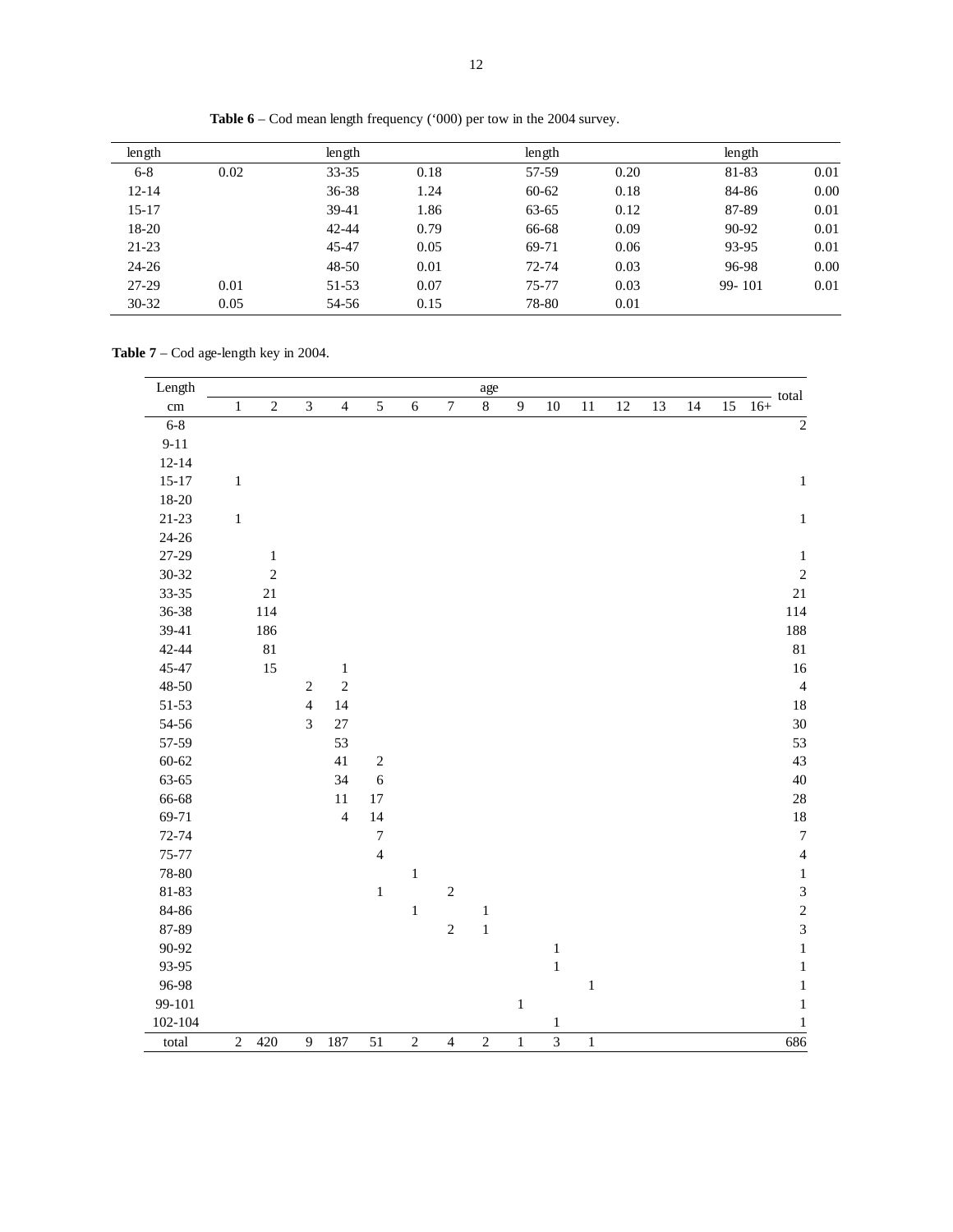|                             | area      | tow                         | mean catch per tow |
|-----------------------------|-----------|-----------------------------|--------------------|
| strata                      | sq. miles | number                      | (Kg)               |
| $\mathbf{1}$                | 342       | 5                           | 52.62              |
| $\overline{c}$              | 838       | 13                          | 11.52              |
| $\ensuremath{\mathfrak{Z}}$ | 628       | 7                           | 8.9                |
| $\overline{4}$              | 348       | 5                           | 13.21              |
| 5                           | 703       | $\,8\,$                     | 1.27               |
| $\sqrt{6}$                  | 496       | 6                           | 0.61               |
| 7                           | 822       | 9                           | 1.24               |
| $\,$ 8 $\,$                 | 646       | $\boldsymbol{7}$            | 1.08               |
| 9                           | 314       | $\ensuremath{\mathfrak{Z}}$ | 2.99               |
| 10                          | 951       | 12                          | 0.58               |
| 11                          | 806       | 10                          | 1.03               |
| 12                          | 670       | $\,$ 8 $\,$                 |                    |
| 13                          | 249       | $\overline{c}$              |                    |
| 14                          | 602       | 7                           |                    |
| 15                          | 666       | $\,$ 8 $\,$                 |                    |
| 16                          | 634       | 7                           |                    |
| 17                          | 216       | $\overline{c}$              |                    |
| $18\,$                      | 210       | $\sqrt{2}$                  |                    |
| 19                          | 414       | 3                           |                    |
| total                       | 10555     | 124                         | 4.38               |
| s.error                     |           |                             | 0.92               |

**Table 8** – American plaice mean catch per tow by strata and its standard error in the 2004 survey.

**Table 9** – American plaice mean frequency at age per tow in the 2004 survey.

| age   |       |                |      |      | strata |             |      |      |      |      |      |       | mean<br>weight length | mean |
|-------|-------|----------------|------|------|--------|-------------|------|------|------|------|------|-------|-----------------------|------|
|       | 1     | $\overline{2}$ | 3    | 4    | 5      | 6           | 7    | 8    | 9    | 10   | 11   | total | g                     | cm   |
| 1     |       |                |      |      |        |             |      |      |      |      |      |       |                       |      |
| 2     | 0.12  | 0.16           | 0.27 | 0.53 | 0.26   | $0.26$ 0.24 |      |      |      | 0.18 | 0.42 | 0.15  | 113                   | 22.1 |
| 3     | 0.61  | 0.75           | 0.92 | 2.72 | 0.90   | 0.50        | 0.13 |      |      | 0.03 | 0.36 | 0.35  | 183                   | 26.1 |
| 4     | 0.84  | 0.13           | 0.25 | 0.49 | 0.04   | 0.13        | 0.05 |      |      | 0.07 | 0.05 | 0.09  | 306                   | 30.7 |
| 5     | 1.77  | 0.13           | 0.08 | 0.30 | 0.06   |             | 0.05 |      |      | 0.06 | 0.05 | 0.10  | 457                   | 35.1 |
| 6     | 2.65  | 0.14           | 0.08 | 0.34 | 0.06   |             | 0.06 |      |      | 0.07 | 0.07 | 0.13  | 565                   | 37.5 |
| 7     | 2.76  | 0.14           | 0.06 | 0.34 | 0.11   |             | 0.02 | 0.00 |      | 0.03 | 0.05 | 0.13  | 593                   | 38.0 |
| 8     | 3.38  | 0.25           | 0.06 | 0.26 | 0.11   | 0.00        | 0.03 | 0.02 | 0.00 | 0.03 | 0.05 | 0.16  | 691                   | 40.0 |
| 9     | 6.41  | 0.50           | 0.13 | 0.49 | 0.21   | 0.00        | 0.08 | 0.02 | 0.00 | 0.04 | 0.10 | 0.31  | 710                   | 40.3 |
| 10    | 8.56  | 0.56           | 0.19 | 0.49 | 0.22   | 0.00        | 0.10 | 0.04 | 0.00 | 0.06 | 0.15 | 0.39  | 754                   | 41.2 |
| 11    | 7.33  | 0.61           | 0.23 | 0.57 | 0.13   | 0.03        | 0.11 | 0.02 | 0.04 | 0.06 | 0.13 | 0.35  | 785                   | 41.7 |
| 12    | 14.81 | 1.32           | 0.59 | 1.43 | 0.28   | 0.03        | 0.21 | 0.10 | 0.21 | 0.11 | 0.23 | 0.74  | 837                   | 42.5 |
| 13    | 8.56  | 1.28           | 0.71 | 1.36 | 0.17   | 0.03        | 0.18 | 0.14 | 0.38 | 0.07 | 0.15 | 0.53  | 998                   | 44.7 |
| 14    | 7.45  | 1.33           | 0.86 | 1.40 | 0.17   | 0.03        | 0.14 | 0.16 | 0.29 | 0.07 | 0.11 | 0.50  | 1092                  | 46.2 |
| 15    | 4.49  | 1.33           | 0.92 | 1.51 | 0.07   | 0.08        | 0.14 | 0.14 | 0.33 | 0.06 | 0.07 | 0.41  | 1240                  | 48.2 |
| $16+$ | 4.84  | 2.37           | 2.05 | 3.02 | 0.09   | 0.16        | 0.21 | 0.22 | 0.88 | 0.10 | 0.10 | 0.65  | 1490                  | 51.5 |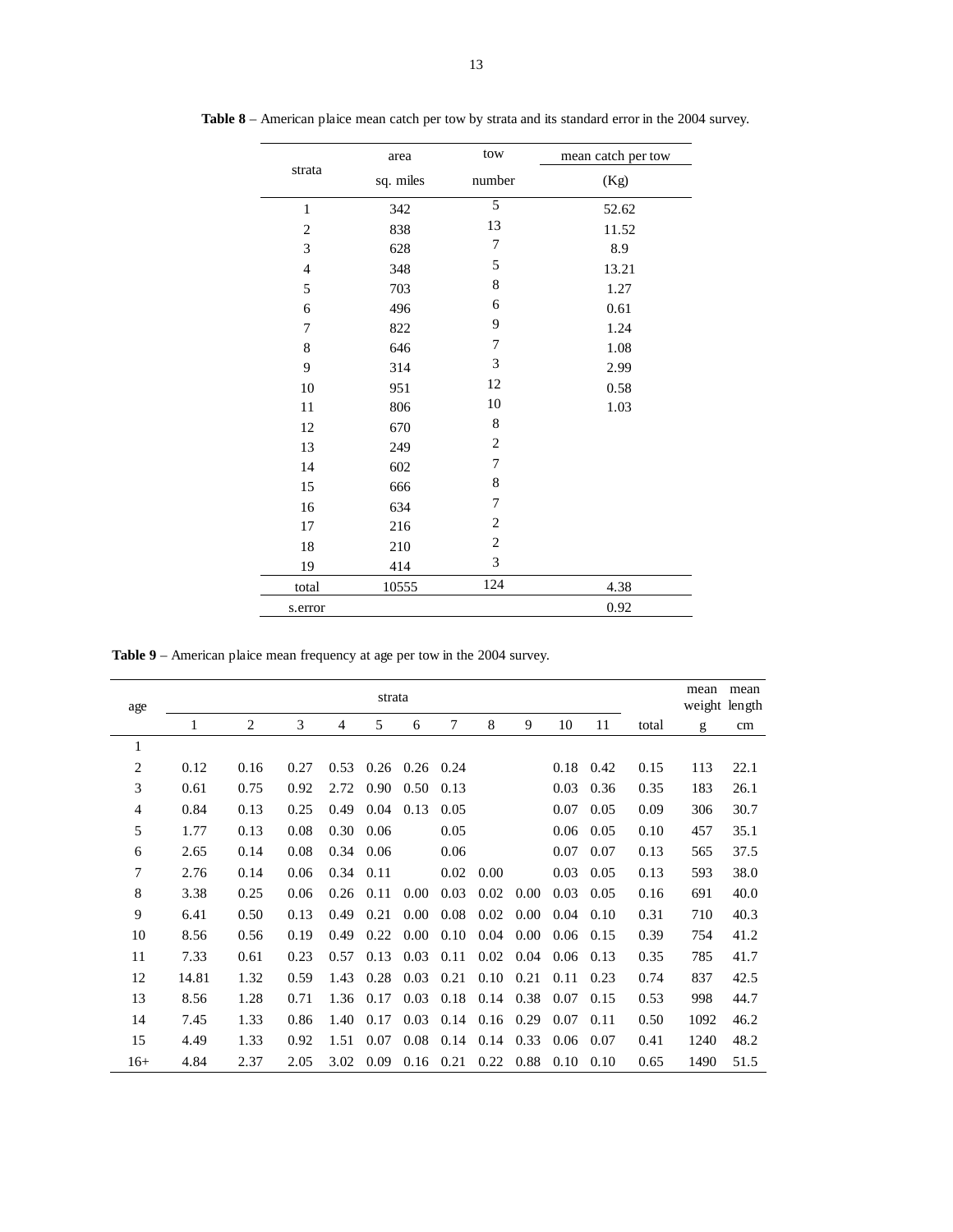| strata         | depth in           |       |       |       |       |       |       |       |       | year  |       |       |       |       |       |       |       |       |
|----------------|--------------------|-------|-------|-------|-------|-------|-------|-------|-------|-------|-------|-------|-------|-------|-------|-------|-------|-------|
|                | fathoms            | 1988  | 1989  | 1990  | 1991  | 1992  | 1993  | 1984  | 1995  | 1996  | 1997  | 1998  | 1999  | 2000  | 2001  | 2002  | 2003  | 2004  |
| $\mathbf{1}$   | $70 - 80$          | 50.09 | 38.38 | 19.40 | 41.37 | 27.24 | 41.42 | 25.40 | 85.58 | 56.10 | 14.64 | 5.99  | 14.30 | 13.24 | 40.02 | 5.41  | 49.58 | 52.62 |
| $\sqrt{2}$     | 81-100             | 44.54 | 56.42 | 21.52 | 41.71 | 26.84 | 19.84 | 18.76 | 20.91 | 14.78 | 11.60 | 24.86 | 28.34 | 15.30 | 13.07 | 19.76 | 11.36 | 11.52 |
| 3              | 101-140            | 28.57 | 23.35 | 34.86 | 26.06 | 13.18 | 9.27  | 6.80  | 5.27  | 3.52  | 10.34 | 5.95  | 2.04  | 0.44  | 1.93  | 1.55  | 0.36  | 8.9   |
| $\overline{4}$ |                    | 82.92 | 17.43 | 30.81 | 12.07 | 21.00 | 21.56 | 32.19 | 18.46 | 10.12 | 7.65  | 12.92 | 2.03  | 3.77  | 3.24  | 4.85  |       | 13.21 |
| $\sqrt{5}$     | $\pmb{\mathsf{H}}$ | 48.53 | 57.74 | 34.15 | 26.26 | 15.64 | 24.10 | 22.95 | 10.26 | 9.32  | 11.55 | 13.88 | 1.37  | 1.05  | 2.08  | 3.55  | 1.53  | 1.27  |
| 6              | $^{\prime}$        | 12.68 | 29.90 | 25.22 | 13.28 | 15.91 | 8.07  | 21.39 | 3.24  | 0.84  | 0.36  | 0.93  | 1.05  | 0.65  | 0.97  | 1.65  | 0.77  | 0.61  |
| $\tau$         | 141-200            | 18.74 | 8.47  | 13.38 | 6.21  | 10.20 | 5.09  | 5.04  | 3.97  | 1.15  | 1.32  | 0.75  | 0.29  | 0.23  | 0.45  | 0.84  | 0.48  | 1.24  |
| $\,8\,$        | $^{\prime}$        | 8.49  | 3.33  | 5.35  | 5.08  | 14.78 | 9.90  | 3.47  | 2.67  | 1.15  | 2.49  | 3.35  | 0.04  |       | 0.93  | 0.87  | 0.28  | 1.08  |
| 9              | $\pmb{\mathsf{H}}$ | 4.29  | 6.83  | 14.34 |       | 15.59 | 8.57  | 0.81  | 20.91 | 2.31  | 1.48  |       |       |       |       | 0.05  | 0.38  | 2.99  |
| 10             | $^{\prime\prime}$  | 32.07 | 20.56 | 27.62 | 18.06 | 19.40 | 20.14 | 30.86 | 9.78  | 5.72  | 3.96  | 0.49  | 1.00  | 0.61  | 1.31  | 0.49  | 0.75  | 0.58  |
| 11             | $^{\prime}$        | 19.30 | 19.02 | 21.44 | 6.53  | 6.07  | 4.75  | 4.93  | 1.79  | 1.09  | 0.52  | 0.48  | 0.61  | 0.36  | 0.44  | 0.95  | 0.47  | 1.03  |
| 12             | 201-300            | 0.17  | 0.36  | 0.88  | 0.33  | 0.21  | 0.29  | 0.65  | 0.23  | 0.63  | 0.13  |       |       |       | 0.08  |       | 0.22  |       |
| 13             | $\mathbf{H}$       | 0.11  |       | 1.08  |       |       |       |       | 0.13  |       |       |       |       |       |       |       |       |       |
| 14             | $^{\prime\prime}$  | 0.16  | 0.19  | 0.13  | 8.49  | 0.63  | 0.12  | 0.52  | 0.31  | 0.09  |       | 0.09  | 0.21  |       |       |       |       |       |
| 15             | $\pmb{\cdot}$      | 0.44  | 1.95  | 0.05  | 1.91  | 0.75  | 2.16  | 0.79  | 1.35  | 0.44  | 0.13  | 0.13  |       |       |       |       | 0.12  |       |
| 16             | 301-400            | 0.12  |       |       | 0.07  | 0.19  | 0.27  | 0.12  |       |       |       |       |       |       |       |       |       |       |
| 17             | $^{\prime\prime}$  |       |       |       |       |       |       |       |       |       |       |       |       |       |       |       |       |       |
| 18             | $\mathbf{H}$       |       |       |       |       |       |       |       |       |       |       |       |       |       |       |       |       |       |
| 19             | $\mathbf{H}$       |       |       |       | 0.47  | 0.11  | 0.17  | 0.08  | 0.32  |       |       |       |       |       |       |       |       |       |
| total          |                    | 19.95 | 17.47 | 14.90 | 12.55 | 10.76 | 9.79  | 10.23 | 8.44  | 5.09  | 3.76  | 4.27  | 3.21  | 2.00  | 2.99  | 2.55  | 2.86  | 4.38  |
| s.e.           |                    | 2.29  | 2.55  | 1.59  | 1.47  | 1.19  | 1.29  | 1.71  | 1.35  | 1.13  | 0.88  | 0.93  | 1.08  | 0.41  | 0.53  | 0.91  | 0.93  | 0.92  |

**Table 10** – American plaice mean catch per tow (Kg) by strata in 1988-2004 surveys.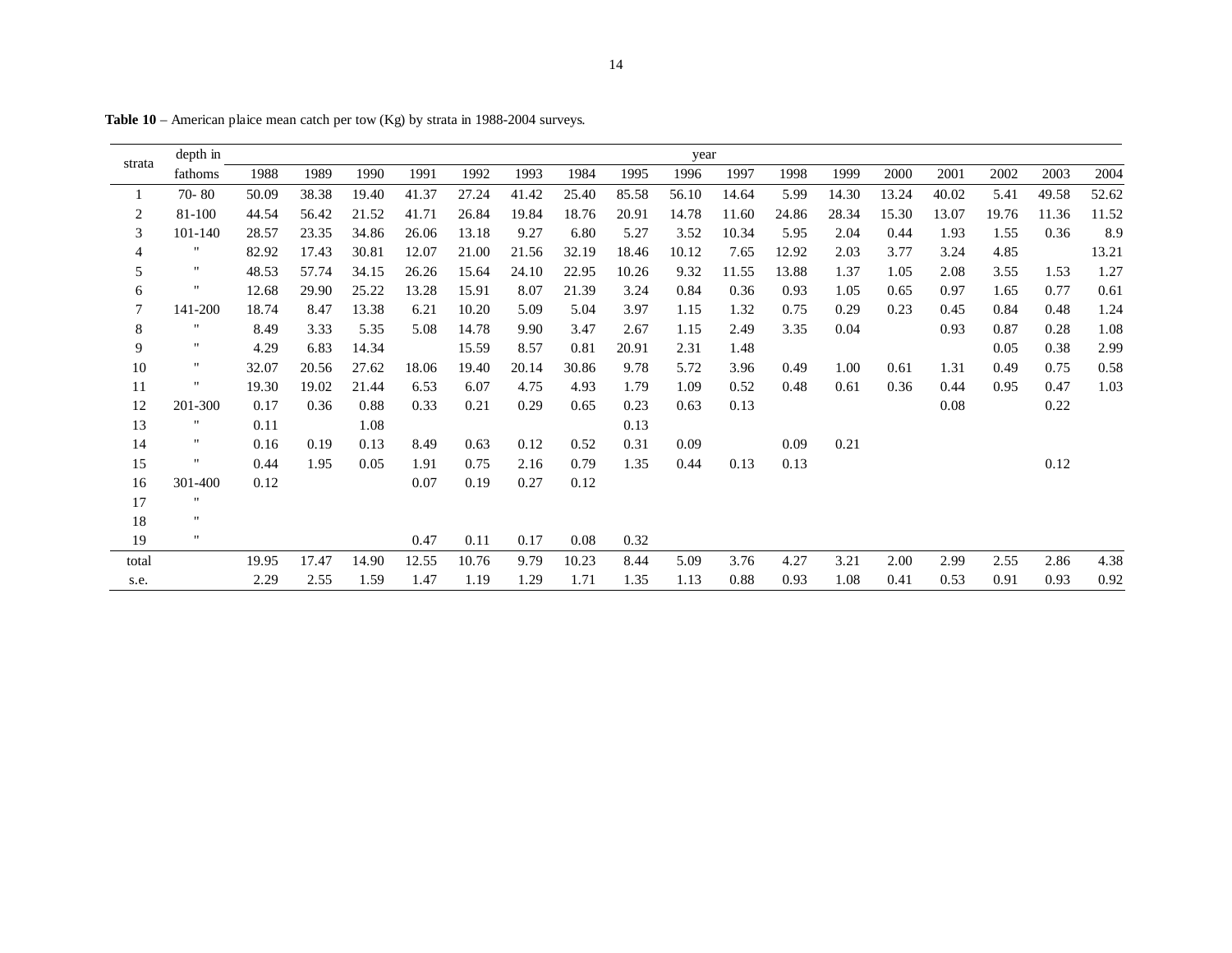| length    | male | female | length    | male | female | length    | male | female | length | male | female |
|-----------|------|--------|-----------|------|--------|-----------|------|--------|--------|------|--------|
| $12 - 13$ |      |        | 24-25     | 0.12 | 0.02   | 36-37     | 0.48 | 0.02   | 48-49  |      | 0.24   |
| 14-15     |      |        | $26 - 27$ | 0.07 | 0.09   | 38-39     | 0.47 | 0.04   | 50-51  | 0.01 | 0.42   |
| 16-17     | 0.01 | 0.01   | 28-29     | 0.02 | 0.07   | $40 - 41$ | 0.49 | 0.09   | 52-53  |      | 0.51   |
| 18-19     |      | 0.01   | $30 - 31$ | 0.08 | 0.01   | 42-43     | 0.50 | 0.06   | 54-55  |      | 0.26   |
| $20 - 21$ | 0.01 | 0.02   | 32-33     | 0.07 |        | 44-45     | 0.17 | 0.16   | 56-57  |      | 0.07   |
| $22 - 23$ | 0.02 | 0.06   | 34-35     | 0.14 | 0.01   | 46-47     | 0.05 | 0.11   | 58-59  | 0.01 | 0.02   |

**Table 11** – American plaice mean length frequency per tow in the 2004 survey.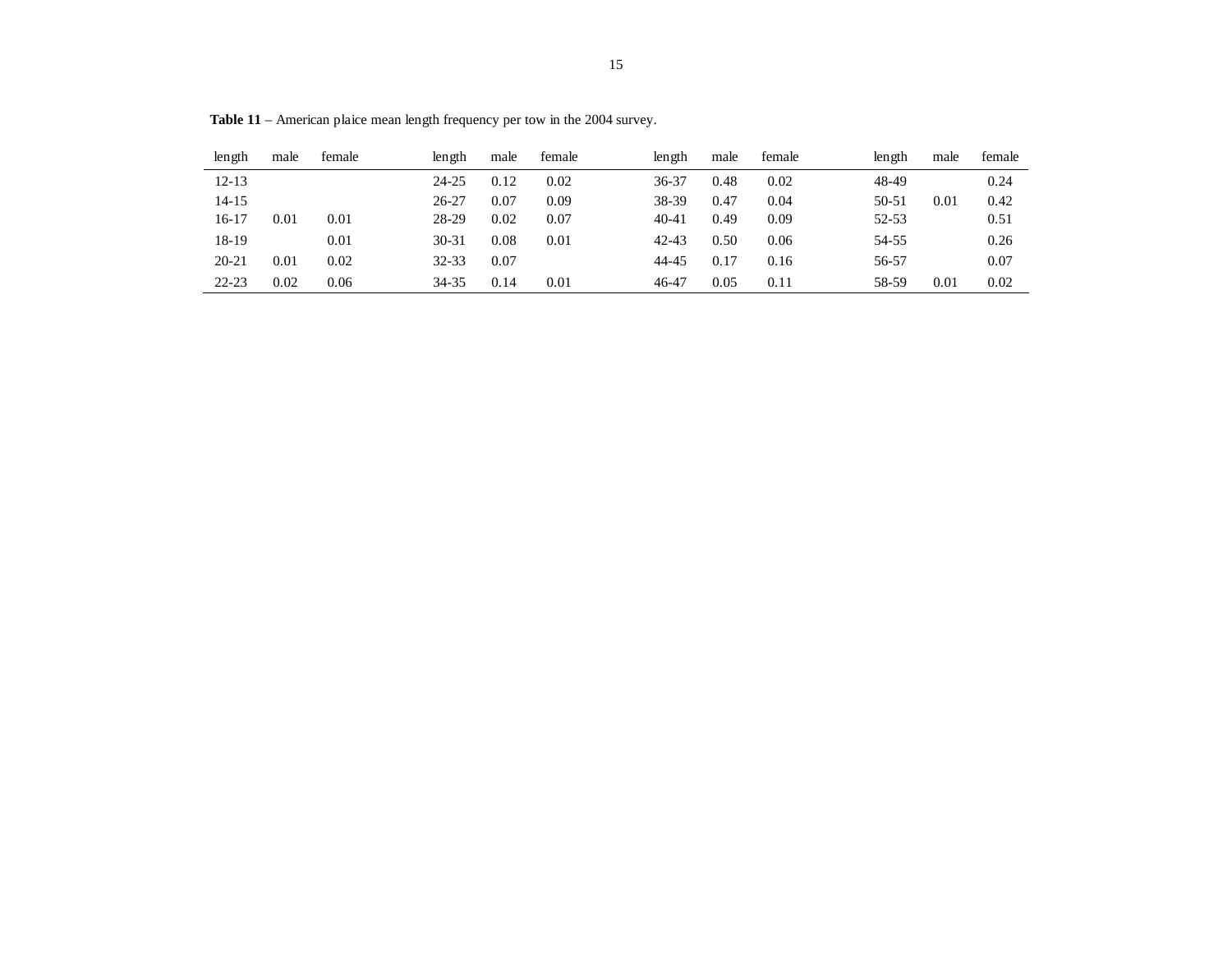| <b>Table 12</b> – American plaice age-length key in 2004. |  |  |  |
|-----------------------------------------------------------|--|--|--|
|-----------------------------------------------------------|--|--|--|

| Length    |                  |                |              |                |                |              |                             | age            |                             |              |              |                |                |                |                  |                |              |
|-----------|------------------|----------------|--------------|----------------|----------------|--------------|-----------------------------|----------------|-----------------------------|--------------|--------------|----------------|----------------|----------------|------------------|----------------|--------------|
| cm        | 1                | $\overline{2}$ | 3            | $\overline{4}$ | 5              | 6            | $\tau$                      | $8\,$          | 9                           | 10           | 11           | 12             | 13             | 14             | 15               | $16+$          | total        |
| $12 - 13$ |                  |                |              |                |                |              |                             |                |                             |              |              |                |                |                |                  |                |              |
| $14 - 15$ |                  |                |              |                |                |              |                             |                |                             |              |              |                |                |                |                  |                |              |
| $16-17$   |                  | $\mathbf{1}$   |              |                |                |              |                             |                |                             |              |              |                |                |                |                  |                | $\mathbf{1}$ |
| 18-19     |                  |                |              |                |                |              |                             |                |                             |              |              |                |                |                |                  |                |              |
| $20 - 21$ |                  | 2              |              |                |                |              |                             |                |                             |              |              |                |                |                |                  |                | $\sqrt{2}$   |
| $22 - 23$ |                  | $\overline{2}$ | 3            |                |                |              |                             |                |                             |              |              |                |                |                |                  |                | 5            |
| $24 - 25$ |                  | $\overline{4}$ | 11           | $\mathbf{1}$   |                |              |                             |                |                             |              |              |                |                |                |                  |                | 16           |
| $26 - 27$ |                  |                | 9            |                |                |              |                             |                |                             |              |              |                |                |                |                  |                | 9            |
| 28-29     |                  |                |              | 1              |                |              |                             |                |                             |              |              |                |                |                |                  |                | $\mathbf{1}$ |
| 30-31     |                  |                | $\mathbf{1}$ | $\overline{4}$ | 3              | 3            | $\mathbf{1}$                |                |                             |              |              |                |                |                |                  |                | 12           |
| 32-33     |                  |                |              | $\mathbf{1}$   | $\overline{4}$ | $\mathbf{1}$ | 6                           | 1              | $\ensuremath{\mathfrak{Z}}$ |              |              |                |                |                |                  |                | 16           |
| $34 - 35$ |                  |                |              | $\mathbf{1}$   | 3              | 3            | $\ensuremath{\mathfrak{Z}}$ | 6              | $\,8\,$                     | 3            | $\mathbf{2}$ | 3              | $\mathbf{2}$   | $\mathbf{1}$   | 1                |                | 36           |
| 36-37     |                  |                |              |                | $\mathbf{1}$   | 3            | $\mathfrak{Z}$              | $\overline{4}$ | $\tau$                      | 11           | 8            | 17             | 12             | 6              | $\mathfrak{Z}$   | $\mathbf{1}$   | 76           |
| 38-39     |                  |                |              |                |                |              | $\mathbf{1}$                | 3              | 11                          | $11\,$       | 14           | 19             | 12             | 10             | $\boldsymbol{7}$ | $\mathbf{2}$   | $90\,$       |
| $40 - 41$ |                  |                |              |                |                | $\mathbf{1}$ | $\mathbf{1}$                |                | 5                           | $10\,$       | 13           | 26             | $\overline{9}$ | $\overline{4}$ | $\sqrt{6}$       | $\overline{4}$ | 79           |
| 42-43     |                  |                |              |                |                |              | $\mathbf{1}$                | $\mathbf{1}$   | 5                           | 9            | 5            | 16             | 6              | 9              |                  | 1              | 53           |
| 44-45     |                  |                |              |                |                |              |                             | $\mathbf{2}$   | $\,1\,$                     | $\mathbf{2}$ | $\,1$        | $\mathfrak{Z}$ | $\overline{4}$ | $\overline{3}$ | $\mathbf{1}$     | $\mathbf{1}$   | 18           |
| 46-47     |                  |                |              |                |                |              |                             |                | $\mathbf{1}$                | $\,1$        | $\,1$        | $\,1$          | $\,1$          | $\mathbf{1}$   | $\mathbf{1}$     | $\mathbf{1}$   | 8            |
| 48-49     |                  |                |              |                |                |              |                             |                |                             |              |              |                |                |                |                  |                |              |
| 50-51     |                  |                |              |                |                |              |                             |                |                             |              |              |                |                | $\mathbf{1}$   |                  |                | $\mathbf{1}$ |
| 52-53     |                  |                |              |                |                |              |                             |                |                             |              |              |                |                |                |                  |                |              |
| 54-55     |                  |                |              |                |                |              |                             |                |                             |              |              |                |                |                |                  | $\mathbf{1}$   | $\mathbf{1}$ |
| 56-57     |                  |                |              |                |                |              |                             |                |                             |              |              |                |                |                |                  |                |              |
| 58-59     |                  |                |              |                |                |              |                             |                |                             |              |              |                | $\mathbf{1}$   |                |                  |                | $\mathbf{1}$ |
| total     | $\boldsymbol{0}$ | 9              | 24           | $\,8\,$        | $11\,$         | $11\,$       | 16                          | $17\,$         | 41                          | 47           | 44           | 85             | 47             | 35             | 19               | $11\,$         | 425          |

## **FEMALE**

| Length    |                  |                |                |                |              |                |                | age            |                |                |                |                         |                |            |                |       |                  |
|-----------|------------------|----------------|----------------|----------------|--------------|----------------|----------------|----------------|----------------|----------------|----------------|-------------------------|----------------|------------|----------------|-------|------------------|
| $\rm cm$  | 1                | $\overline{2}$ | 3              | $\overline{4}$ | 5            | 6              | $\overline{7}$ | 8              | 9              | 10             | 11             | 12                      | 13             | 14         | 15             | $16+$ | total            |
| $16-17$   |                  | $\mathbf{2}$   |                |                |              |                |                |                |                |                |                |                         |                |            |                |       | $\overline{c}$   |
| 24-25     |                  | 1              |                |                |              |                |                |                |                |                |                |                         |                |            |                |       | 1                |
| $26 - 27$ |                  | $\overline{c}$ |                |                |              |                |                |                |                |                |                |                         |                |            |                |       | $\overline{c}$   |
| 28-29     |                  | 5              | $\overline{2}$ |                |              |                |                |                |                |                |                |                         |                |            |                |       | $\boldsymbol{7}$ |
| 30-31     |                  | 2              | $\overline{4}$ |                |              |                |                |                |                |                |                |                         |                |            |                |       | 6                |
| 32-33     |                  | $\mathbf{1}$   | 11             |                |              |                |                |                |                |                |                |                         |                |            |                |       | 12               |
| 34-35     |                  |                | $10\,$         | $\mathbf{1}$   |              |                |                |                |                |                |                |                         |                |            |                |       | 11               |
| 36-37     |                  |                | $\mathbf{1}$   | $\mathbf{1}$   |              |                |                |                |                |                |                |                         |                |            |                |       | $\sqrt{2}$       |
| 38-39     |                  |                |                |                |              |                |                |                |                |                |                |                         |                |            |                |       |                  |
| $40 - 41$ |                  |                |                | 2              | 1            |                |                |                |                |                |                |                         |                |            |                |       | $\mathfrak 3$    |
| $42 - 43$ |                  |                |                | $\mathbf{1}$   | 1            |                |                |                |                |                |                |                         |                |            |                |       | $\sqrt{2}$       |
| 44-45     |                  |                |                |                | 5            | $\overline{4}$ |                |                |                |                |                |                         |                |            |                |       | 9                |
| 46-47     |                  |                |                |                | $\mathbf{1}$ | 6              | 1              | $\overline{c}$ |                |                |                |                         |                |            |                |       | 10               |
| 48-49     |                  |                |                |                |              | 1              | 6              | $\sqrt{5}$     |                |                |                |                         |                |            |                |       | 12               |
| 50-51     |                  |                |                |                |              |                | $\mathbf{1}$   | $\mathfrak{2}$ | 7              | 7              | $\overline{c}$ | $\overline{\mathbf{c}}$ |                | 2          | $\mathbf{1}$   |       | 24               |
| 52-53     |                  |                |                |                |              |                |                |                | 1              | $\overline{4}$ | $\overline{4}$ | 3                       | $\mathfrak{Z}$ | $\sqrt{2}$ | $\overline{2}$ | 3     | 22               |
| 54-55     |                  |                |                |                |              |                |                | $\mathbf{1}$   | $\overline{2}$ | $\mathbf{1}$   | 5              | 8                       | $\,8\,$        | 6          | 10             | 9     | 50               |
| 56-57     |                  |                |                |                |              |                |                |                |                | 1              | $\mathbf{1}$   | 11                      | 14             | 13         | 15             | 19    | 74               |
| 58-59     |                  |                |                |                |              |                |                |                | $\mathbf{1}$   | $\mathbf{1}$   | 3              | $\,8\,$                 | 12             | 17         | 14             | 36    | 92               |
| total     | $\boldsymbol{0}$ | 13             | 28             | 5              | 8            | 11             | 8              | 10             | 11             | 14             | 15             | 33                      | 41             | 47         | 55             | 109   | 408              |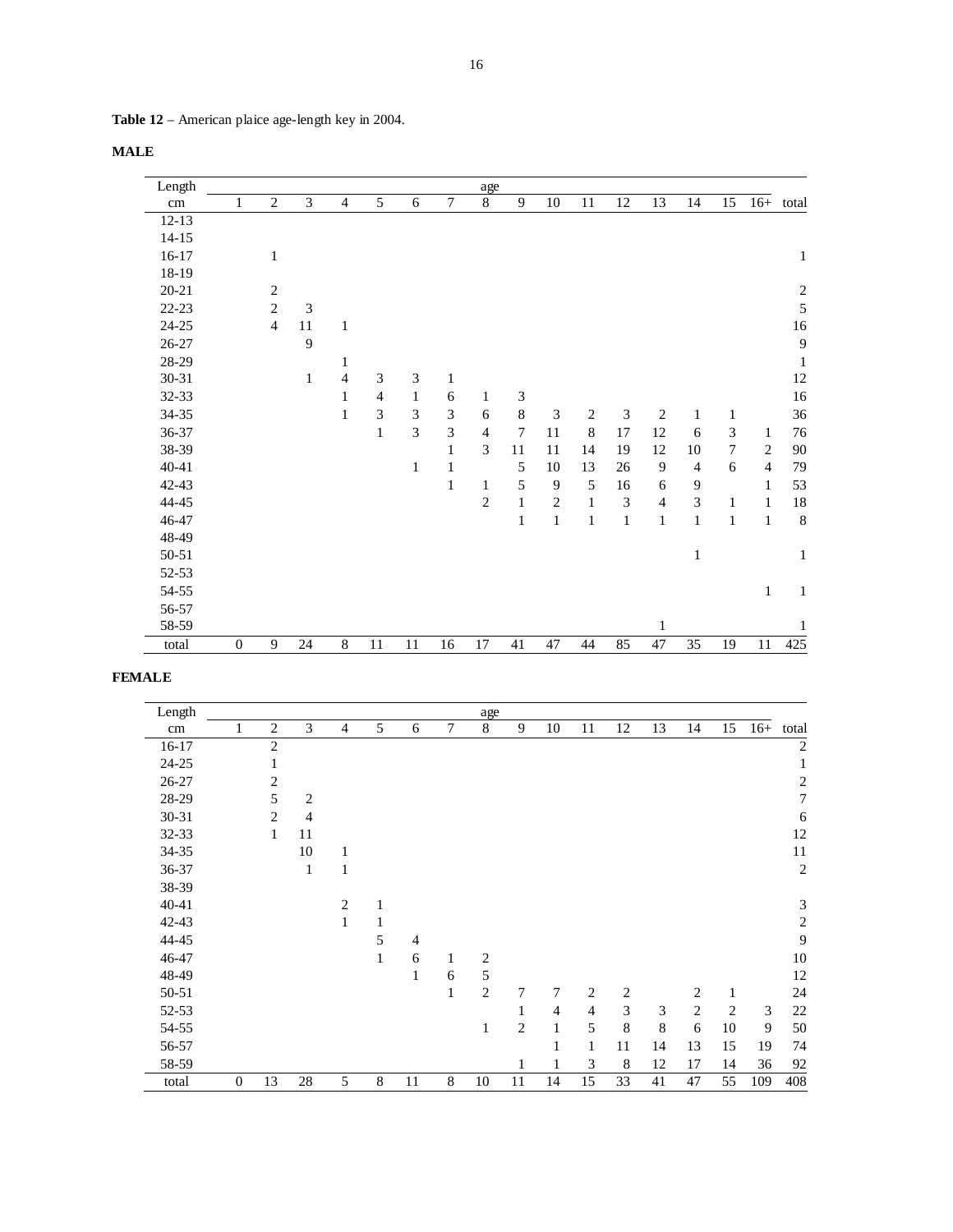| strata         | Area      | tow            | mean catch per tow |
|----------------|-----------|----------------|--------------------|
|                | sq. miles | number         | (Kg)               |
| $\mathbf{1}$   | 342       | 5              | 22.66              |
| $\overline{c}$ | 838       | 13             | 106.34             |
| 3              | 628       | 7              | 61.52              |
| $\overline{4}$ | 348       | 5              | 52.07              |
| 5              | 703       | $\,$ 8 $\,$    | 438.26             |
| 6              | 496       | 6              | 415.08             |
| 7              | 822       | 9              | 93.05              |
| 8              | 646       | 7              | 18.03              |
| 9              | 314       | 3              | 11.44              |
| $10\,$         | 951       | 12             | 159.44             |
| 11             | 806       | 10             | 93.64              |
| 12             | 670       | 8              | 1.73               |
| 13             | 249       | $\overline{2}$ | 1.27               |
| 14             | 602       | 7              | 6.90               |
| 15             | 666       | $\,$ 8 $\,$    | 2.22               |
| 16             | 634       | 7              |                    |
| 17             | 216       | $\overline{2}$ |                    |
| 18             | 210       | $\overline{2}$ |                    |
| 19             | 414       | 3              |                    |
| total          | 10555     | 124            | 106.17             |
| s.error        |           |                | 22.00              |

**Table 13** – Redfish (*Sebastes marinus*) mean catch per tow by strata and its standard error in the 2004 survey.

**Table 14** – Redfish (*Sebastes marinus*) mean length frequency per tow ('000) in the 2004 survey.

| length | male  | female | length | male | female |
|--------|-------|--------|--------|------|--------|
| 13     |       |        | 29     | 0.97 | 0.15   |
| 14     |       | 0.07   | 30     | 1.24 | 0.14   |
| 15     | 0.76  | 1.30   | 31     | 1.51 | 0.10   |
| 16     | 9.24  | 10.73  | 32     | 1.87 | 0.66   |
| 17     | 24.00 | 24.16  | 33     | 2.96 | 0.35   |
| 18     | 49.80 | 47.57  | 34     | 1.87 | 0.36   |
| 19     | 66.44 | 61.40  | 35     |      |        |
| 20     | 79.13 | 92.51  | 36     | 0.71 | 0.35   |
| 21     | 56.30 | 67.33  | 37     | 0.16 | 0.70   |
| 22     | 30.94 | 40.13  | 38     | 0.15 | 0.74   |
| 23     | 9.84  | 15.08  | 39     | 0.05 | 0.09   |
| 24     | 3.55  | 6.83   | 40     | 0.06 | 0.34   |
| 25     | 2.27  | 3.38   | 41     |      | 0.36   |
| 26     | 1.72  | 1.52   | 42     |      | 0.36   |
| 27     | 1.12  | 0.31   | 43     |      | 0.11   |
| 28     | 1.14  | 0.79   | 44     |      | 0.12   |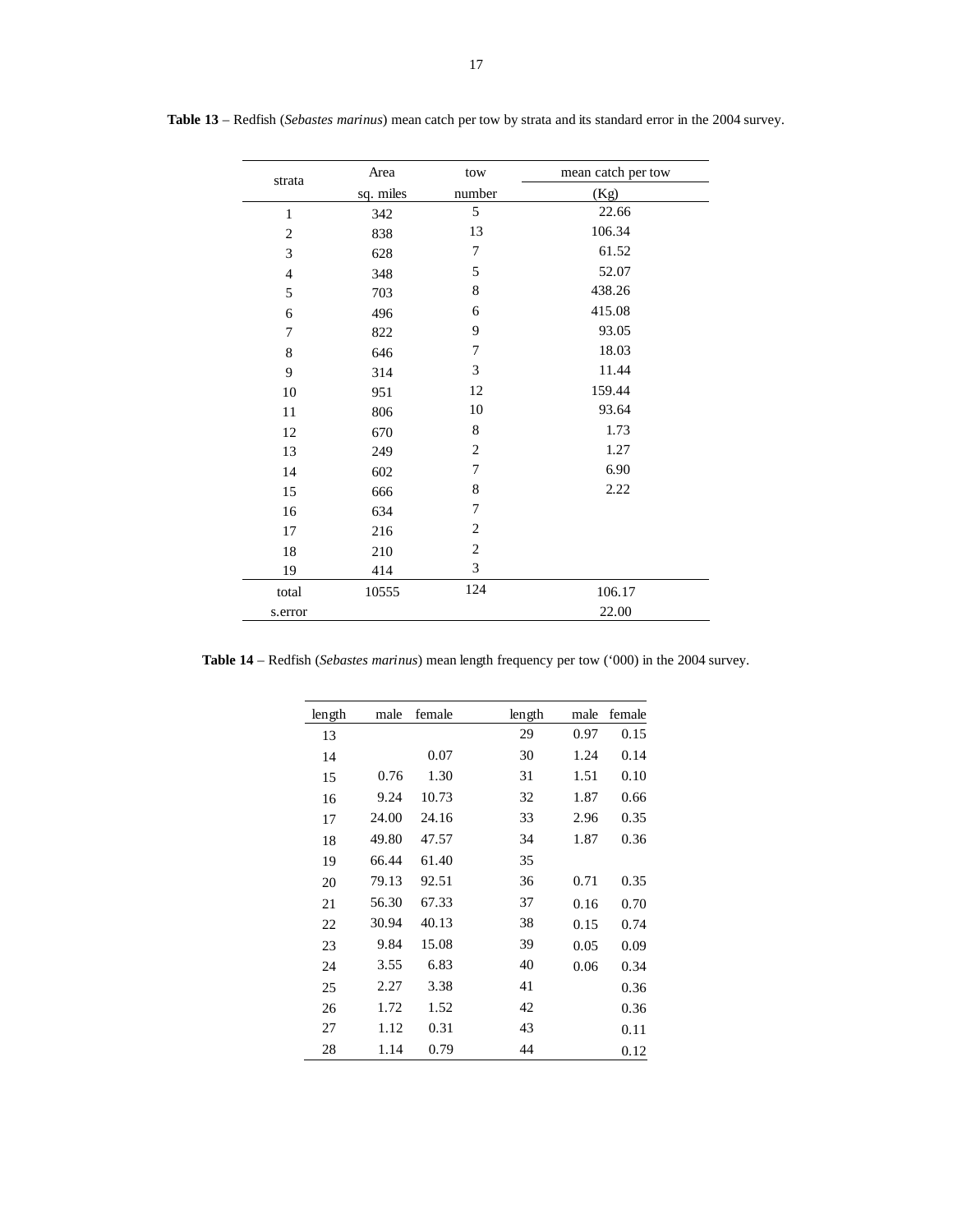| strata         | Area      | tow            | mean catch per tow) |
|----------------|-----------|----------------|---------------------|
|                | sq. miles | number         | (Kg                 |
| $\mathbf{1}$   | 342       | 5              |                     |
| $\overline{c}$ | 838       | 13             | 0.23                |
| 3              | 628       | 7              | 3.88                |
| $\overline{4}$ | 348       | 5              | 4.04                |
| 5              | 703       | 8              | 7.06                |
| 6              | 496       | 6              | 23.43               |
| 7              | 822       | 9              | 99.01               |
| $\,$ 8 $\,$    | 646       | 7              | 69.18               |
| 9              | 314       | 3              | 235.89              |
| 10             | 951       | 12             | 96.48               |
| 11             | 806       | 10             | 100.89              |
| 12             | 670       | 8              | 53.55               |
| 13             | 249       | $\overline{2}$ | 119.75              |
| 14             | 602       | 7              | 114.4               |
| 15             | 666       | 8              | 14.91               |
| 16             | 634       | 7              | 1.6                 |
| 17             | 216       | $\overline{2}$ | 1.73                |
| 18             | 210       | $\overline{2}$ |                     |
| 19             | 414       | 3              | 1.67                |
| total          | 10555     | 124            | 57.2                |
| s.error        |           |                | 7.63                |

 **Table 15** – Redfish (*Sebastes mentella*) mean catch per tow and its standard error by in the 2004 survey.

**Table 16** – Redfish (*Sebastes mentella*) mean length frequency per tow ('000) in the 2004 survey.

| length | male  | female | length | male | female | length | male | female |
|--------|-------|--------|--------|------|--------|--------|------|--------|
| 13     |       |        | 24     | 4.44 | 3.20   | 35     | 0.04 | 0.36   |
| 14     | 0.19  |        | 25     | 3.06 | 2.67   | 36     | 0.02 | 0.17   |
| 15     | 2.21  | 1.84   | 26     | 3.46 | 2.77   | 37     | 0.06 | 0.07   |
| 16     | 14.03 | 12.05  | 27     | 4.71 | 2.62   | 38     | 0.05 | 0.07   |
| 17     | 15.12 | 16.43  | 28     | 4.43 | 2.90   | 39     |      |        |
| 18     | 26.88 | 27.08  | 29     | 3.07 | 1.96   | 40     |      |        |
| 19     | 52.82 | 51.57  | 30     | 1.55 | 1.94   | 41     | 0.01 |        |
| 20     | 51.51 | 45.29  | 31     | 0.51 | 2.06   | 42     |      |        |
| 21     | 17.65 | 16.02  | 32     | 0.12 | 1.98   | 43     |      |        |
| 22     | 4.79  | 5.89   | 33     | 0.19 | 1.09   | 44     |      |        |
| 23     | 4.43  | 3.74   | 34     | 0.06 | 0.85   | 45     |      |        |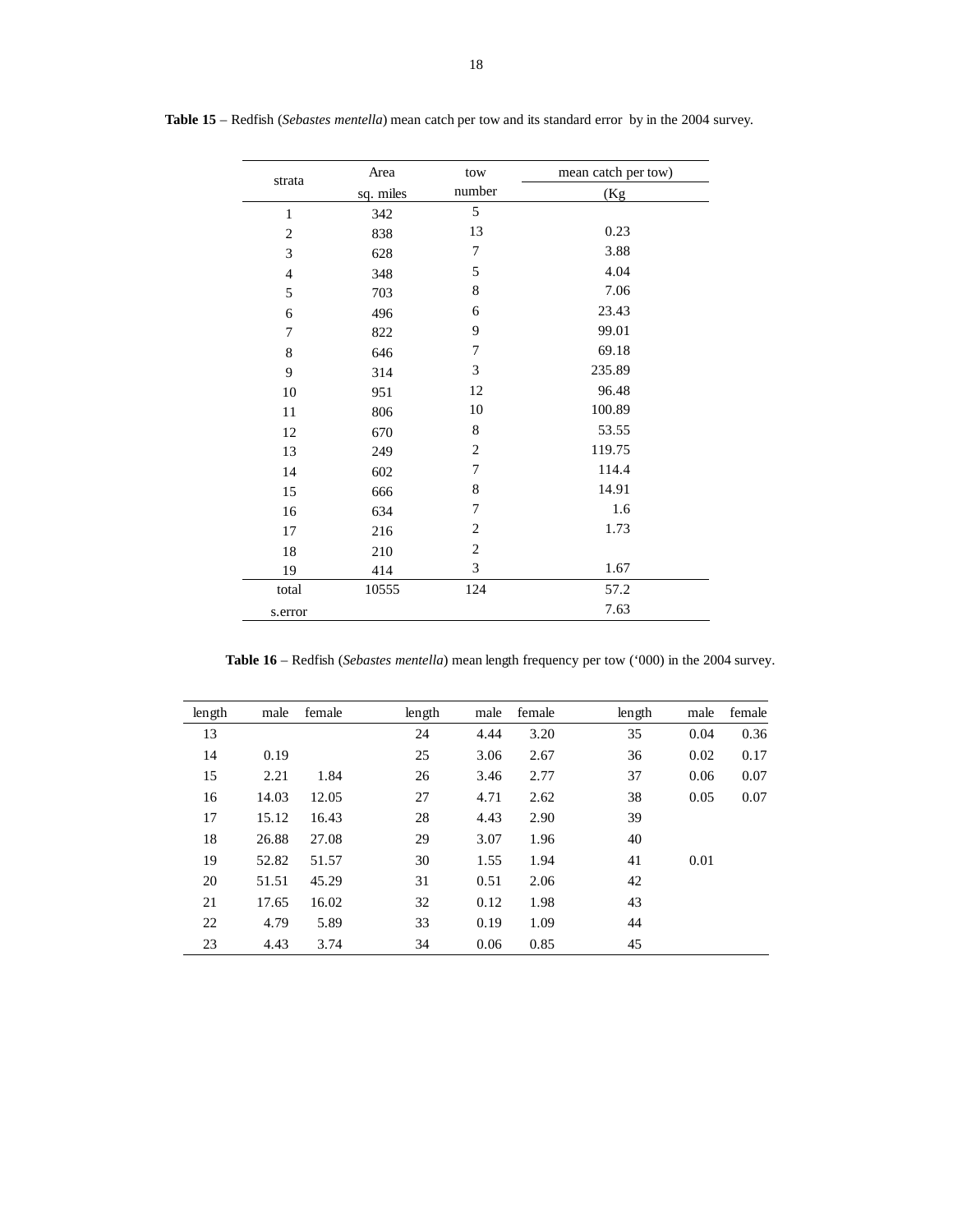| Age            |      |       |       |       |       |                     |       |              | Strata                                    |               |       |                                                                       |       |       |      |      |      |      | Total            | Mean<br>length | Mean<br>weight |
|----------------|------|-------|-------|-------|-------|---------------------|-------|--------------|-------------------------------------------|---------------|-------|-----------------------------------------------------------------------|-------|-------|------|------|------|------|------------------|----------------|----------------|
|                | 2    | 3     | 4     | 5     | 6     | 7                   | 8     | 9            | 10                                        | <sup>11</sup> | 12    | 13                                                                    | 14    | 15    | 16   | 17   | 19   | 20   | $(1-19)$         | cm.            | g.             |
| $\overline{2}$ | 0.08 | 0.16  | 0.28  | 1.43  | 13.46 | 8.24                | 1.84  | 5.29         | 11.72                                     | 3.73          | 0.10  | 0.10                                                                  |       | 0.03  |      |      |      |      |                  | 3.02 16.1      | 60             |
| 3              | 1.73 | 6.37  | 5.12  |       |       | 23.37 125.99 171.83 |       |              | 58.37 163.77 177.50 101.82                |               | 3.10  | 1.14                                                                  | 1.44  | 4.22  | 0.09 |      |      |      | 54.33 17.3       |                | 75             |
| 4              | 0.71 | 5.94  | 5.03  | 12.45 |       | 54.68 175.30        |       |              | 85.82 217.56 166.13 152.48                |               | 7.67  | 1.11                                                                  | 2.92  | 8.99  | 0.10 |      |      |      | 57.22 18.8       |                | 97             |
| 5              | 0.52 | 20.14 | 20.79 | 24.71 |       |                     |       |              | 88.06 563.44 385.49 1089.41 549.75 636.21 |               | 48.32 | 19.91                                                                 | 29.34 | 42.13 | 0.45 |      |      |      | 0.08 213.60 20.0 |                | 116            |
| 6              | 0.03 | 3.10  | 3.88  | 6.27  | 9.94  | 64.84               |       | 74.12 318.21 | 78.02                                     | 91.84         | 42.66 | 62.76                                                                 | 35.59 | 11.64 | 0.21 |      |      |      | 0.14 41.26 21.7  |                | 150            |
| 7              |      | 0.33  | 0.65  | 0.64  | 0.47  | 4.11                | 10.13 | 80.98        | 10.19                                     | 6.87          |       | 47.67 116.71                                                          | 43.46 | 5.63  | 0.22 |      | 0.07 |      | 0.03 13.54 24.9  |                | 223            |
| 8              |      | 0.17  | 0.55  | 0.37  |       | 2.13                | 2.23  | 23.54        | 2.53                                      | 1.58          |       | 41.87 137.22                                                          | 49.25 | 4.28  | 0.37 |      | 0.20 |      | 0.01 10.41 26.6  |                | 273            |
| 9              |      | 0.12  | 0.35  | 0.96  |       | 1.94                | 0.35  | 7.00         | 0.49                                      | 0.11          | 25.58 | 96.56                                                                 | 49.62 | 3.06  | 0.51 |      | 0.11 | 0.06 | 7.47             | 28.3           | 329            |
| 10             |      | 0.04  | 0.09  | 1.02  |       | 0.59                | 0.36  | 4.22         | 0.21                                      | 0.04          | 14.03 | 44.32                                                                 | 33.13 | 1.67  | 0.39 |      | 0.16 | 0.10 |                  | 4.25 29.2      | 362            |
| 11             |      | 0.01  | 0.02  | 0.35  |       | 0.15                | 0.16  | 1.70         | 0.05                                      | 0.01          | 6.86  | 18.52                                                                 | 22.80 | 0.81  | 0.26 | 0.14 | 0.12 | 0.07 |                  | 2.35 30.7      | 420            |
| 12             |      |       |       | 0.19  |       |                     | 0.12  | 0.74         | 0.01                                      |               | 3.59  | 6.62                                                                  | 15.57 | 0.47  | 0.18 | 0.20 | 0.09 | 0.03 |                  | 1.36 31.9      | 473            |
| 13             |      |       |       | 0.02  |       |                     | 0.14  | 0.21         |                                           |               | 3.21  | 4.44                                                                  | 16.15 | 0.40  | 0.36 | 0.54 | 0.11 | 0.07 | 1.30             | 33.0           | 523            |
| 14             |      | 0.05  | 0.18  | 1.18  |       | 0.93                | 0.47  | 6.34         | 0.26                                      | 0.04          | 25.81 | 75.02                                                                 | 80.73 | 3.26  | 0.94 | 0.51 | 0.53 | 0.27 |                  | 8.70 30.3      | 405            |
| 15             |      |       |       |       |       |                     |       |              |                                           |               | 0.13  |                                                                       | 1.30  | 0.02  | 0.02 |      |      |      |                  | 0.09 34.5      | 592            |
| 16             |      |       |       |       |       |                     | 0.02  |              |                                           |               | 0.44  | 0.62                                                                  | 3.83  | 0.14  | 0.14 | 0.37 | 0.08 |      |                  | 0.27 35.3      | 639            |
| 17             |      |       |       | 0.01  |       |                     |       | 0.21         |                                           |               | 0.55  | 1.44                                                                  | 3.11  | 0.09  | 0.11 |      | 0.11 | 0.01 | 0.27             | 32.8           | 513            |
| 18             |      |       |       |       |       |                     |       |              |                                           |               |       | 0.39                                                                  | 0.59  |       | 0.10 |      | 0.08 |      |                  | 0.05 36.5      | 701            |
| 19             |      |       |       |       |       |                     |       |              |                                           |               | 0.19  |                                                                       | 1.60  | 0.10  | 0.20 | 0.60 | 0.16 |      |                  | 0.14 38.3      | 811            |
| $20\,$         |      |       |       |       |       |                     |       |              |                                           |               |       | 0.39                                                                  | 0.59  |       | 0.10 |      | 0.08 |      |                  | 0.05 36.5      | 701            |
| 21             |      |       |       |       |       |                     |       |              |                                           |               | 0.13  |                                                                       | 1.30  | 0.02  | 0.02 |      |      |      |                  | 0.09 34.5      | 592            |
| $22\,$         |      |       |       |       |       |                     | 0.02  |              |                                           |               | 0.22  | 0.23                                                                  | 0.87  | 0.02  | 0.02 | 0.07 |      |      |                  | 0.07 33.5      | 542            |
| $25\,$         |      |       |       |       |       |                     |       |              |                                           |               |       |                                                                       |       |       |      |      |      |      |                  |                |                |
| $26\,$         |      |       |       |       |       |                     |       |              |                                           |               |       |                                                                       |       |       |      |      |      |      |                  |                |                |
| $29\,$         |      |       |       |       |       |                     |       |              |                                           |               | 0.21  |                                                                       | 1.08  | 0.04  | 0.13 | 0.13 | 0.07 | 0.05 |                  | 0.09 35.5      | 645            |
| 32             |      |       |       |       |       |                     |       |              |                                           |               | 0.21  |                                                                       | 1.08  | 0.04  | 0.13 | 0.13 | 0.07 | 0.05 |                  | 0.09 35.5      | 645            |
| 36             |      |       |       |       |       |                     |       |              |                                           |               | 0.10  |                                                                       | 0.53  |       |      | 0.30 | 0.47 |      |                  | 0.07 39.8      | 927            |
| Total          | 3.07 | 36.44 | 36.94 |       |       |                     |       |              |                                           |               |       | 72.96 292.60 993.50 619.65 1919.19 996.88 994.72 272.63 587.49 395.89 |       | 87.05 | 5.07 | 2.98 | 2.48 |      | 0.98 420.07 20.6 |                | 136            |

**Table 17** – Redfish (*Sebastes mentella*) mean frequency ('000)at age per tow in the 2004 survey.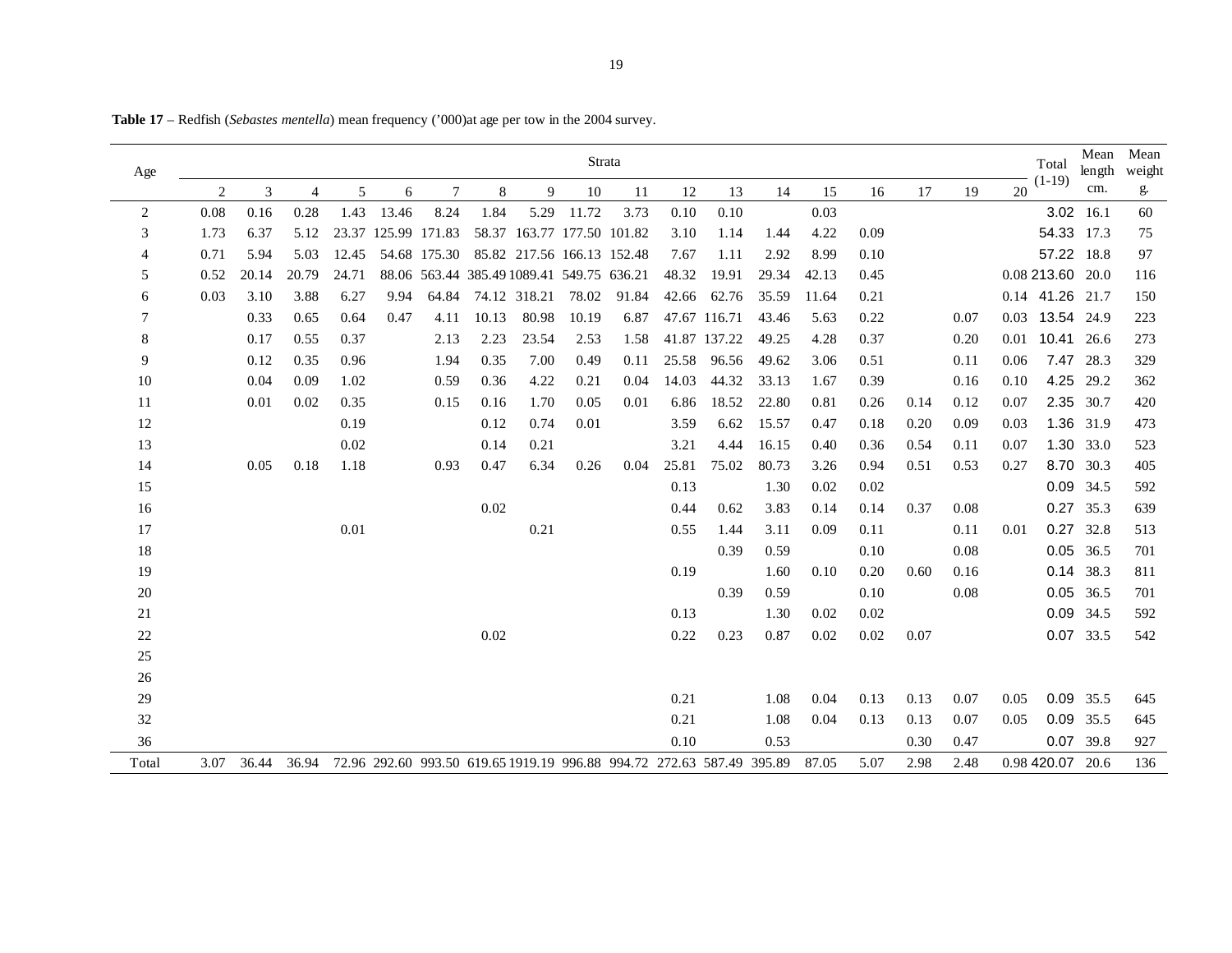| $length$        |                             |                  |                             |            |                |                  |                  |                |                |                            |                  |              | ages                        |         |                |                |        |                |         |              |        |                  |                  |       |         |                |                           |
|-----------------|-----------------------------|------------------|-----------------------------|------------|----------------|------------------|------------------|----------------|----------------|----------------------------|------------------|--------------|-----------------------------|---------|----------------|----------------|--------|----------------|---------|--------------|--------|------------------|------------------|-------|---------|----------------|---------------------------|
| $\,\mathrm{cm}$ | $\sqrt{2}$                  | $\mathfrak{Z}$   | $\overline{4}$              | 5          | 6              | $\boldsymbol{7}$ | $\,8\,$          | $\overline{9}$ | $10\,$         | 11                         | 12               | 13           | 14                          | 15      | $16\,$         | 17             | $18\,$ | 19             | $20\,$  | $21\,$       | $22\,$ | $25\,$           | $26\,$           | 29    | $32\,$  |                | 36 Total                  |
| 14              | $\,1\,$                     | $\overline{c}$   |                             |            |                |                  |                  |                |                |                            |                  |              |                             |         |                |                |        |                |         |              |        |                  |                  |       |         |                | $\overline{\overline{3}}$ |
| 15              | $\ensuremath{\mathfrak{Z}}$ | $\boldsymbol{7}$ |                             |            |                |                  |                  |                |                |                            |                  |              |                             |         |                |                |        |                |         |              |        |                  |                  |       |         |                | $10\,$                    |
| 16              | $\,1\,$                     | $11\,$           | $\ensuremath{\mathfrak{Z}}$ |            |                |                  |                  |                |                |                            |                  |              |                             |         |                |                |        |                |         |              |        |                  |                  |       |         |                | 15                        |
| $17\,$          |                             | 13               | 6                           | $\,1\,$    |                |                  |                  |                |                |                            |                  |              |                             |         |                |                |        |                |         |              |        |                  |                  |       |         |                | 20                        |
| 18              |                             | $\sqrt{5}$       | 5                           | 13         |                |                  |                  |                |                |                            |                  |              |                             |         |                |                |        |                |         |              |        |                  |                  |       |         |                | 23                        |
| 19              |                             |                  | $\overline{4}$              | 12         |                |                  |                  |                |                |                            |                  |              |                             |         |                |                |        |                |         |              |        |                  |                  |       |         |                | 16                        |
| $20\,$          |                             |                  | $\mathbf{1}$                | $21\,$     | 5              |                  |                  |                |                |                            |                  |              |                             |         |                |                |        |                |         |              |        |                  |                  |       |         |                | 27                        |
| 21              |                             |                  | $\,1$                       | $21\,$     | $\,$ 8 $\,$    |                  |                  |                |                |                            |                  |              |                             |         |                |                |        |                |         |              |        |                  |                  |       |         |                | 30                        |
| $22\,$          |                             |                  |                             | 9          | 15             | $\mathfrak{Z}$   |                  |                |                |                            |                  |              |                             |         |                |                |        |                |         |              |        |                  |                  |       |         |                | 27                        |
| $23\,$          |                             |                  |                             | $\sqrt{2}$ | 12             | 6                |                  |                |                |                            |                  |              |                             |         |                |                |        |                |         |              |        |                  |                  |       |         |                | 20                        |
| 24              |                             |                  |                             |            | $\sqrt{ }$     | 12               | $\sqrt{3}$       |                |                |                            |                  |              |                             |         |                |                |        |                |         |              |        |                  |                  |       |         |                | 22                        |
| $25\,$          |                             |                  |                             |            | $\mathfrak{Z}$ | 12               | $\boldsymbol{7}$ |                |                |                            |                  |              |                             |         |                |                |        |                |         |              |        |                  |                  |       |         |                | 22                        |
| $26\,$          |                             |                  |                             |            |                | $\overline{4}$   | 11               | $\sqrt{2}$     | $\mathbf{1}$   |                            |                  |              |                             |         |                |                |        |                |         |              |        |                  |                  |       |         |                | 18                        |
| $27\,$          |                             |                  |                             |            | $\,1$          | $\overline{4}$   | 9                | $\sqrt{6}$     | $\,1\,$        |                            |                  |              | $\ensuremath{\mathfrak{Z}}$ |         |                |                |        |                |         |              |        |                  |                  |       |         |                | 24                        |
| $28\,$          |                             |                  |                             |            |                |                  | $\sqrt{2}$       | $\overline{9}$ | $\mathfrak{Z}$ | $\,1$                      |                  |              | $\sqrt{5}$                  |         |                |                |        |                |         |              |        |                  |                  |       |         |                | 20                        |
| 29              |                             |                  |                             |            |                |                  | $\mathbf 1$      | $\sqrt{5}$     | $\sqrt{6}$     | $\sqrt{2}$                 | $\mathbf{1}$     |              | $\boldsymbol{6}$            |         |                |                |        |                |         |              |        |                  |                  |       |         |                | 21                        |
| $30\,$          |                             |                  |                             |            |                |                  |                  | $\sqrt{2}$     | 3              | $\overline{3}$             | $\mathbf{1}$     | $\,1\,$      | $\,$ 8 $\,$                 |         |                |                |        |                |         |              |        |                  |                  |       |         |                | 18                        |
| $31\,$          |                             |                  |                             |            |                |                  |                  |                | 3              | $\overline{\mathcal{A}}$   | $\boldsymbol{2}$ | $\mathbf{1}$ | 11                          |         |                | $\,1$          |        |                |         |              |        |                  |                  |       |         |                | 22                        |
| $32\,$          |                             |                  |                             |            |                |                  |                  |                | $\mathbf 1$    | $\sqrt{2}$                 | $\mathfrak{Z}$   | $\sqrt{2}$   | 12                          |         |                | $\,1\,$        |        |                |         |              |        |                  |                  |       |         |                | 21                        |
| 33              |                             |                  |                             |            |                |                  |                  |                |                | $\overline{c}$             | $\sqrt{3}$       | $\sqrt{6}$   | 5                           |         | $\,1$          |                |        |                |         |              | $\,1$  |                  |                  |       |         |                | 18                        |
| 34              |                             |                  |                             |            |                |                  |                  |                |                | $\,1$                      | $\sqrt{2}$       | $\sqrt{3}$   | $\sqrt{2}$                  | $\,1$   | $\,1\,$        |                |        |                |         | $\mathbf{1}$ |        |                  |                  |       |         |                | 11                        |
| 35              |                             |                  |                             |            |                |                  |                  |                |                |                            |                  | $\,1\,$      | $\sqrt{2}$                  |         |                |                |        |                |         |              |        |                  |                  | $\,1$ | $\,1\,$ |                | 5                         |
| 36              |                             |                  |                             |            |                |                  |                  |                |                |                            |                  |              |                             |         | $\,1$          | $\,1\,$        | $\,1$  |                | $\,1\,$ |              |        |                  |                  |       |         |                | $\overline{\mathcal{L}}$  |
| $37\,$          |                             |                  |                             |            |                |                  |                  |                |                |                            |                  |              |                             |         | $\,1$          |                |        | $\,1\,$        |         |              |        |                  |                  |       |         |                | $\overline{\mathbf{c}}$   |
| $38\,$          |                             |                  |                             |            |                |                  |                  |                |                |                            |                  |              |                             |         |                |                |        | $\,1\,$        |         |              |        |                  |                  |       |         | $\mathbf{1}$   | $\overline{c}$            |
| 39              |                             |                  |                             |            |                |                  |                  |                |                |                            |                  |              |                             |         |                |                |        |                |         |              |        |                  |                  |       |         |                |                           |
| 40              |                             |                  |                             |            |                |                  |                  |                |                |                            |                  |              |                             |         |                |                |        |                |         |              |        |                  |                  |       |         |                |                           |
| $41\,$          |                             |                  |                             |            |                |                  |                  |                |                |                            |                  |              |                             |         |                |                |        | $\,1\,$        |         |              |        |                  |                  |       |         |                | $\mathbf{1}$              |
| $42\,$          |                             |                  |                             |            |                |                  |                  |                |                |                            |                  |              |                             |         |                |                |        |                |         |              |        |                  |                  |       |         |                |                           |
| 43              |                             |                  |                             |            |                |                  |                  |                |                |                            |                  |              |                             |         |                |                |        |                |         |              |        |                  |                  |       |         |                |                           |
| 44              |                             |                  |                             |            |                |                  |                  |                |                |                            |                  |              |                             |         |                |                |        |                |         |              |        |                  |                  |       |         |                |                           |
| $45\,$          |                             |                  |                             |            |                |                  |                  |                |                |                            |                  |              |                             |         |                |                |        |                |         |              |        |                  |                  |       |         |                |                           |
| $46\,$          |                             |                  |                             |            |                |                  |                  |                |                |                            |                  |              |                             |         |                |                |        |                |         |              |        |                  |                  |       |         | $\mathbf{1}$   | $\mathbf{1}$              |
| Total           |                             | 5 38 20 79       |                             |            | 51             | 41               |                  |                |                | 33  24  18  15  12  14  52 |                  |              |                             | $\,1\,$ | $\overline{4}$ | $\overline{3}$ | $\,1$  | $\overline{3}$ | $\,1$   | $\,1$        | $\,1$  | $\boldsymbol{0}$ | $\boldsymbol{0}$ | $\,1$ | $\,1\,$ | $\overline{2}$ | 421                       |

**Table 18** – Redfish (*Sebastes mentella*) age-length key applied to length data in 2004 survey.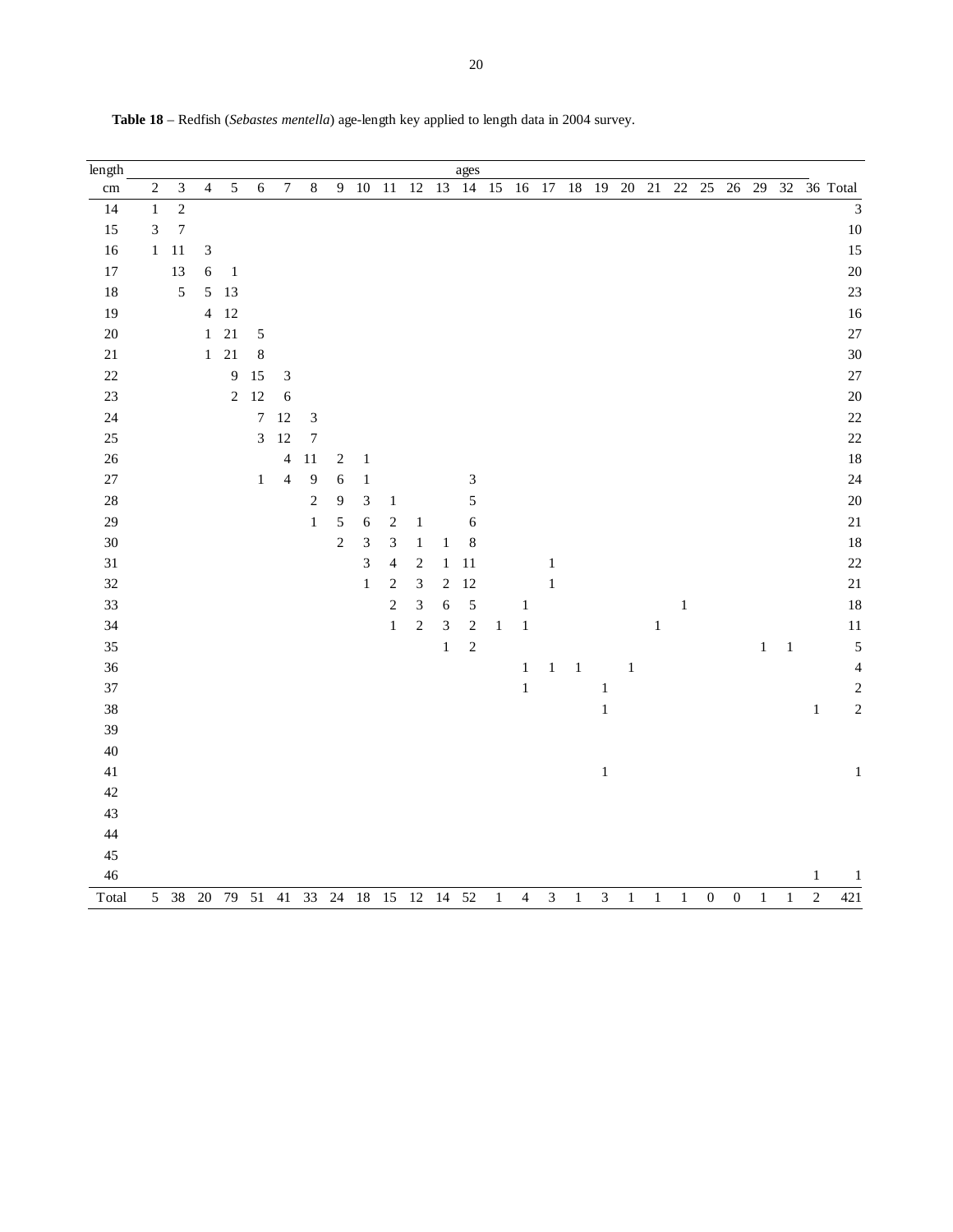| strata         | Area      | tow            | mean catch per tow |
|----------------|-----------|----------------|--------------------|
|                | sq. miles | number         | (Kg)               |
| $\mathbf{1}$   | 342       | 5              | 22.01              |
| $\overline{c}$ | 838       | 13             | 80.65              |
| 3              | 628       | 7              | 17.26              |
| $\overline{4}$ | 348       | 5              | 36.99              |
| 5              | 703       | 8              | 272.85             |
| 6              | 496       | 6              | 217.08             |
| 7              | 822       | 9              | 116.72             |
| 8              | 646       | 7              | 110.06             |
| 9              | 314       | 3              | 184.12             |
| 10             | 951       | 12             | 212.52             |
| 11             | 806       | 10             | 76.83              |
| 12             | 670       | 8              | 20.55              |
| 13             | 249       | $\overline{c}$ | 15.7               |
| 14             | 602       | 7              | 8.64               |
| 15             | 666       | 8              | 16.93              |
| 16             | 634       | 7              | 0.27               |
| 17             | 216       | $\overline{c}$ |                    |
| 18             | 210       | $\overline{c}$ |                    |
| 19             | 414       | 3              | 0.35               |
| total          | 10555     | 124            | 94.71              |
| s. error       |           |                | 21.86              |

**Table 19** – Redfish (*Sebastes fasciatus*) mean catch per tow by strata in the 2004 survey.

**Table 20** – Redfish (*Sebastes fasciatus*) mean length frequency per tow ('000) in the 2004 survey.

| length |       | male female | length |       | male female | length |      | male female | length |      | male female |
|--------|-------|-------------|--------|-------|-------------|--------|------|-------------|--------|------|-------------|
| 13     |       |             | 20     | 52.88 | 45.13       | 27     | 1.02 | 1.93        | 34     | 0.01 | 0.03        |
| 14     | 0.03  | 0.06        | 21     | 35.98 | 38.02       | 28     | 0.21 | 1.52        | 35     |      |             |
| 15     | 4.93  | 4.31        | 22     | 23.15 | 25.87       | 29     | 0.08 | 1.36        | 36     |      |             |
| 16     | 40.16 | 35.37       | 23     | 11.37 | 16.87       | 30     | 0.15 | 1.02        | 37     |      |             |
| 17     | 68.11 | 57.68       | 24     | 7.44  | 7.77        | 31     |      | 0.72        | 38     |      |             |
| 18     | 75.52 | 63.57       | 25     | 3.89  | 4.93        | 32     | 0.06 | 0.13        | 39     |      |             |
| 19     | 61.09 | 57.56       | 26     | 3.26  | 4.51        | 33     |      | 0.13        | 40     |      |             |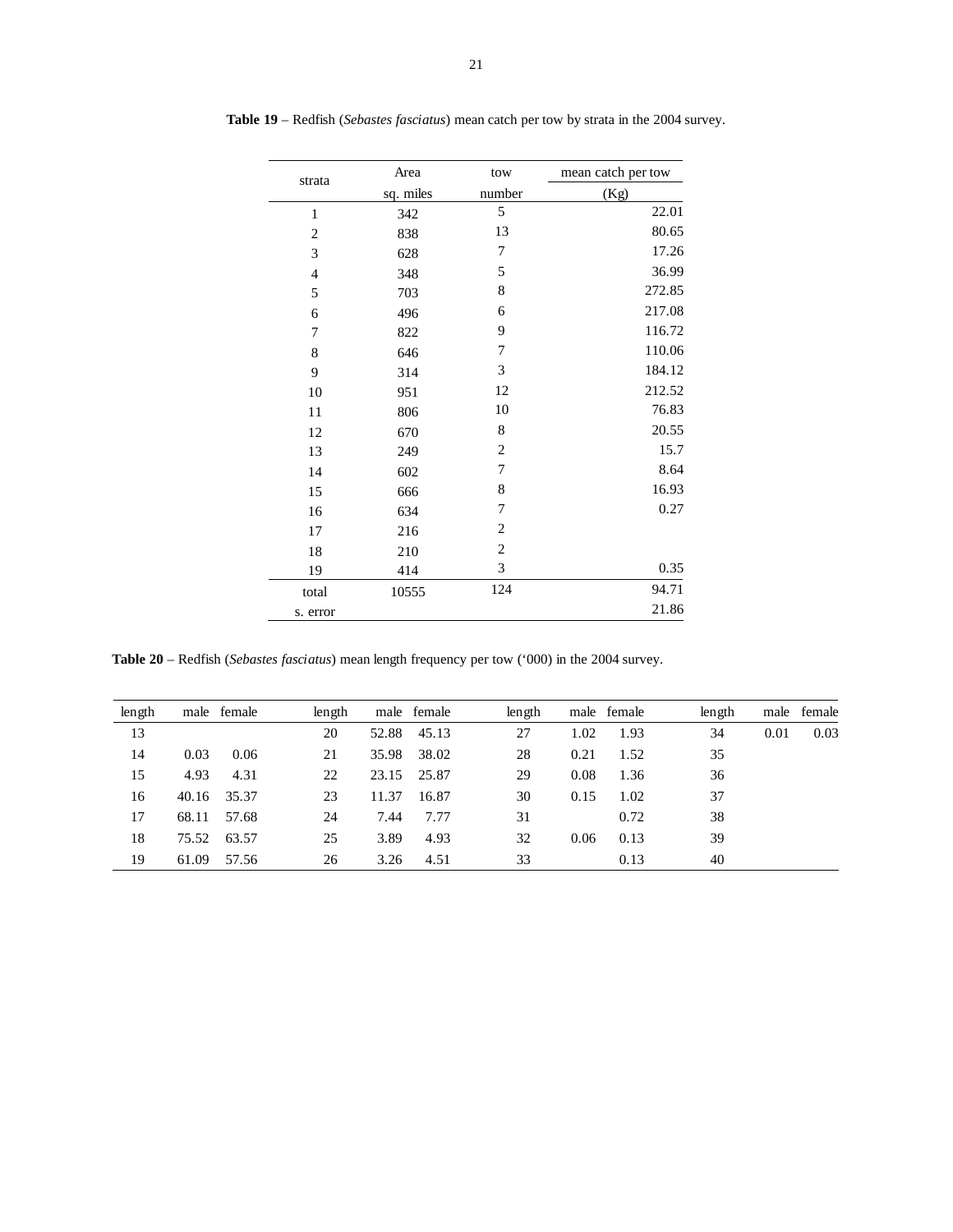| stratum        | Area      | tow            | mean catch per tow |
|----------------|-----------|----------------|--------------------|
|                | sq. miles | number         | (Kg)               |
| $\mathbf{1}$   | 342       | 5              | 1.36               |
| $\mathbf{2}$   | 838       | 13             | 344.49             |
| 3              | 628       | 7              | 77.57              |
| $\overline{4}$ | 348       | 5              | 82.12              |
| 5              | 703       | 8              | 92.86              |
| 6              | 496       | 6              | 71.63              |
| 7              | 822       | 9              | 23.7               |
| $\,$ 8 $\,$    | 646       | 7              | 3.38               |
| 9              | 314       | 3              | 3.47               |
| $10\,$         | 951       | 12             | 32.92              |
| 11             | 806       | 10             | 15.29              |
| 12             | 670       | 8              | 0.06               |
| 13             | 249       | $\overline{2}$ |                    |
| 14             | 602       | 7              | 0.25               |
| 15             | 666       | 8              |                    |
| 16             | 634       | 7              |                    |
| 17             | 216       | $\overline{2}$ |                    |
| 18             | 210       | $\overline{2}$ |                    |
| 19             | 414       | 3              |                    |
| total          | 10555     | 124            | 53.54              |
| s. error       |           |                | 12.68              |

**Table 21** – Juvenile redfish (*Sebastes sp*.) mean catch per tow by strata and its standard error in the 2004 survey.

**Table 22**– Juvenile redfish (*Sebastes sp*.) mean length frequency per tow ('000) in the 2004 survey.

| length |        | length |        |
|--------|--------|--------|--------|
| 7      | 0.51   | 13     | 389.68 |
| 8      | 22.45  | 14     | 195.80 |
| 9      | 124.46 | 15     | 87.76  |
| 10     | 324.75 | 16     | 20.27  |
| 11     | 319.49 | 17     | 6.54   |
| 12     | 548.91 |        |        |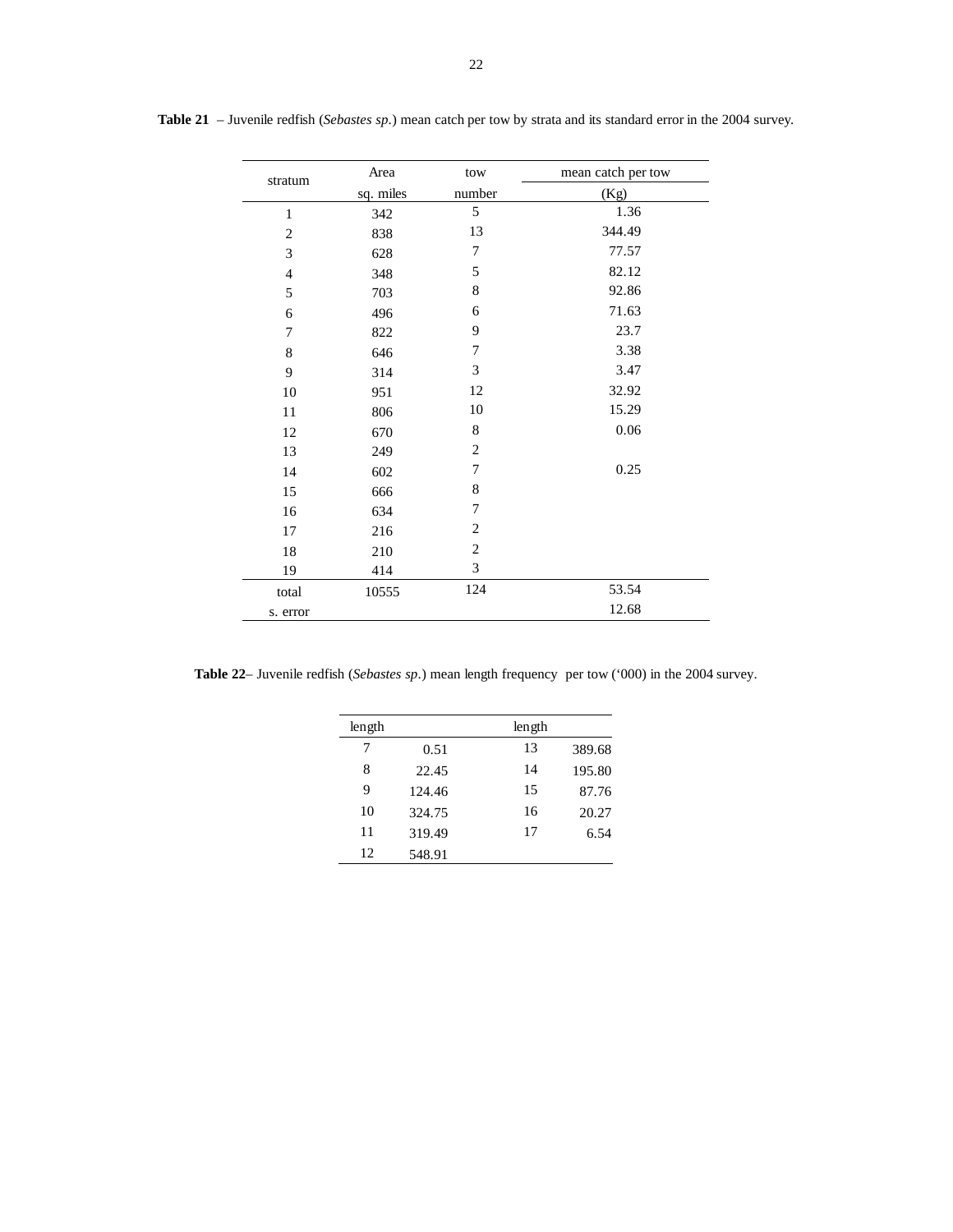| strata         | Area      | tow            | mean catch per tow |
|----------------|-----------|----------------|--------------------|
|                | sq. miles | number         | (Kg)               |
| $\mathbf{1}$   | 342       | 5              | 0.08               |
| $\overline{c}$ | 838       | 13             | 0.16               |
| 3              | 628       | 7              | 17.58              |
| $\overline{4}$ | 348       | 5              | 11.91              |
| 5              | 703       | $\,$ 8 $\,$    | 4.19               |
| 6              | 496       | 6              | 11.58              |
| $\overline{7}$ | 822       | 9              | 15.46              |
| $\,8\,$        | 646       | 7              | 15.69              |
| 9              | 314       | 3              | 18.07              |
| $10\,$         | 951       | 12             | 9.1                |
| 11             | 806       | 10             | 9.33               |
| 12             | 670       | 8              | 14.73              |
| 13             | 249       | $\overline{2}$ | 18.2               |
| 14             | 602       | 7              | 29.46              |
| 15             | 666       | $\,$ 8 $\,$    | 19.57              |
| 16             | 634       | 7              | 19.09              |
| 17             | 216       | $\overline{2}$ | 11.8               |
| 18             | 210       | $\overline{2}$ | 34.4               |
| 19             | 414       | 3              | 16.27              |
| total          | 10555     | 124            | 15.28              |
| s. error       |           |                | 0.99               |

**Table 23** – Greenland halibut (*Reinhardtius hippoglossoides*) mean catch per tow by strata and its standard error in the 2004 survey.

**Table 24** – Greenland halibut (*Reinhardtius hippoglossoides*) mean length frequency ('000) per tow in the 2004 survey.

| length    |      | male female | length    |      | male female | length    |      | male female | length | male female |
|-----------|------|-------------|-----------|------|-------------|-----------|------|-------------|--------|-------------|
| $10 - 11$ |      |             | $30 - 31$ | 0.30 | 0.45        | 50-51     | 0.28 | 0.47        | 70-71  |             |
| $12 - 13$ |      |             | $32 - 33$ | 0.36 | 0.27        | 52-53     | 0.17 | 0.33        | 72-73  |             |
| $14 - 15$ | 0.05 | 0.10        | 34-35     | 0.76 | 0.68        | 54-55     | 0.10 | 0.33        | 74-75  |             |
| $16-17$   | 0.76 | 0.57        | 36-37     | 1.07 | 1.20        | 56-57     | 0.08 | 0.17        | 76-77  |             |
| 18-19     | 1.41 | 1.67        | 38-39     | 1.20 | 1.40        | 58-59     | 0.05 | 0.25        | 78-79  |             |
| 20-21     | 0.45 | 0.42        | $40 - 41$ | 0.97 | 1.68        | 60-61     | 0.01 | 0.12        | 80-81  |             |
| $22 - 23$ | 0.08 | 0.06        | 42-43     | 1.11 | 1.57        | $62 - 63$ | 0.04 | 0.06        | 82-83  | 0.01        |
| 24-25     | 0.37 | 0.22        | 44-45     | 0.92 | 1.54        | 64-65     | 0.00 | 0.04        | 84-85  |             |
| 26-27     | 1.06 | 0.94        | 46-47     | 0.43 | 1.06        | 66-67     | 0.00 | 0.01        |        |             |
| 28-29     | 0.87 | 0.95        | 48-49     | 0.33 | 0.84        | 68-69     | 0.00 | 0.02        |        |             |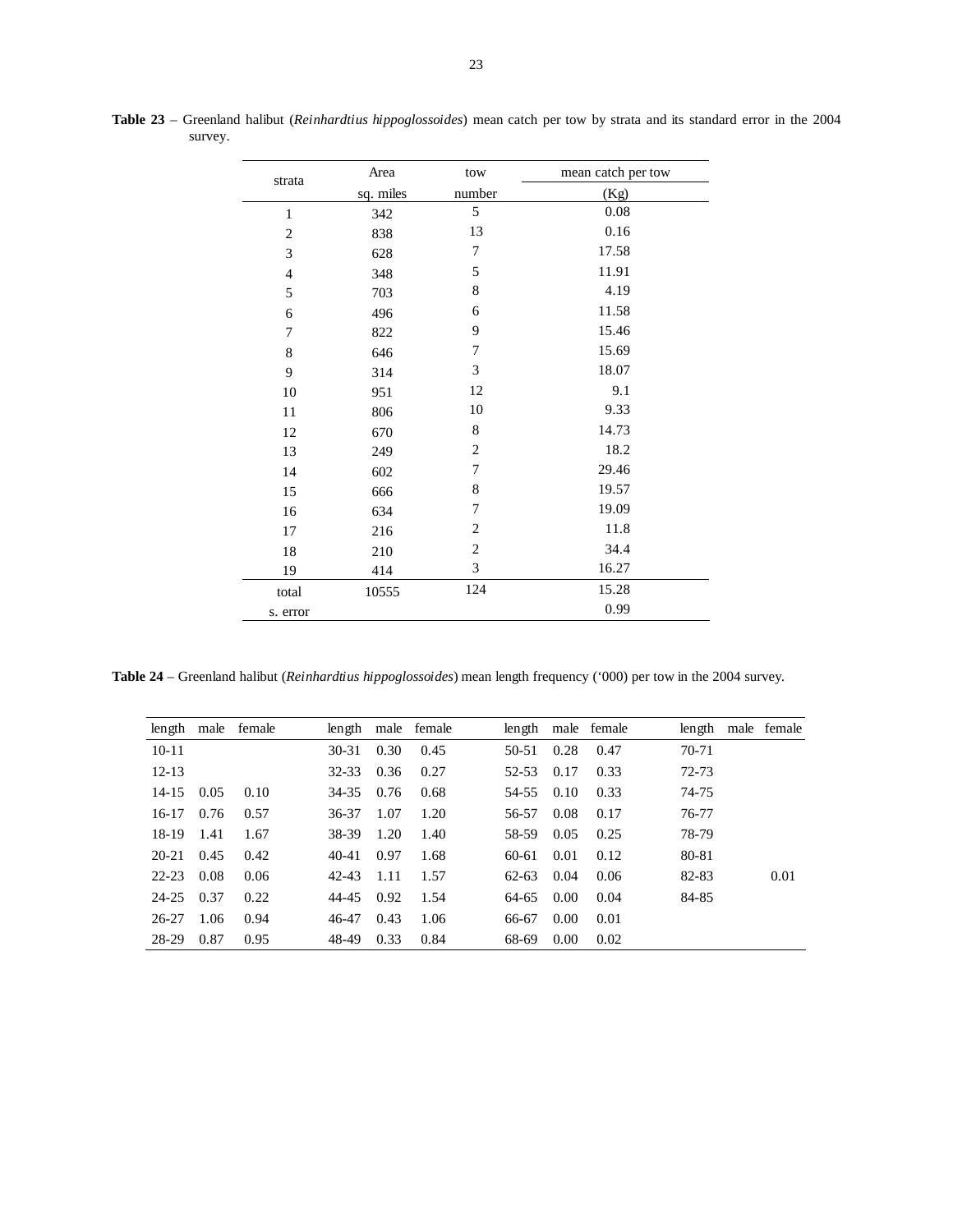| age   |       |                |       |               |       |                     |                         |                                 |                   | strata      |                               |                 |               |                                 |               |             |             |       |       |       | mean<br>weight | mean<br>length |
|-------|-------|----------------|-------|---------------|-------|---------------------|-------------------------|---------------------------------|-------------------|-------------|-------------------------------|-----------------|---------------|---------------------------------|---------------|-------------|-------------|-------|-------|-------|----------------|----------------|
|       |       | $\mathfrak{D}$ | 3     | 4             | 5     | 6                   | 7                       | 8                               | 9                 | 10          | 11                            | 12              | 13            | 14                              | 15            | 16          | 17          | 18    | 19    | total | g              | cm             |
|       |       |                | 0.324 | 0.018         | 0.141 | 0.094               | 0.129                   |                                 | 0.106 0.058 0.864 |             | 0.409                         | 0.018           | 0.004         | $0.004$ 0.003                   |               |             |             |       |       | 2.20  | 44             | 17.4           |
| 2     |       |                | 0.651 | 0.029         |       | $0.210 \quad 0.147$ |                         | $0.191$ $0.202$                 | 0.088             |             | 1.067 0.725 0.021             |                 |               | $0.006$ 0.005                   |               |             |             |       |       | 3.34  | 57             | 18.9           |
| 3     |       |                |       | 1.106 0.107   |       | 0.097 0.799         | 0.620                   | 0.304                           | 0.041             | 0.429       | 0.930 0.009                   |                 |               |                                 | 0.009         |             | 0.005       |       |       | 4.42  | 168            | 27.2           |
| 4     | 0.001 | 0.001          | 0.434 | 0.077         |       | 0.058 0.299         | 0.294                   | 0.146 0.058 0.191 0.165         |                   |             |                               | 0.039 0.005     |               |                                 | 0.053 0.050   | 0.024       | 0.008 0.034 |       | 0.033 | 1.98  | 322            | 33.3           |
| 5     | 0.006 | 0.011          | 0.974 | 0.258 0.207   |       |                     | 0.541 0.908 0.597       |                                 | 0.388 0.645 0.468 |             |                               | 0.378 0.129     |               |                                 | 0.387 0.471   |             | 0.316 0.088 | 0.217 | 0.352 | 7.33  | 489            | 38.3           |
| 6     |       | 0.014          | 0.373 | 0.250         |       |                     | 0.234 0.196 0.698 0.577 |                                 |                   |             | 0.387 0.449 0.360 0.656 0.189 |                 |               | 0.646 0.718 0.798               |               |             | 0.211       | 0.278 | 0.577 | 7.62  | 691            | 43.0           |
| 7     |       |                | 0.013 | 0.057         | 0.023 | 0.021               | 0.143                   | $0.116$ $0.082$ $0.073$ $0.048$ |                   |             |                               |                 | $0.275$ 0.107 | 0.488 0.253                     |               | 0.419       | 0.107       | 0.187 | 0.175 | 2.56  | 1071           | 49.7           |
| 8     |       |                |       | 0.006         | 0.004 | 0.001               | 0.021                   | 0.025                           | 0.011             | 0.008 0.009 |                               | 0.063 0.031     |               | $0.163$ 0.047                   |               | 0.128       | 0.010 0.059 |       | 0.019 | 0.62  | 1439           | 54.7           |
| 9     |       |                |       | $0.004$ 0.004 |       |                     | 0.005                   | $0.015$ 0.003                   |                   | 0.004       | 0.005                         |                 | 0.024 0.038   | 0.101 0.020                     |               |             | 0.038 0.008 | 0.031 | 0.011 | 0.30  | 1693           | 57.8           |
| 10    |       |                |       |               | 0.005 |                     |                         | 0.008                           |                   | 0.004       | 0.005                         | $0.005$ $0.021$ |               |                                 | $0.043$ 0.013 | 0.004 0.001 |             | 0.018 | 0.001 | 0.13  | 2014           | 61.2           |
| 11    |       |                |       |               | 0.003 |                     |                         | 0.005                           |                   |             | $0.001$ 0.003                 |                 |               | $0.010$ $0.016$ $0.028$ $0.005$ |               | 0.004       |             | 0.008 |       | 0.08  | 2176           | 62.7           |
| 12    |       |                |       |               |       |                     |                         | 0.005                           |                   |             |                               |                 | 0.004 0.014   | 0.023                           |               | 0.005       |             | 0.001 |       | 0.05  | 2356           | 64.3           |
| 13    |       |                |       |               |       |                     |                         |                                 |                   |             |                               |                 |               | 0.004 0.004                     |               |             |             |       |       | 0.01  | 3967           | 75.6           |
| 14    |       |                |       |               |       |                     |                         |                                 |                   |             |                               |                 |               | 0.004                           |               |             |             |       |       | 0.00  | 5058           | 82.5           |
| 15    |       |                |       |               |       |                     |                         |                                 |                   |             |                               |                 |               |                                 |               |             |             |       |       |       |                |                |
| $16+$ |       |                |       |               |       |                     |                         |                                 |                   |             |                               |                 |               | 0.004                           |               |             |             |       |       | 0.00  | 5058           | 82.5           |

**Table25** – Greenland halibut (*Reinhardtius hippoglossoides*) mean frequency ('000) at age per tow and strata in the 2004 survey.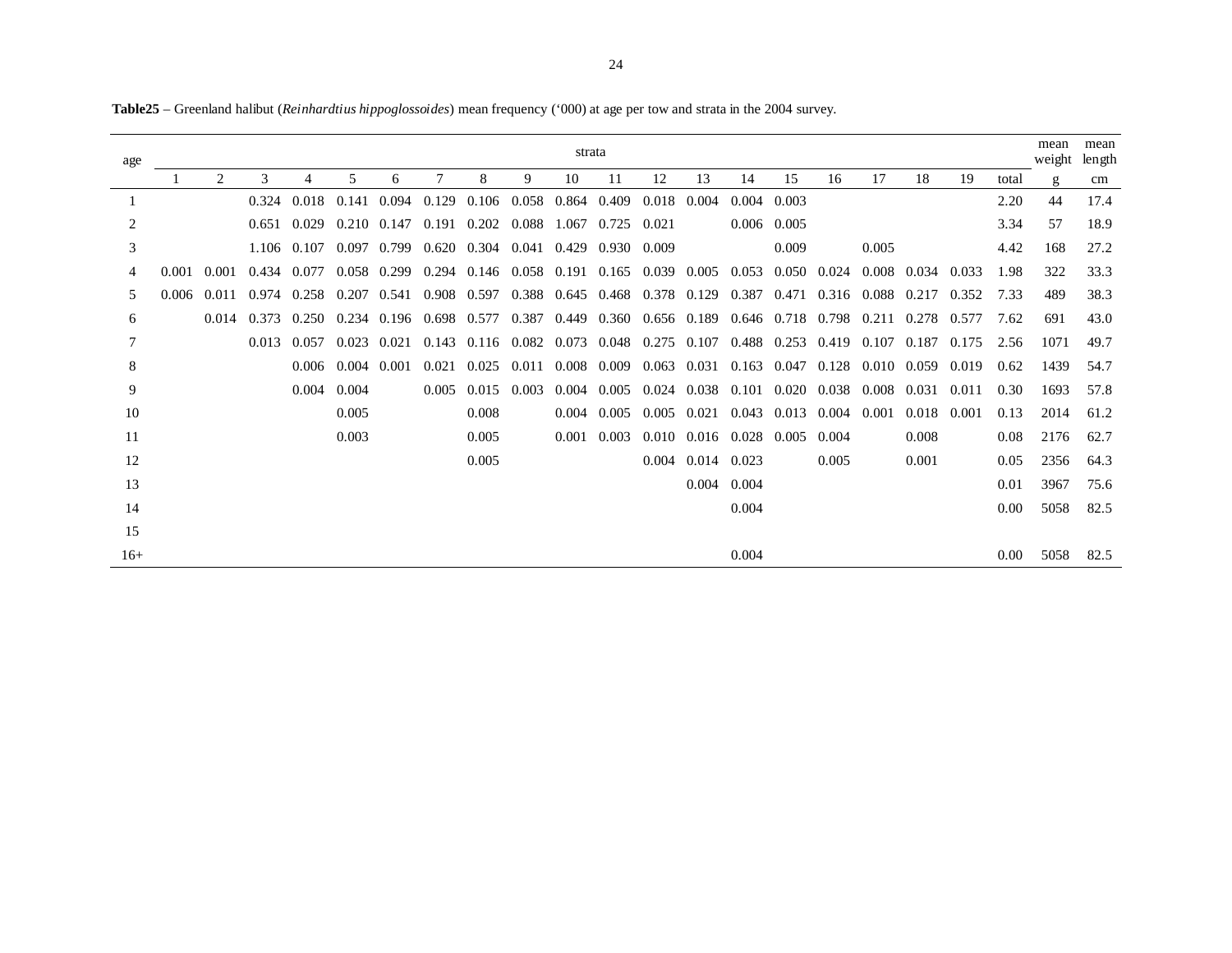| Table 26 - Greenland halibut (Reinhardtius hippoglossoides) age-length key in the 2004 survey. |  |  |  |
|------------------------------------------------------------------------------------------------|--|--|--|
|------------------------------------------------------------------------------------------------|--|--|--|

**MALE** 

| Length     |              |                             |                  |                  |                             |                |                             | age              |                |                         |                |                |    |    |    |             |
|------------|--------------|-----------------------------|------------------|------------------|-----------------------------|----------------|-----------------------------|------------------|----------------|-------------------------|----------------|----------------|----|----|----|-------------|
| $\,\rm cm$ | $\mathbf{1}$ | $\sqrt{2}$                  | $\overline{3}$   | $\overline{4}$   | $\overline{5}$              | 6              | $\boldsymbol{7}$            | $\overline{8}$   | $\overline{9}$ | $10\,$                  | $11\,$         | 12             | 13 | 14 | 15 | $16+$ total |
| $12-13$    |              |                             |                  |                  |                             |                |                             |                  |                |                         |                |                |    |    |    |             |
| $14 - 15$  | $\sqrt{6}$   |                             |                  |                  |                             |                |                             |                  |                |                         |                |                |    |    |    | 6           |
| $16-17$    | 14           | $\,8\,$                     |                  |                  |                             |                |                             |                  |                |                         |                |                |    |    |    | $22\,$      |
| 18-19      | $\,8\,$      | 13                          |                  |                  |                             |                |                             |                  |                |                         |                |                |    |    |    | 21          |
| $20 - 21$  |              | $20\,$                      |                  |                  |                             |                |                             |                  |                |                         |                |                |    |    |    | $20\,$      |
| $22 - 23$  |              | $\ensuremath{\mathfrak{Z}}$ | $\sqrt{5}$       |                  |                             |                |                             |                  |                |                         |                |                |    |    |    | $\,8\,$     |
| $24 - 25$  |              | $\sqrt{2}$                  | 15               |                  |                             |                |                             |                  |                |                         |                |                |    |    |    | 17          |
| $26 - 27$  |              |                             | $20\,$           |                  |                             |                |                             |                  |                |                         |                |                |    |    |    | 20          |
| 28-29      |              |                             | $17\,$           | $\sqrt{2}$       | $\mathbf{1}$                |                |                             |                  |                |                         |                |                |    |    |    | $20\,$      |
| $30 - 31$  |              |                             | $\boldsymbol{7}$ | $10\,$           | $\ensuremath{\mathfrak{Z}}$ |                |                             |                  |                |                         |                |                |    |    |    | $20\,$      |
| 32-33      |              |                             |                  | $\boldsymbol{9}$ | 12                          |                |                             |                  |                |                         |                |                |    |    |    | $21\,$      |
| 34-35      |              |                             |                  | $\,8\,$          | 14                          |                |                             |                  |                |                         |                |                |    |    |    | $22\,$      |
| 36-37      |              |                             |                  |                  | 17                          | $\overline{4}$ |                             |                  |                |                         |                |                |    |    |    | $21\,$      |
| 38-39      |              |                             |                  | $\sqrt{2}$       | 12                          | $\sqrt{6}$     |                             |                  |                |                         |                |                |    |    |    | $20\,$      |
| $40 - 41$  |              |                             |                  | $\,1$            | 5                           | 16             |                             |                  |                |                         |                |                |    |    |    | $22\,$      |
| 42-43      |              |                             |                  |                  | $\overline{4}$              | 17             |                             |                  |                |                         |                |                |    |    |    | $21\,$      |
| 44-45      |              |                             |                  |                  | $\sqrt{2}$                  | 17             | $\ensuremath{\mathfrak{Z}}$ |                  |                |                         |                |                |    |    |    | $22\,$      |
| 46-47      |              |                             |                  |                  |                             | $15\,$         | $\sqrt{5}$                  |                  |                |                         |                |                |    |    |    | 20          |
| 48-49      |              |                             |                  |                  |                             | $\,$ 8 $\,$    | 10                          | $\,1$            |                |                         |                |                |    |    |    | 19          |
| $50 - 51$  |              |                             |                  |                  |                             | $\sqrt{2}$     | $18\,$                      | $\mathbf{1}$     |                |                         |                |                |    |    |    | $21\,$      |
| 52-53      |              |                             |                  |                  |                             |                | 18                          | 3                |                |                         |                |                |    |    |    | $21\,$      |
| 54-55      |              |                             |                  |                  |                             |                | $\,$ 8 $\,$                 | 13               | $\,1$          |                         |                |                |    |    |    | $22\,$      |
| 56-57      |              |                             |                  |                  |                             |                | 3                           | 13               | 5              |                         |                |                |    |    |    | 21          |
| 58-59      |              |                             |                  |                  |                             |                |                             | $\boldsymbol{7}$ | $10\,$         | $\,1$                   |                |                |    |    |    | 18          |
| $60 - 61$  |              |                             |                  |                  |                             |                |                             |                  | $\sqrt{2}$     | $\overline{\mathbf{3}}$ | $\,1$          |                |    |    |    | 6           |
| 62-63      |              |                             |                  |                  |                             |                |                             |                  |                | $\mathbf{1}$            | $\sqrt{2}$     | 3              |    |    |    | $\sqrt{6}$  |
| total      | $28\,$       | 46                          | 64               | 32               | 70                          | 85             | 65                          | 38               | 18             | $\overline{5}$          | $\overline{3}$ | $\overline{3}$ |    |    |    | 457         |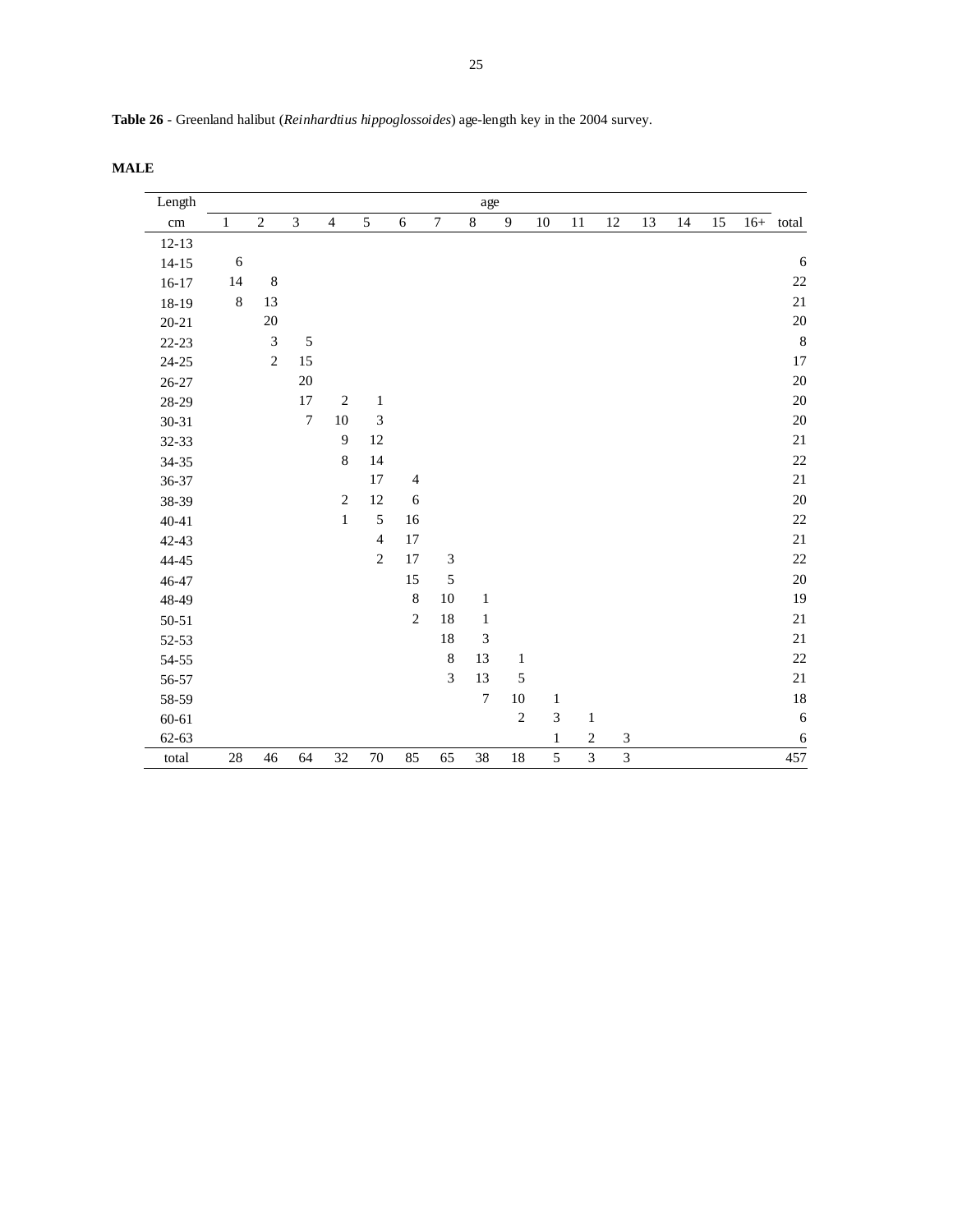| <b>FEMALE</b> |
|---------------|
|---------------|

| length    |                  |                |                |                |                         |                  |                  | age                         |                |                         |                |                |                |            |                         |            |                         |
|-----------|------------------|----------------|----------------|----------------|-------------------------|------------------|------------------|-----------------------------|----------------|-------------------------|----------------|----------------|----------------|------------|-------------------------|------------|-------------------------|
| $\rm cm$  | $\mathbf{1}$     | $\overline{c}$ | $\overline{3}$ | $\overline{4}$ | 5                       | $\sqrt{6}$       | $\overline{7}$   | $\,8\,$                     | $\overline{9}$ | 10                      | 11             | 12             | 13             | 14         | 15                      | $16+$      | total                   |
| $12 - 13$ |                  |                |                |                |                         |                  |                  |                             |                |                         |                |                |                |            |                         |            |                         |
| $14 - 15$ | 11               | $\,1\,$        |                |                |                         |                  |                  |                             |                |                         |                |                |                |            |                         |            | 12                      |
| $16 - 17$ | 17               | $\sqrt{6}$     |                |                |                         |                  |                  |                             |                |                         |                |                |                |            |                         |            | 23                      |
| 18-19     | $\boldsymbol{7}$ | 12             |                |                |                         |                  |                  |                             |                |                         |                |                |                |            |                         |            | 19                      |
| $20 - 21$ |                  | $21\,$         |                |                |                         |                  |                  |                             |                |                         |                |                |                |            |                         |            | $21\,$                  |
| $22 - 23$ |                  | $\overline{4}$ | $\mathfrak 3$  |                |                         |                  |                  |                             |                |                         |                |                |                |            |                         |            | $\boldsymbol{7}$        |
| $24 - 25$ |                  |                | 13             |                |                         |                  |                  |                             |                |                         |                |                |                |            |                         |            | 13                      |
| $26 - 27$ |                  |                | 19             | $\,1\,$        |                         |                  |                  |                             |                |                         |                |                |                |            |                         |            | 20                      |
| 28-29     |                  |                | $17\,$         | $\mathfrak{Z}$ |                         |                  |                  |                             |                |                         |                |                |                |            |                         |            | 20                      |
| $30 - 31$ |                  |                | $\,$ 8 $\,$    | 11             | $\overline{\mathbf{c}}$ |                  |                  |                             |                |                         |                |                |                |            |                         |            | $21\,$                  |
| 32-33     |                  |                | $\,1\,$        | 15             | $\overline{6}$          |                  |                  |                             |                |                         |                |                |                |            |                         |            | 22                      |
| 34-35     |                  |                |                | $\overline{7}$ | 15                      |                  |                  |                             |                |                         |                |                |                |            |                         |            | 22                      |
| 36-37     |                  |                |                | $\overline{3}$ | 17                      |                  |                  |                             |                |                         |                |                |                |            |                         |            | 20                      |
| 38-39     |                  |                |                | $\sqrt{2}$     | 11                      | $\boldsymbol{7}$ |                  |                             |                |                         |                |                |                |            |                         |            | 20                      |
| $40 - 41$ |                  |                |                |                | 13                      | $\boldsymbol{7}$ |                  |                             |                |                         |                |                |                |            |                         |            | 20                      |
| 42-43     |                  |                |                |                | $\boldsymbol{7}$        | 14               |                  |                             |                |                         |                |                |                |            |                         |            | $21\,$                  |
| 44-45     |                  |                |                |                | 5                       | 14               | $\,1\,$          |                             |                |                         |                |                |                |            |                         |            | 20                      |
| 46-47     |                  |                |                |                | $\sqrt{2}$              | 15               | $\boldsymbol{7}$ |                             |                |                         |                |                |                |            |                         |            | 24                      |
| 48-49     |                  |                |                |                |                         | 10               | 12               |                             |                |                         |                |                |                |            |                         |            | 22                      |
| $50 - 51$ |                  |                |                |                |                         |                  | 20               | $\ensuremath{\mathfrak{Z}}$ |                |                         |                |                |                |            |                         |            | 23                      |
| $52 - 53$ |                  |                |                |                |                         | $\,1$            | 17               | $\overline{4}$              |                |                         |                |                |                |            |                         |            | 22                      |
| 54-55     |                  |                |                |                |                         |                  | 10               | $\,8\,$                     | $\sqrt{3}$     |                         |                |                |                |            |                         |            | $21\,$                  |
| 56-57     |                  |                |                |                |                         |                  | 5                | 12                          | $\overline{3}$ |                         |                |                |                |            |                         |            | 20                      |
| 58-59     |                  |                |                |                |                         |                  | $\,1$            | $\overline{7}$              | 11             | $\,1$                   |                |                |                |            |                         |            | 20                      |
| 60-61     |                  |                |                |                |                         |                  |                  |                             | 5              | 11                      | $\sqrt{5}$     |                |                |            |                         |            | $21\,$                  |
| 62-63     |                  |                |                |                |                         |                  |                  |                             | $\overline{c}$ | $\overline{9}$          | $\sqrt{6}$     | $\mathfrak{Z}$ |                |            |                         |            | 20                      |
| 64-65     |                  |                |                |                |                         |                  |                  |                             |                | $\overline{\mathbf{4}}$ | $\overline{4}$ | 5              |                |            |                         |            | 13                      |
| 66-67     |                  |                |                |                |                         |                  |                  |                             |                |                         | $\sqrt{ }$     | $\overline{c}$ |                |            |                         |            | $\overline{9}$          |
| 68-69     |                  |                |                |                |                         |                  |                  |                             |                |                         | $\mathbf{1}$   | $\overline{3}$ | $\mathbf{1}$   |            |                         |            | $\sqrt{5}$              |
| $70 - 71$ |                  |                |                |                |                         |                  |                  |                             |                |                         |                |                | $\,1$          | $\sqrt{3}$ |                         |            | $\overline{4}$          |
| $72 - 73$ |                  |                |                |                |                         |                  |                  |                             |                |                         |                | $\mathbf{1}$   | 5              | $\,1$      |                         |            | $\sqrt{ }$              |
| $74 - 75$ |                  |                |                |                |                         |                  |                  |                             |                |                         |                |                | $\overline{4}$ | $\sqrt{3}$ | $\,1\,$                 |            | $\boldsymbol{8}$        |
| 76-77     |                  |                |                |                |                         |                  |                  |                             |                |                         |                |                | $\,1$          | $\,1$      | $\overline{c}$          | $\,1\,$    | 5                       |
| 78-79     |                  |                |                |                |                         |                  |                  |                             |                |                         |                |                | $\,1$          |            | $\overline{\mathbf{c}}$ |            | $\mathfrak{Z}$          |
| 80-81     |                  |                |                |                |                         |                  |                  |                             |                |                         |                |                | $\,1$          | $\sqrt{2}$ | $\overline{c}$          |            | 5                       |
| 82-83     |                  |                |                |                |                         |                  |                  |                             |                |                         |                |                | $\mathbf{1}$   | $\,1\,$    |                         | $\,1$      | $\overline{\mathbf{3}}$ |
| total     | 35               | 44             | 61             | 42             | 78                      | 68               | 73               | 34                          | 24             | 25                      | 23             | 14             | 15             | 11         | $\boldsymbol{7}$        | $\sqrt{2}$ | 556                     |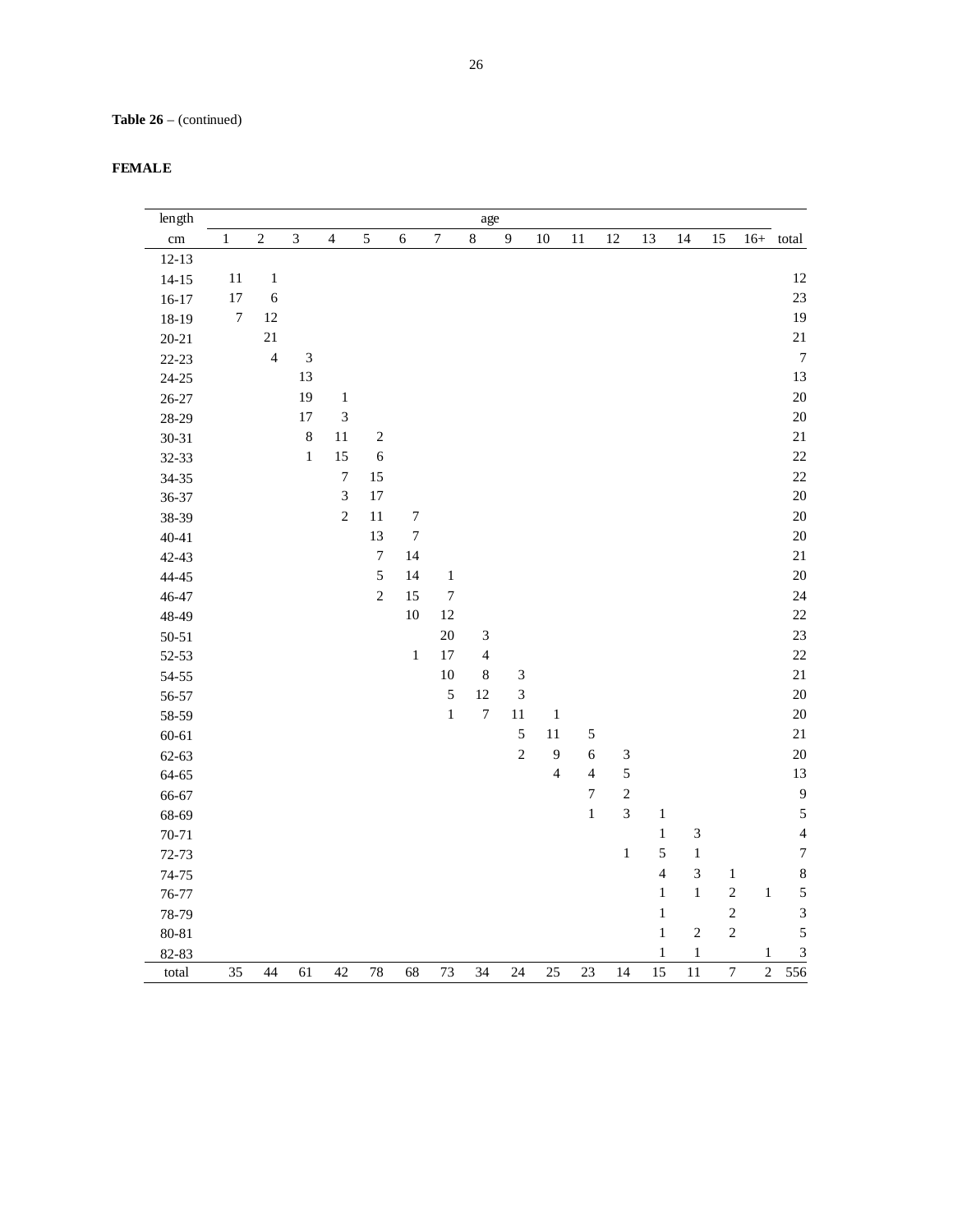**Table 27** – Greenland halibut (*Reinhardtius hippoglossoides*) mean catch per tow (Kg) by strata in 1988-2004 surveys.

|                 | depth in           |       |       |       |       |       |       |       |       | year  |       |       |       |       |       |       |       |       |
|-----------------|--------------------|-------|-------|-------|-------|-------|-------|-------|-------|-------|-------|-------|-------|-------|-------|-------|-------|-------|
| strata          | fathoms            | 1988  | 1989  | 1990  | 1991  | 1992  | 1993  | 1994  | 1995  | 1996  | 1997  | 1998  | 1999  | 2000  | 2001  | 2002  | 2003  | 2004  |
|                 | $70 - 80$          |       |       |       |       |       |       |       |       |       |       |       |       |       |       |       | 0.00  | 0.08  |
| $\overline{2}$  | 81-100             |       | 0.04  | 0.10  |       |       |       |       | 1.89  |       | 0.04  | 0.09  | 0.05  |       | 0.24  | 0.16  | 0.00  | 0.16  |
| 3               | 101-140            | 0.55  | 0.66  | 0.16  | 0.17  | 0.38  | 0.06  |       | 0.46  | 2.25  | 1.90  | 7.67  | 7.27  | 5.09  | 8.03  | 2.93  | 1.15  | 17.58 |
| $\overline{4}$  |                    | 5.45  | 0.76  |       | 0.57  | 1.04  | 0.39  |       | 0.20  | 0.02  | 0.87  | 1.55  | 7.46  | 7.81  | 5.92  | 2.19  | 3.96  | 11.91 |
| 5               | "                  | 1.39  | 1.81  |       | 0.53  | 0.77  | 0.01  | 0.03  | 0.40  | 0.67  | 1.82  | 3.22  | 7.65  | 5.72  | 5.01  | 1.24  | 1.72  | 4.19  |
| 6               | $\pmb{\mathsf{H}}$ | 0.84  | 0.48  | 0.40  | 0.34  | 0.22  | 0.42  |       | 0.84  | 2.80  | 6.02  | 9.54  | 7.94  | 4.69  | 7.02  | 2.74  | 0.56  | 11.58 |
| $7\phantom{.0}$ | 141-200            | 1.36  | 1.01  | 0.92  | 3.01  | 3.92  | 1.50  | 3.42  | 14.44 | 18.33 | 22.74 | 41.63 | 37.61 | 25.06 | 15.68 | 6.85  | 6.61  | 15.46 |
| 8               | 11                 | 3.07  | 4.51  | 1.25  | 3.65  | 7.70  | 2.84  | 0.92  | 6.77  | 7.28  | 21.64 | 20.09 | 40.51 | 26.74 | 22.84 | 17.83 | 10.30 | 15.69 |
| 9               | $\pmb{\mathsf{H}}$ | 7.53  | 6.86  | 2.21  | 3.17  | 13.48 | 1.29  | 1.80  | 7.45  | 6.66  | 10.63 | 19.72 | 14.79 | 10.22 | 14.84 | 5.80  | 5.85  | 18.07 |
| 10              | 11                 | 1.48  | 1.14  | 0.80  | 2.37  | 4.99  | 0.44  | 3.23  | 7.25  | 9.89  | 11.89 | 18.90 | 21.08 | 22.11 | 24.06 | 10.26 | 3.95  | 9.1   |
| 11              | $\pmb{\mathsf{H}}$ | 0.73  | 0.99  | 0.37  | 1.72  | 3.72  | 3.81  | 3.84  | 8.01  | 10.91 | 10.21 | 19.99 | 21.50 | 17.73 | 16.63 | 5.52  | 4.51  | 9.33  |
| 12              | 201-300            | 7.94  | 12.68 | 5.64  | 14.90 | 12.12 | 18.27 | 23.88 | 22.46 | 41.60 | 44.04 | 60.30 | 71.74 | 42.59 | 31.00 | 21.27 | 13.18 | 14.73 |
| 13              | 11                 | 3.38  | 6.51  | 11.49 | 2.29  | 1.26  | 7.53  | 8.06  | 6.70  | 15.69 | 25.47 | 29.21 | 51.59 | 20.15 | 15.29 | 27.47 | 3.22  | 18.2  |
| 14              |                    | 8.01  | 6.58  | 6.20  | 17.16 | 18.48 | 7.12  | 13.51 | 8.95  | 19.67 | 34.64 | 31.86 | 23.54 | 10.70 | 19.11 | 23.57 | 19.30 | 29.46 |
| 15              | $\blacksquare$     | 8.57  | 3.32  | 10.35 | 19.18 | 12.67 | 27.15 | 29.41 | 34.84 | 28.52 | 53.00 | 79.91 | 58.86 | 52.95 | 31.86 | 24.31 | 11.96 | 19.57 |
| 16              | 301-400            | 28.43 | 28.22 | 52.65 | 52.31 | 37.80 | 45.03 | 31.55 | 38.53 | 43.43 | 36.65 | 69.46 | 23.65 | 41.72 | 27.48 | 45.17 | 13.10 | 19.09 |
| 17              |                    | 16.18 | 7.26  | 7.71  | 25.16 | 2.44  | 12.01 | 45.10 | 45.07 | 15.66 | 31.93 | 44.75 | 36.70 | 30.28 | 10.29 | 12.42 | 8.99  | 11.8  |
| 18              |                    | 6.58  | 3.08  | 31.63 | 22.08 | 3.65  | 8.15  | 24.13 | 59.86 | 11.95 | 34.78 | 48.43 | 58.21 | 11.21 | 35.90 | 43.36 | 66.38 | 34.4  |
| 19              | "                  | 97.13 | 29.60 | 32.52 | 48.26 | 96.24 | 42.54 | 35.69 | 38.99 | 30.78 | 49.58 | 82.51 | 32.19 | 56.24 | 35.48 | 69.55 | 7.86  | 16.27 |
| total           |                    | 8.62  | 5.56  | 7.21  | 10.16 | 10.85 | 8.93  | 10.00 | 13.52 | 14.42 | 20.01 | 30.13 | 26.37 | 21.08 | 17.25 | 15.05 | 7.73  | 15.28 |
| s.e.            |                    | 0.95  | 0.49  | 1.01  | 1.02  | 1.73  | 1.19  | 0.84  | 1.52  | 1.10  | 1.41  | 1.68  | 1.89  | 1.15  | 0.97  | 0.82  | 0.76  | 0.99  |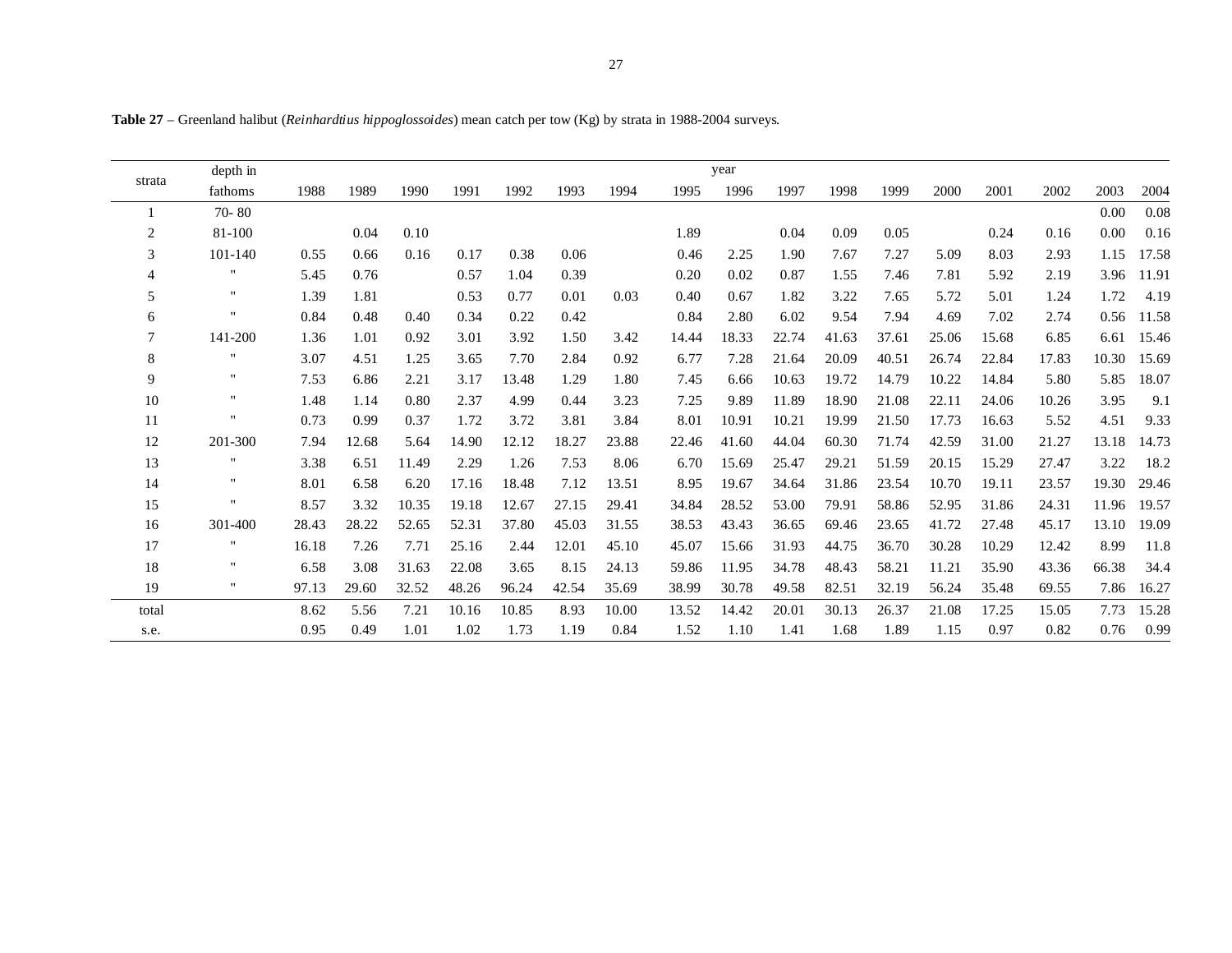| AGE                 | 1991  | 1992  | 1993  | 1994  | 1995           | 1996  | 1997  | 1998  | 1999             | 2000                    | 2001              | 2002        | 2003           | 2004       |
|---------------------|-------|-------|-------|-------|----------------|-------|-------|-------|------------------|-------------------------|-------------------|-------------|----------------|------------|
| 1                   | 1309  | 1669  | 1444  | 1386  | 10036          | 4728  | 2653  | 2203  | 856              | 3002                    | 6498              | 3300        | 1764           | 1769       |
| $\overline{2}$      | 208   | 1259  | 1273  | 1029  | 2017           | 6404  | 3066  | 1705  | 583              | 246                     | 1134              | 2371        | 811            | 2688       |
| 3                   | 249   | 448   | 752   | 1379  | 1826           | 1980  | 5150  | 6182  | 2412             | 482                     | 1463              | 2248        | 494            | 3554       |
| 4                   | 1137  | 1040  | 673   | 1452  | 1531           | 2430  | 5367  | 8890  | 8355             | 1698                    | 781               | 1344        | 1220           | 1590       |
| 5                   | 2127  | 1844  | 1029  | 1533  | 1987           | 3403  | 5418  |       | 9906 10909       | 5539                    | 2225              | 3111        | 1982           | 5898       |
| 6                   | 1269  | 2230  | 1564  | 2389  | 4157           | 4634  | 6621  |       | 9052 10166 11536 |                         | 6068              | 4454        | 2369           | 6128       |
| 7                   | 2212  | 1945  | 1632  | 2139  | 3152           | 2012  | 4075  | 6240  | 4373             | 4388                    | 5396              | 4668        | 1536           | 2062       |
| 8                   | 515   | 1042  | 1244  | 1168  | 1686           | 1298  | 1681  | 2145  | 1455             | 1830                    | 2759              | 934         | 382            | 497        |
| 9                   | 460   | 481   | 775   | 628   | 1034           | 346   | 537   | 612   | 279              | 363                     | 138               | 115         | 105            | 239        |
| 10                  | 363   | 264   | 211   | 230   | 214            | 65    | 172   | 169   | 80               | 92                      | 37                | 48          | 81             | 102        |
| 11                  | 143   | 137   | 108   | 85    | 54             | 22    | 24    | 24    | 6                | 44                      | 5                 | 16          | 15             | 67         |
| 12                  | 11    | 66    | 39    | 48    | 20             | 28    | 17    | 6     | $\overline{c}$   |                         |                   | 5           | $\overline{4}$ | 43         |
| 13                  |       | 17    | 20    | 16    |                |       | 18    | 15    | $\overline{2}$   |                         |                   |             |                | 5          |
| 14                  |       | 12    | 10    |       | $\overline{4}$ | 4     |       |       | 5                |                         |                   |             |                | 3          |
| 15                  | 14    |       |       |       |                | 5     | 6     |       |                  |                         |                   |             |                |            |
| $16+$               | 8     |       |       |       |                |       | 8     |       |                  |                         |                   |             |                | 3          |
| <b>TOTAL ('000)</b> | 10025 | 12453 | 10774 | 13484 | 27717          | 27357 |       |       |                  | 34812 47150 39485 29221 |                   | 26504 22613 | 10762 24648    |            |
| $N5+(000)$          | 7122  | 8038  | 6632  |       | 8236 12308     | 11817 | 18577 | 28169 | 27277            |                         | 23792 16628 13351 |             |                | 6474 15047 |

**Table 28** – Greenland halibut (*Reinhardtius hippoglossoides*) abundance ('000) by age in 1988-2004 surveys.

**Table 29** – Greenland halibut (*Reinhardtius hippoglossoides*) biomass (ton.) by age in 1988-2004 surveys.

| AGE              | 1991 | 1992 | 1993 | 1994 | 1995  | 1996  | 1997  | 1998  | 1999  | 2000  | 2001  | 2002  | 2003 | 2004  |
|------------------|------|------|------|------|-------|-------|-------|-------|-------|-------|-------|-------|------|-------|
| 1                | 35   | 58   | 42   | 47   | 370   | 155   | 85    | 89    | 28    | 104   | 265   | 103   | 48   | 78    |
| $\boldsymbol{2}$ | 18   | 159  | 130  | 108  | 232   | 948   | 375   | 233   | 77    | 26    | 164   | 310   | 79   | 152   |
| 3                | 198  | 111  | 147  | 361  | 375   | 459   | 1233  | 1745  | 572   | 91    | 327   | 394   | 112  | 599   |
| 4                | 652  | 612  | 188  | 588  | 518   | 985   | 1824  | 3437  | 3234  | 612   | 316   | 503   | 452  | 511   |
| 5                | 1481 | 1354 | 488  | 812  | 900   | 1854  | 2474  | 4875  | 5334  | 2592  | 1133  | 1668  | 1094 | 2886  |
| 6                | 1168 | 1845 | 1064 | 1587 | 2493  | 3159  | 3878  | 5623  | 6216  | 7212  | 4039  | 3138  | 1864 | 4232  |
| 7                | 2450 | 1820 | 1393 | 1735 | 2356  | 1739  | 3087  | 4609  | 3449  | 3544  | 4477  | 4438  | 1711 | 2208  |
| 8                | 610  | 1118 | 1297 | 1182 | 1642  | 1397  | 1651  | 2111  | 1435  | 1923  | 2704  | 1100  | 518  | 715   |
| $\boldsymbol{9}$ | 462  | 580  | 961  | 792  | 1301  | 474   | 719   | 726   | 370   | 435   | 207   | 177   | 178  | 405   |
| 10               | 451  | 339  | 306  | 344  | 352   | 104   | 269   | 224   | 142   | 150   | 68    | 92    | 160  | 205   |
| 11               | 214  | 195  | 189  | 145  | 105   | 58    | 64    | 31    | 10    | 89    | 13    | 33    | 37   | 146   |
| 12               | 30   | 101  | 71   | 59   | 46    | 52    | 31    | 10    | 6     |       |       | 12    | 11   | 101   |
| 13               |      | 28   | 44   | 32   |       |       | 38    | 32    | 6     |       |       |       |      | 20    |
| 14               |      | 17   | 40   |      | 12    | 20    |       |       | 14    |       |       |       |      | 15    |
| 15               | 48   |      |      |      |       | 18    | 14    |       |       |       |       |       |      |       |
| $16+$            | 34   |      |      |      |       |       | 27    |       |       |       |       |       |      | 15    |
| TOTAL (ton.).    | 7852 | 8339 | 6361 | 7793 | 10703 | 11422 | 15768 | 23744 | 20893 | 16776 | 13713 | 11968 | 6263 | 12288 |
| Biomass $5+$     | 6949 | 7397 | 5855 | 6689 | 9207  | 8876  | 12251 | 18241 | 16982 | 15944 | 12641 | 10657 | 5573 | 10948 |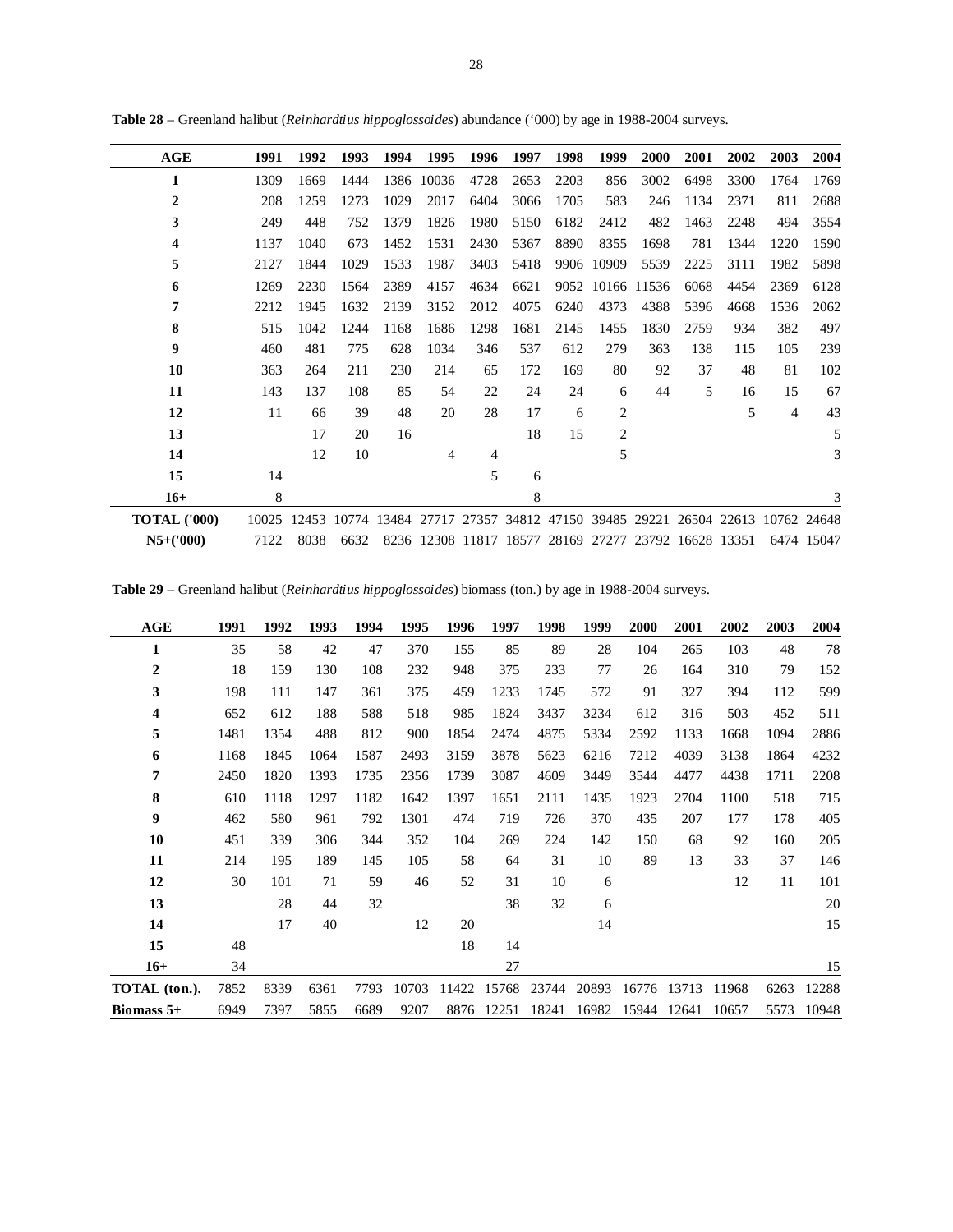

**Figure 1** - Haul positions for the Flemish Cap 2004 survey.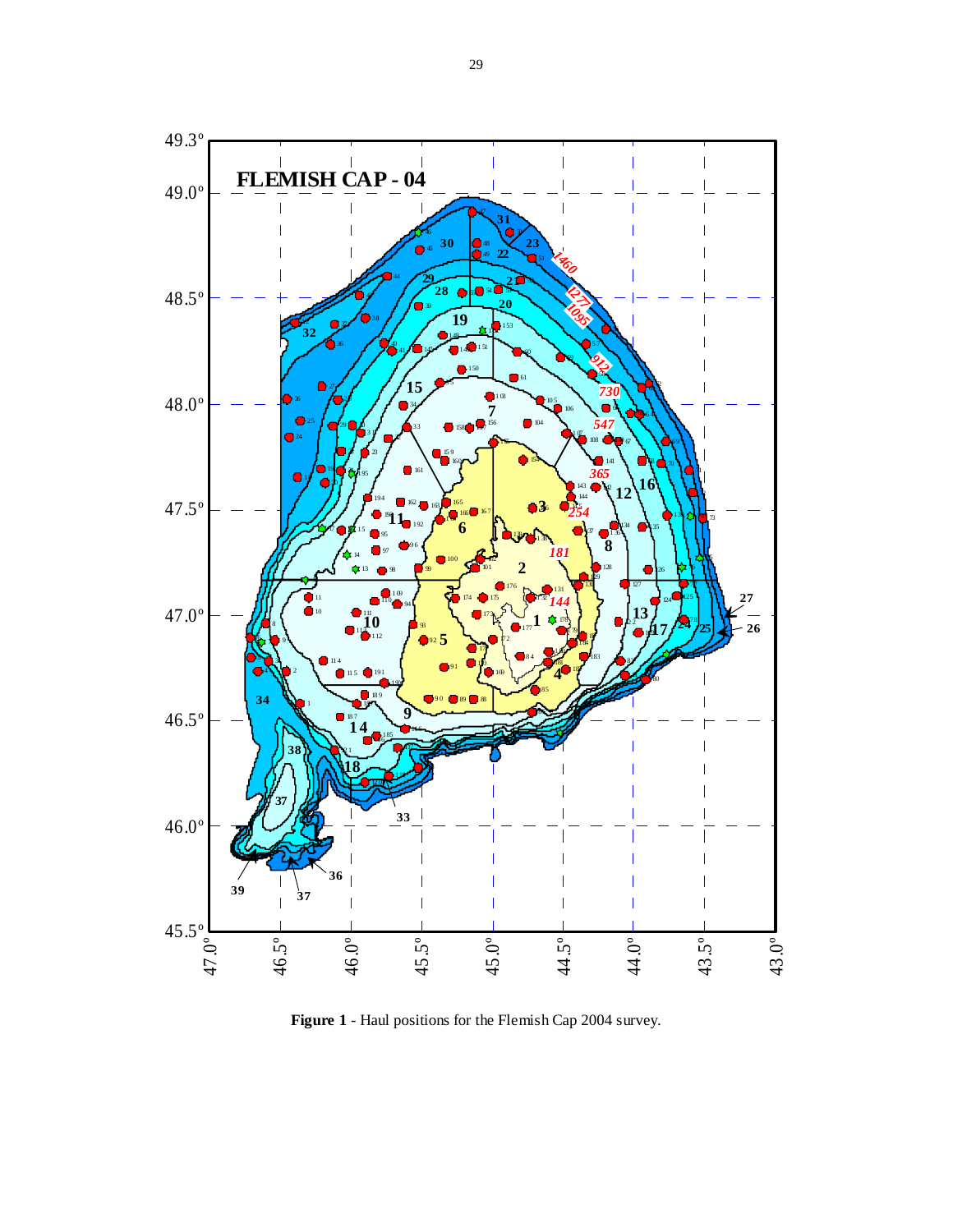

**Figure 2** - Cod (*Gadus morhua*) catch distribution in the 2004 survey in Kg/tow.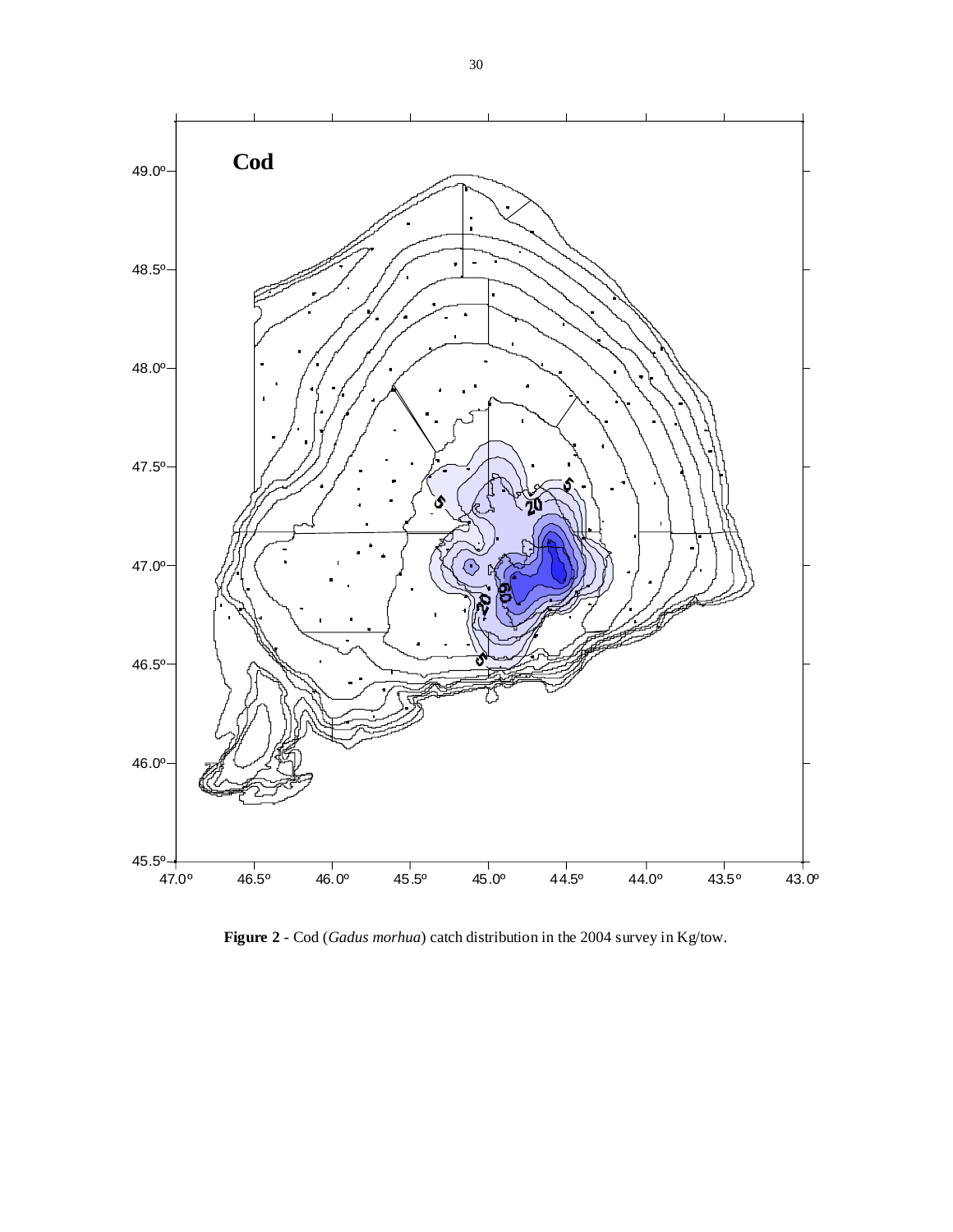

**Figure 3** - American plaice (*Hippoglossoide platessoides*) catch distribution in the 2004 survey in Kg/tow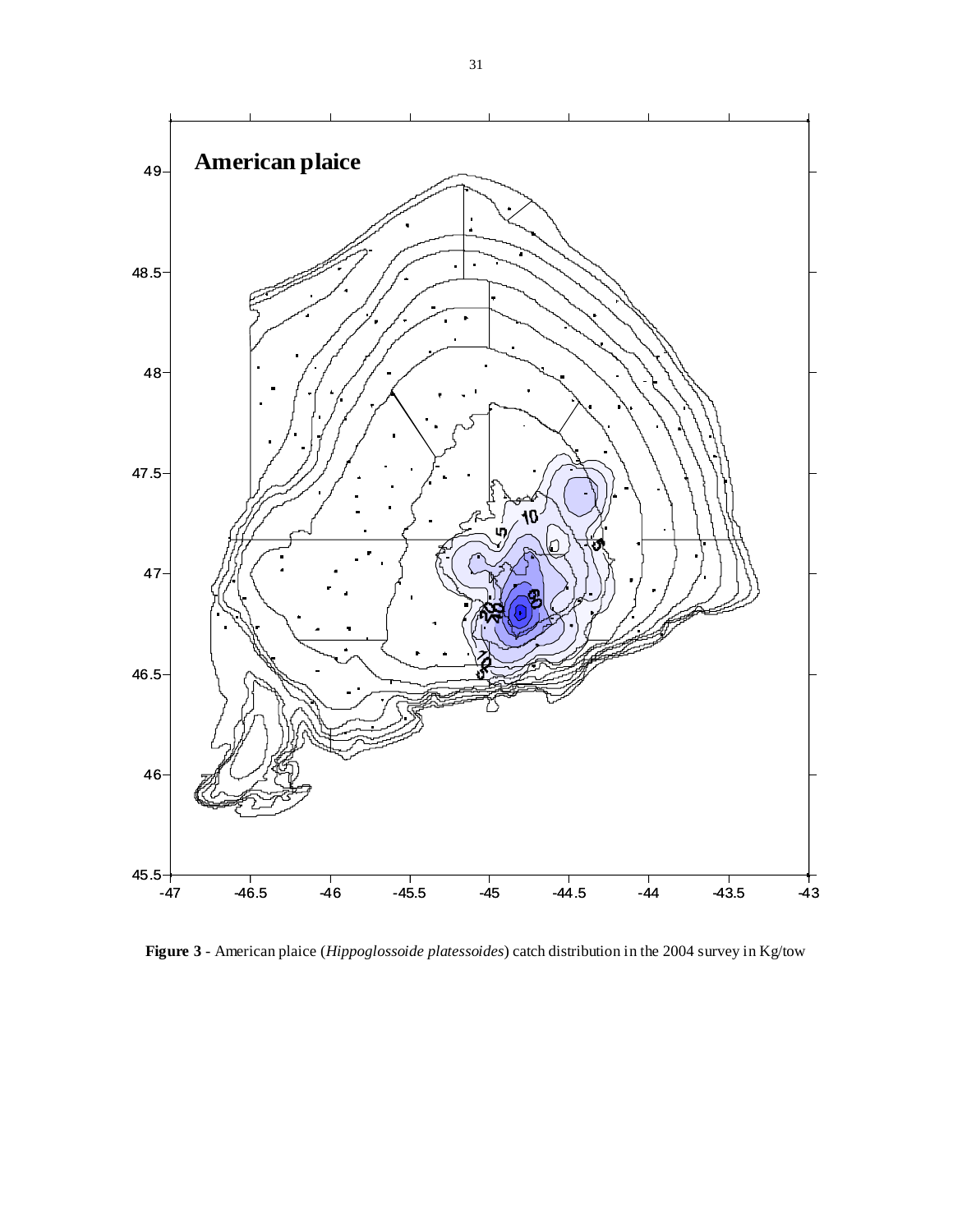

**Figure 4** - Redfish (*Sebastes marinus*) catch distribution in the 2004 survey in Kg/tow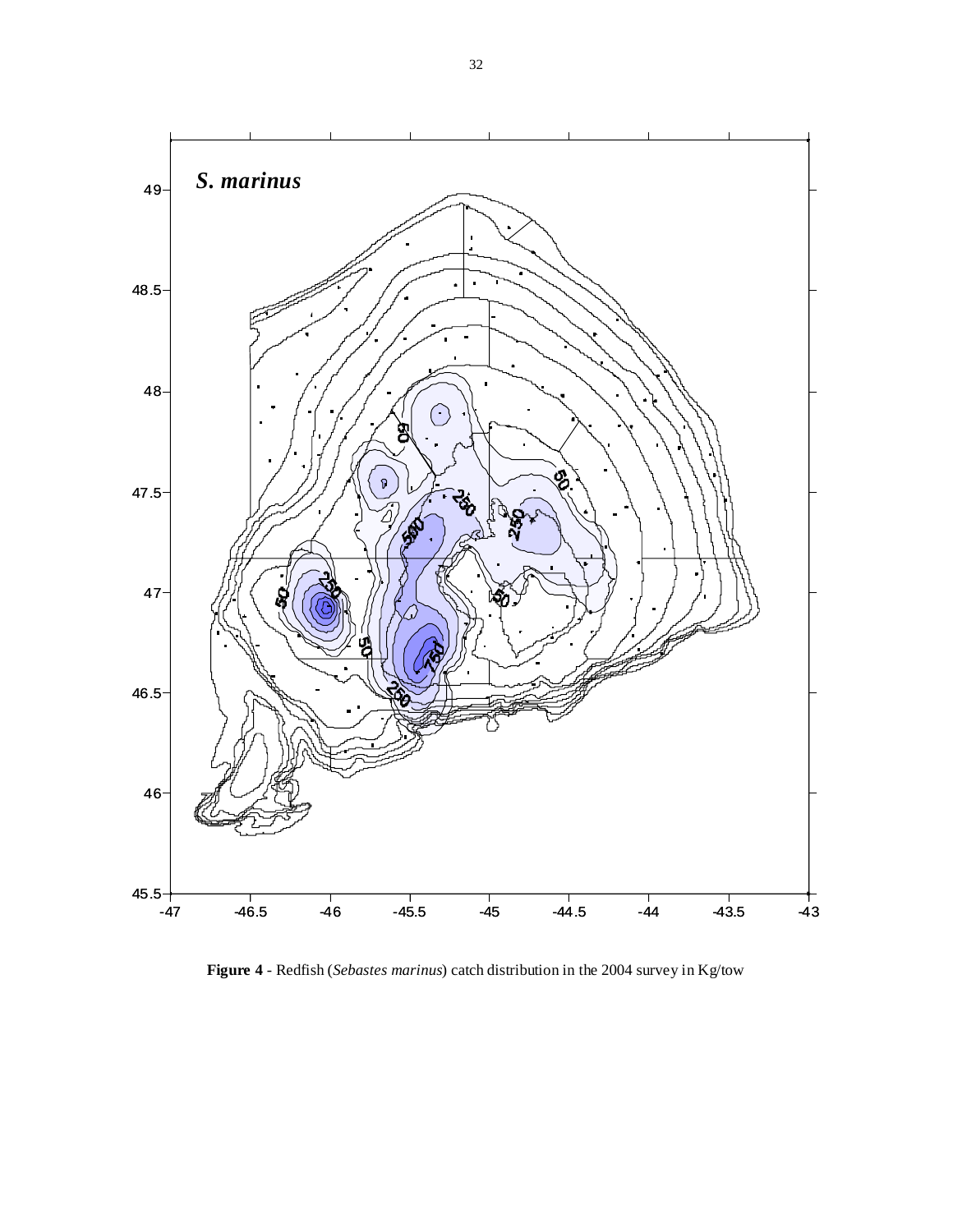

**Figure 5** - Redfish (*Sebastes mentella*) catch distribution in the 2004 survey in Kg/tow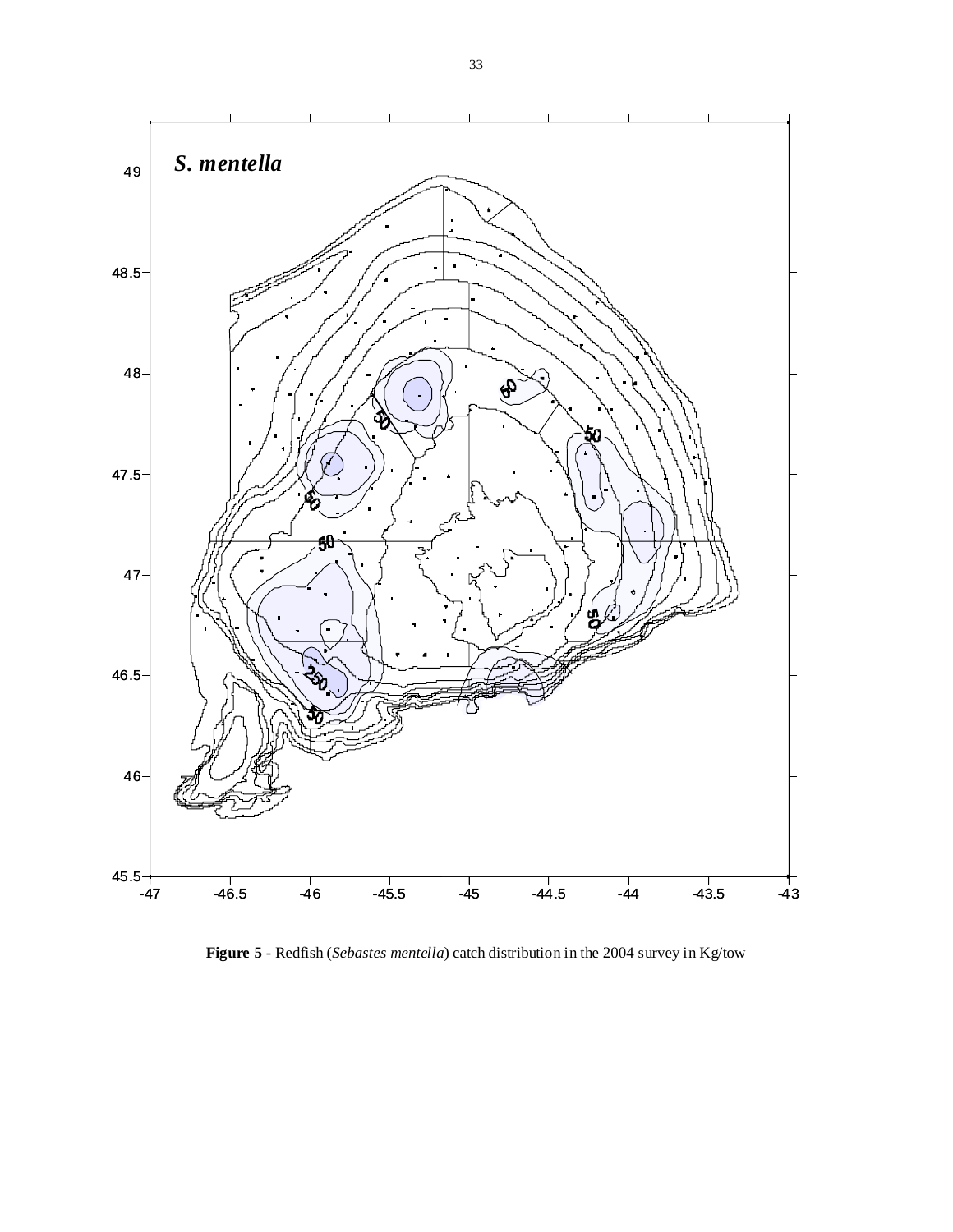

**Figure 6** - Redfish (*Sebastes fasciatus*) catch distribution in the 2004 survey in Kg/tow